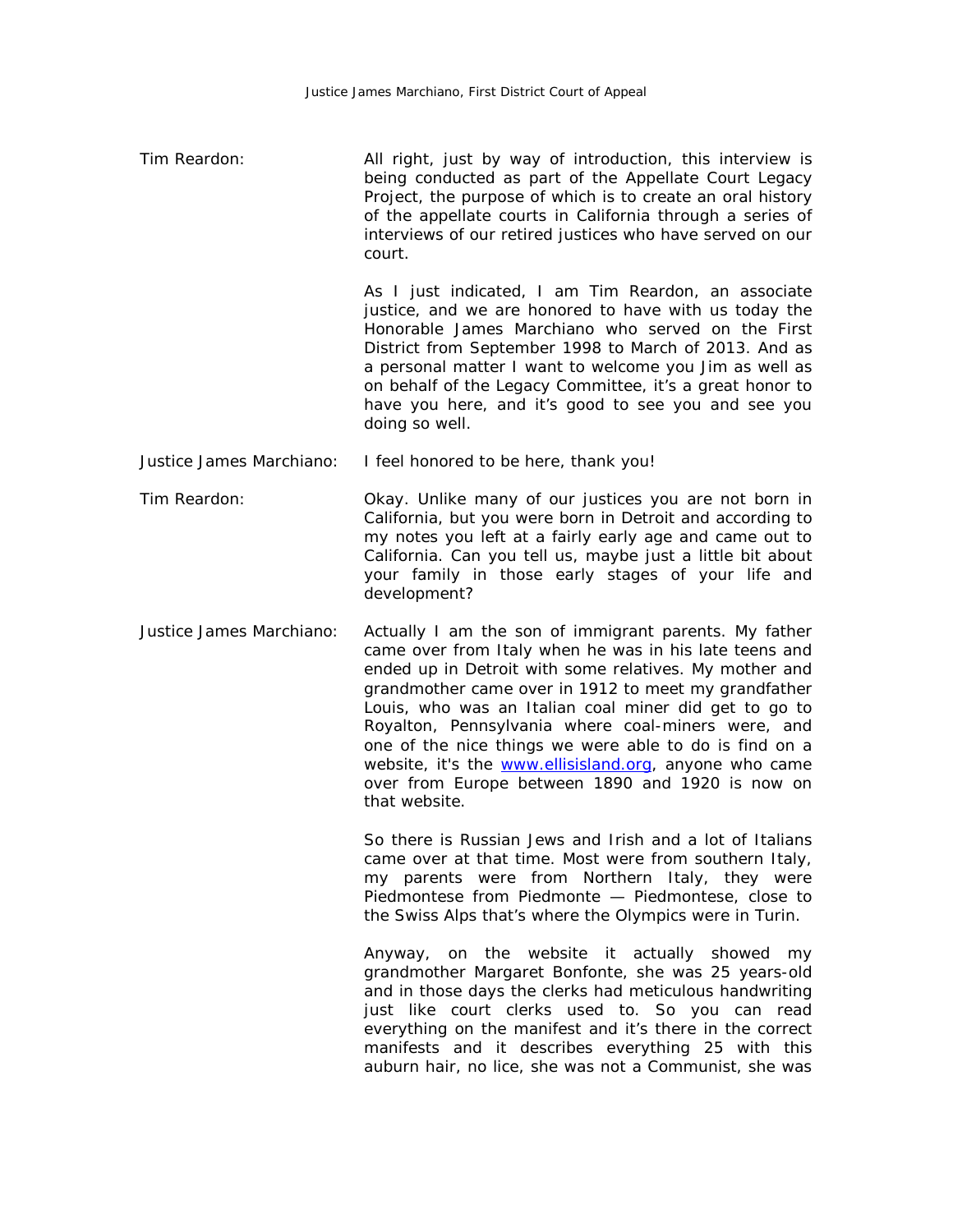not an anarchist, she had \$2 in her pocket and she was meeting my grandfather Louis and with her was the sixmonth-old daughter my mother Rose Louise Bonfante that proceeded to describe her and she too was not an anarchist or communist and so they did settle in Royalton, Pennsylvania and then later my mother married my father in Detroit, there is an Italian connection there.

Then there was an opportunity in Albany, California to work for Wonder Bread, to be a bread truck person to have an area to cover and that area actually was large, it was Alameda County and Contra Costa. So we lived in Albany for a number of years, a few years and then he was transferred primarily to Contra Costa which was growing into the Concord area, and that's how we ended up in Concord. My sister, older sister and my younger brother Mike and I, the three of us grew up Concord, we have lived in Concord since 1952 up until law school and when I got married.

Tim Reardon: That's a very interesting history.

Justice James Marchiano: Yeah, I just wanted to add that when I was on the bench just as an aside, I never talked about the immigration background, and some of the justices would talk about this, and there is one famous justice who talked about growing up on a potato form in Oregon, which is true and wonderful.

> But I always felt that perhaps that's important and it established many of my ideals, goals and values, but I felt it was a family thing and that you should earn something on your own, it shouldn't necessarily depend upon the immigration status.

> But I want to say I'm very proud to be a first-generation Italian and then all three of us went to college, my brother, my sister and I, and then went on to other things in our lives.

Tim Reardon: That's quite an accomplishment, it adds an interesting history, I was going to say that now you are in Concord and you attended high school in the East Bay in Contra Costa.

(00:05:00)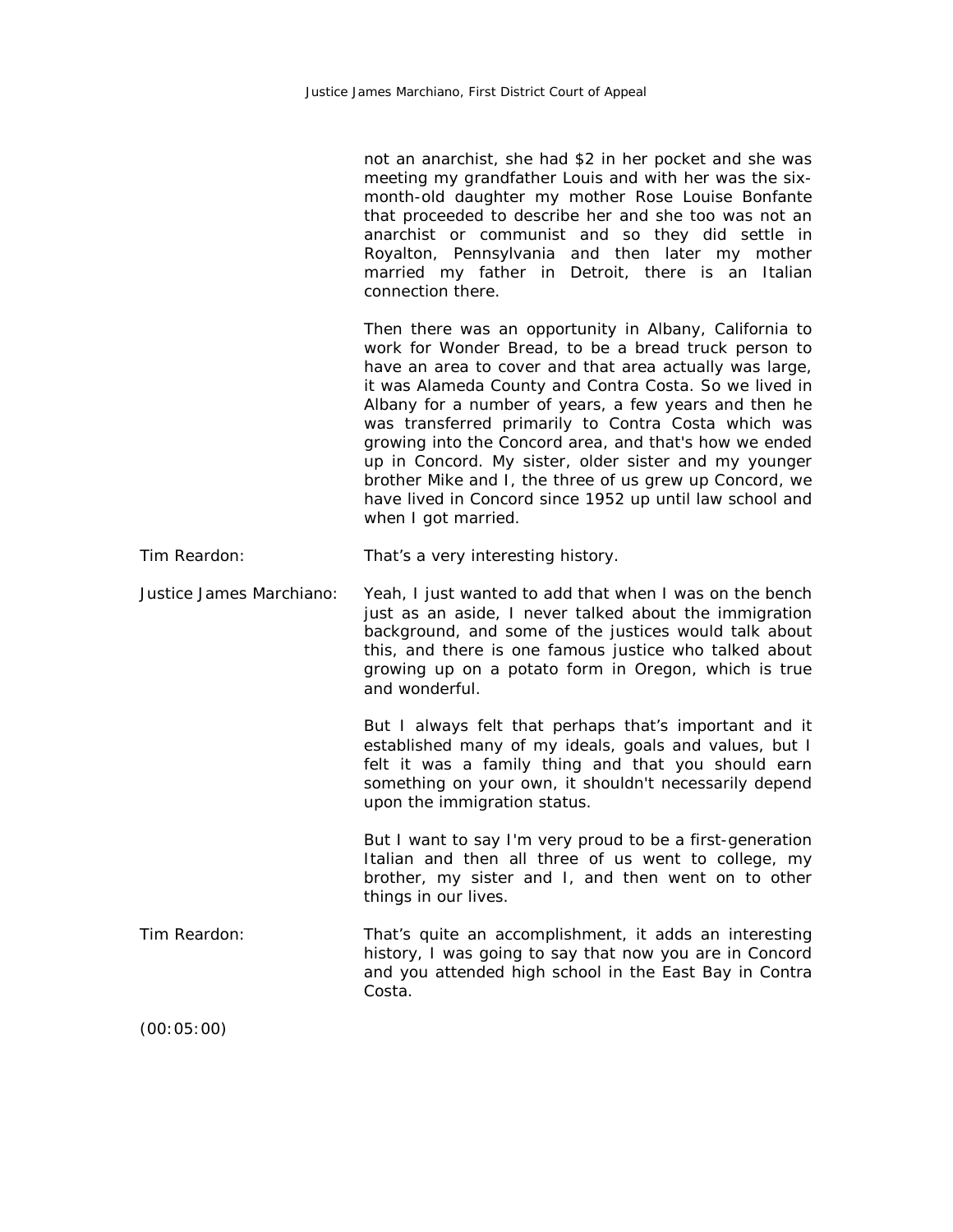- Justice James Marchiano: Well, actually I went to a prep seminary. After the Eighth Grade I went to St. Joseph's college in Mountain View, and it was connected to St. Patrick's in Menlo Park, and the idea of the prep seminary is that you would go there for four years of high school and then four years of college later and then four years of theology if you wanted to become a priest. But the education was to give you a well-rounded liberal arts education in preparation for that. So we studied Spanish, Latin, ancient Greek, chemistry, physics, trigonometry, rhetoric, poetry, all types of world history, and then eventually I got my BA degree in Philosophy through St. Patrick's College, stayed for a year of theology and then left and went to go Boalt Hall after that.
- Tim Reardon: All right, I have a note of that and I was going to say I my cousin Johnny Highland, who I think you know, used to visit him regularly at both St. Joseph's and St. Patrick's.
- Justice James Marchiano: John Highland was in India. We had four teams down there, a very good athlete, he was also very good in track, I remember.
- Tim Reardon: Yes.
- Justice James Marchiano: Anyway go ahead.
- Tim Reardon: Well, I have a note as well, as you went to Boalt Hall, you got your degree, J.D. degree and then you took and passed the Bar, and you joined then the Bledsoe firm in Oakland as I understand.

Justice James Marchiano: In San Francisco.

Tim Reardon: Excuse me, San Francisco.

Justice James Marchiano: No, that's okay, it was Bledsoe Smith, Cathcart Johnson and Rogers. When I was at Boalt, one of the courses that I enjoyed was the Trial Practice, and wanted to do trial work, civil trial work. I was planning to go back to Contra Costa County to Concord. I had clerked for the district attorney's office when I was in law school and also clerked for Cole, Levy and McBride, a very good local firm; Tom Cole was the supervisor, Dave Levy was the city attorney for several cities and Tom McBride had been the city attorney for another and that was also the firm that Sam Conti, the famous federal court judge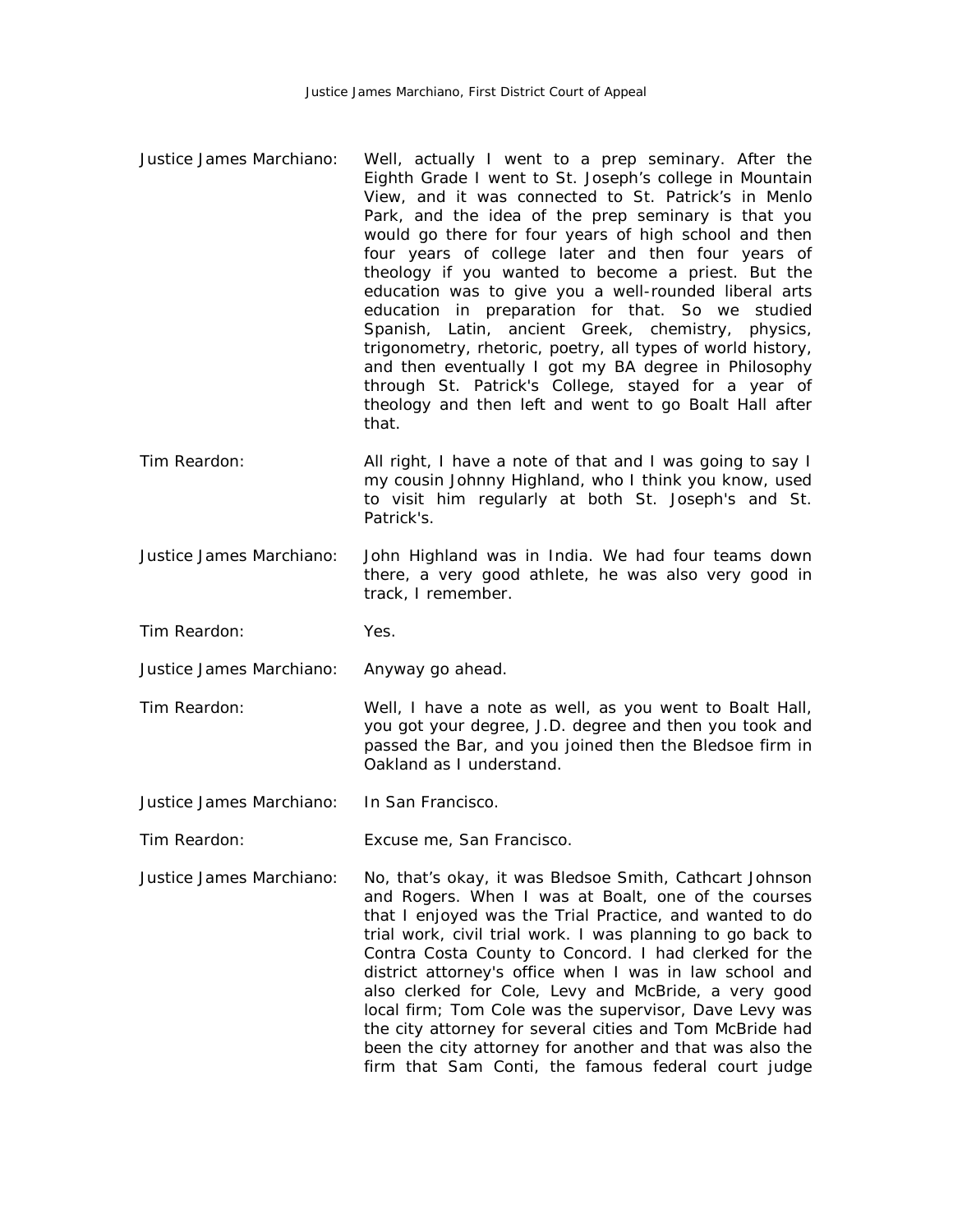|                          | came out of, but they wanted me to come out there but<br>the trial part of it was not what I thought it might be. In<br>the meantime the Bledsoe Firm interviewed at Boalt and<br>offered me a job and explained the training that I would<br>get and the types of clients they had and so I opted to<br>go with the Bledsoe Firm which was about a 20-person<br>trial law firm, I am doing a large amount of insurance<br>defense work, but they had a broad range of clients<br>which helped to make my career. They represented<br>represented Kaiser<br>Hospital<br>they<br>medical<br>Bart,<br>malpractice cases and doctors and medical malpractice<br>cases, Safeway, a lot of products liability, so it's a wide<br>range of work and these were men and women who<br>actually tried cases. They were in court, at least three or<br>four trials a year that we would help prepare and then<br>they would pass down smaller cases to us, so that I did<br>actually end up trying a fair number of cases while I was<br>in San Francisco with them. |
|--------------------------|------------------------------------------------------------------------------------------------------------------------------------------------------------------------------------------------------------------------------------------------------------------------------------------------------------------------------------------------------------------------------------------------------------------------------------------------------------------------------------------------------------------------------------------------------------------------------------------------------------------------------------------------------------------------------------------------------------------------------------------------------------------------------------------------------------------------------------------------------------------------------------------------------------------------------------------------------------------------------------------------------------------------------------------------------------|
| Tim Reardon:             | And Jim, you were there pretty much in the 70s in 1978,<br>and then you joined the prestigious firm of a Crosby firm<br>in Oakland.                                                                                                                                                                                                                                                                                                                                                                                                                                                                                                                                                                                                                                                                                                                                                                                                                                                                                                                        |
| Justice James Marchiano: | Right. There is a short story in that. By that time Clara<br>and I had moved -- Clara, my wife, and I had moved to<br>Walnut Creek and we had three children and the work at<br>Bledsoe was wonderful, but it was stretching me thin. I<br>was doing cases in Marin County, San Mateo and felt it<br>would be better to be in the East Bay, so several firms<br>from Concord approached me about joining them and<br>then I thought it would be good to go back to Contra<br>Costa County and I knew the judges and I had done<br>some work for the Bar out there. But then in the<br>meantime the Crosby firm also heard of my possible<br>leaving and they needed somebody to head up their<br>medical malpractice division in Oakland.                                                                                                                                                                                                                                                                                                                  |
|                          | And so two of the partners came over and we had<br>several discussions, met with them and it was a grand<br>opportunity that I am glad that I took. So I joined<br>Crosby, Heafey, Roach & May and did trial work for<br>them. Just as an aside they were a small growing firm,<br>they were about 30 lawyers when I joined them in 1978<br>and when I left in 1988 we were 150 lawyers and our<br>claim to fame was that we were largest firm between<br>Oakland and Chicago, in that space anyway.                                                                                                                                                                                                                                                                                                                                                                                                                                                                                                                                                       |

(00:09:43)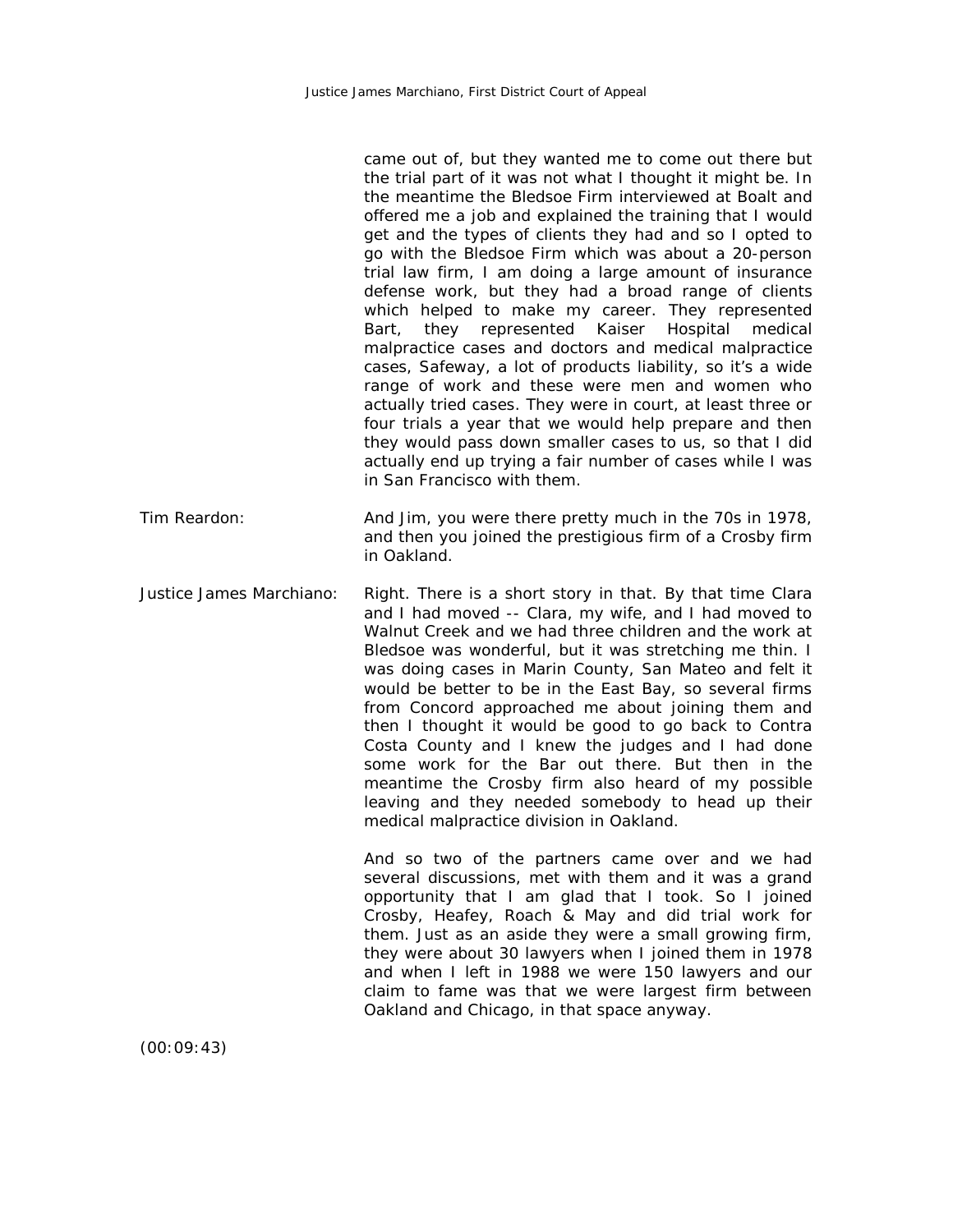- Tim Reardon: Okay, and you joined the firm in 1978 and you were there for approximately 10 years, in 1988 you decided to join the bench, you had an interest in joining the bench.
- Justice James Marchiano: Before that, I had taught while I was at Crosby, Heafey and at Bledsoe both, I taught a trial practice course, Guy Kornblum, who had worked with me at the Bledsoe Firm, went over to become an Associate Dean and he was teaching a seminar in Evidence. It was advanced Evidence for those who wanted to go into trial work. It was a paper course in the beginning and he quickly realized you can't teach Evidence purely as a casebook paper course it fits into a trial setting.

So he worked up some evidentiary problems and then asked myself and Joel Rogers to come over and teach a section to the students at Hastings, and we quickly saw, it couldn't just be evidentiary problems, it had to be in the setting of a trial.

And so the course was set up that we would do individual problems, given we would lecture on how to cross-examine an expert, we would lecture on sevenseven-six in trial or taking depositions, then we would have the students go through that and we're very fortunate that some of the superior court judges from San Francisco, Judge Merrill and others would come over and they would preside over these little vignettes at 7 o'clock as we taught the students.

And from doing that teaching, at both places late in the evening or sometimes on Saturdays, I thought about becoming a judge and some of the students encouraged me, and then a nice thing that happened when there was an opening in Contra Costa, several of the judges in Contra Costa County also said, would you be interested in an appointment? And at the time Governor Deukmejian had just come in, he was a Republican and I think rightfully he wanted to make some changes. The philosophy of the court had gone one way in the 70s as you will know Tim, because you were in the AG's office, anyway but I was a registered Democrat, a lifelong Democrat and I had done civil law, and he was more interested in the beginning in appointing people from the district attorney's office. I'll wait for your next question and explain what happened.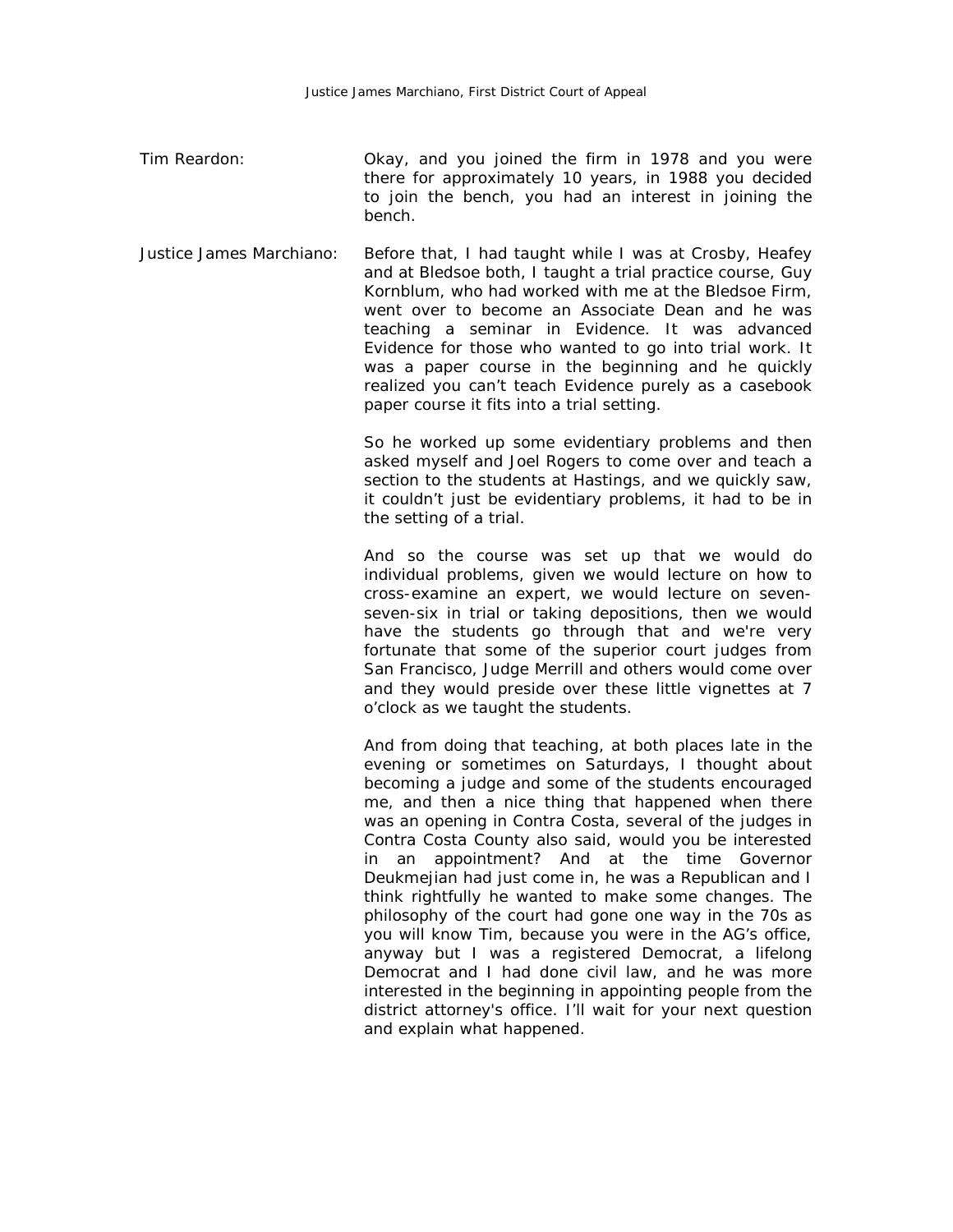So I did fill out an application, At the encourage of these people not thinking anything was going to come of it because of the civil background and I was a Democrat.

Tim Reardon: You are like me, a Deukmejian Democrat because Governor Deukmejian appointed me as well and I am a Democrat, but you mentioned Guy Kornblum, he is a classmate of mine at Hastings, so I know Guy very well.

Justice James Marchiano: Well, then you would know Marvin Baxter and David van Damn, yeah, they were all classmates I think.

- Tim Reardon: Yes, they were. In fact we had an interesting -- I won't take too much time, but Marvin Baxter interviewed me when I was being appointed by Deukmejian and he said I see you went to Hastings, I said, yes, I did, where did you go, he said I went to Hastings too. It was such a large class. We figured it out. I did not know him at the time, but by the time we got through the interview I felt I got to know him pretty well.
- Justice James Marchiano: Well, let me pick up from there just a bit. I had a couple of strokes of good luck in terms of the appointment process. I had been active in the Association of Defense Council and the President of the Association the year that I was on the Board was from Fresno, Lowell Carruth, with a wonderful firm down there and another member was Jack Chinello and he was from that area down there too and they heard about my application and they both said, Jim, we think you might be a good judge, and I said, well, I am not sure what's going to open the door up there right now and then Lowell says to me, he said, well, I know Marvin Baxter and I'm on his committee down in Fresno in terms of local qualifications for judges, let me talk to him and then Chinello says to me, I can go one step better.

I have season basketball tickets behind Marvin Baxter at the Fresno games for the Fresno Bulldogs and Baxter is a die-hard sports fan, as you know, he said, let me also contact him. And then one other thing happened, I had a huge case that took many months. It was a legal malpractice real estate case with some high-powered attorneys, and one of the attorneys was from Martinez, but he had represented Reineke, when Reineke was a Lieutenant Governor and had problems, ethics problems and that type of thing, and very -- Jim Cox was the attorney, he is a very good lawyer. Well Cox unsolicited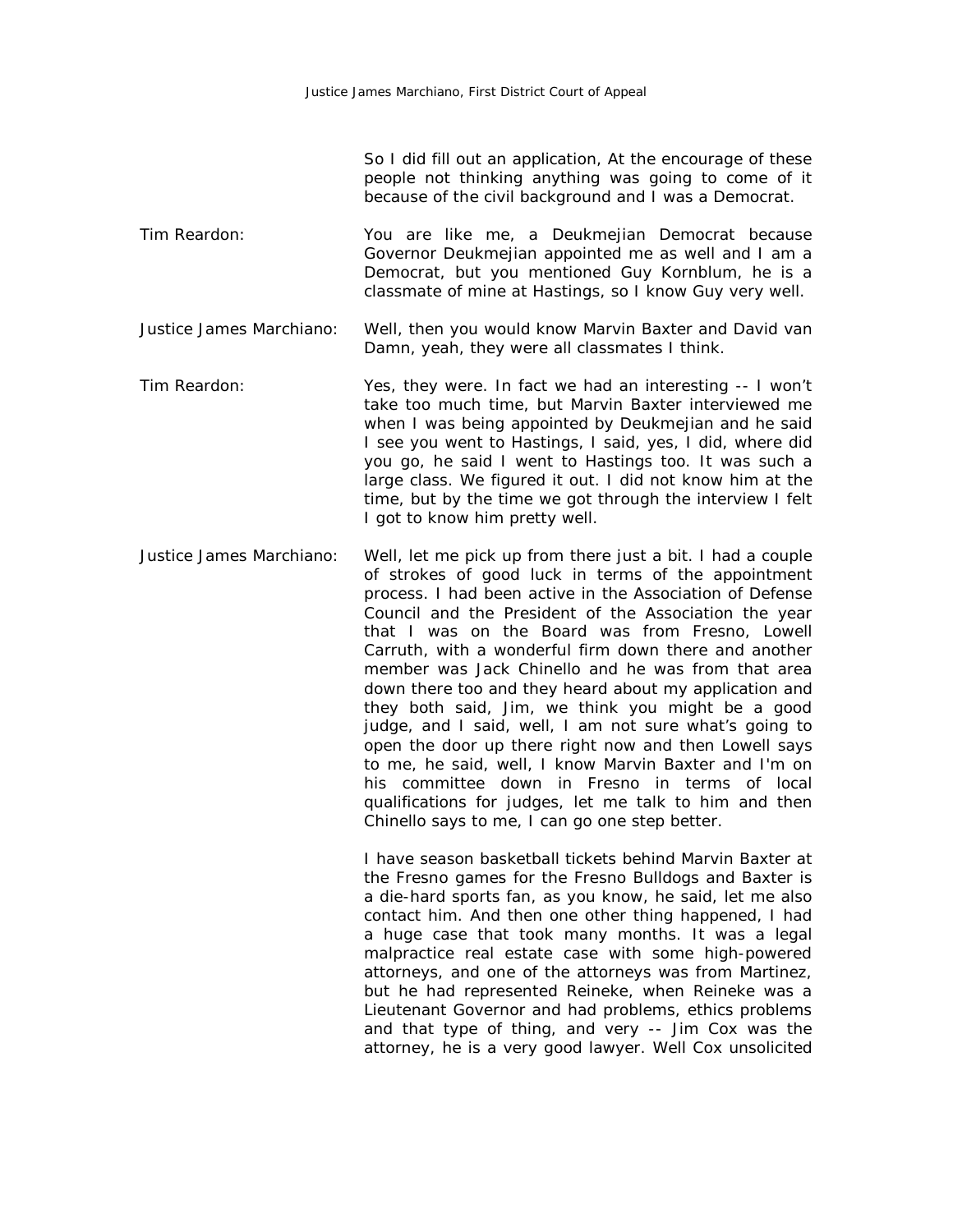sent me a copy of a letter in which he was recommending somebody for a judgeship.

(00:15:00)

And in the last paragraph, he said, I have worked with Jim Marchiano on these cases, and he would make even a better candidate. So, yeah, it was very nice.

So through that he calls Baxter, Marvin Baxter, his appointment secretary to at least look at the file, then he called me up for the interview. He is low-keyed, he wants to know what's going on in the local community, but he has a way of finding out whether you love the law and how passionate you are about it and whether you will be diligent and also your philosophy a little bit, but without going into philosophical qualifications.

So we had a very good interview and then at the end I said, well, do I have any chance at this? And he said, well, all things being equal if there is a Republican and the Democratic, we are going to appoint the Republican, I will tell you frankly. And I said, well, I am not changing my party affiliation and so that would be hypocritical. He said, don't, he said, well, just wait, something might happen. And then nine months later, out of the blue, I get this phone call from him saying, if you are still interested we'd like to appoint you to the Superior Court in Martinez. We have heard good things about you, would you be interested.

And then if I could add just a footnote to that, at the time I was earning a very good salary at Crosby, Heafey, and the starting salary for a Judge then was \$96,500 in 1988, a good salary, but I had four kids on their way to college, they were grammar school and high school and they were all college candidates.

So I sat down with my wife to look at our finances, we said, can we do this on this salary? And she was only working part-time. And so what we did we ended up refinancing the house, so it would bring down the interest rate, and then with the money that Crosby, Heafey paid to me to buy out my interest in the corporation, it was a legal corporation, I bought zerocoupon bonds that came due hopefully the freshman year, the niche, that would go to college.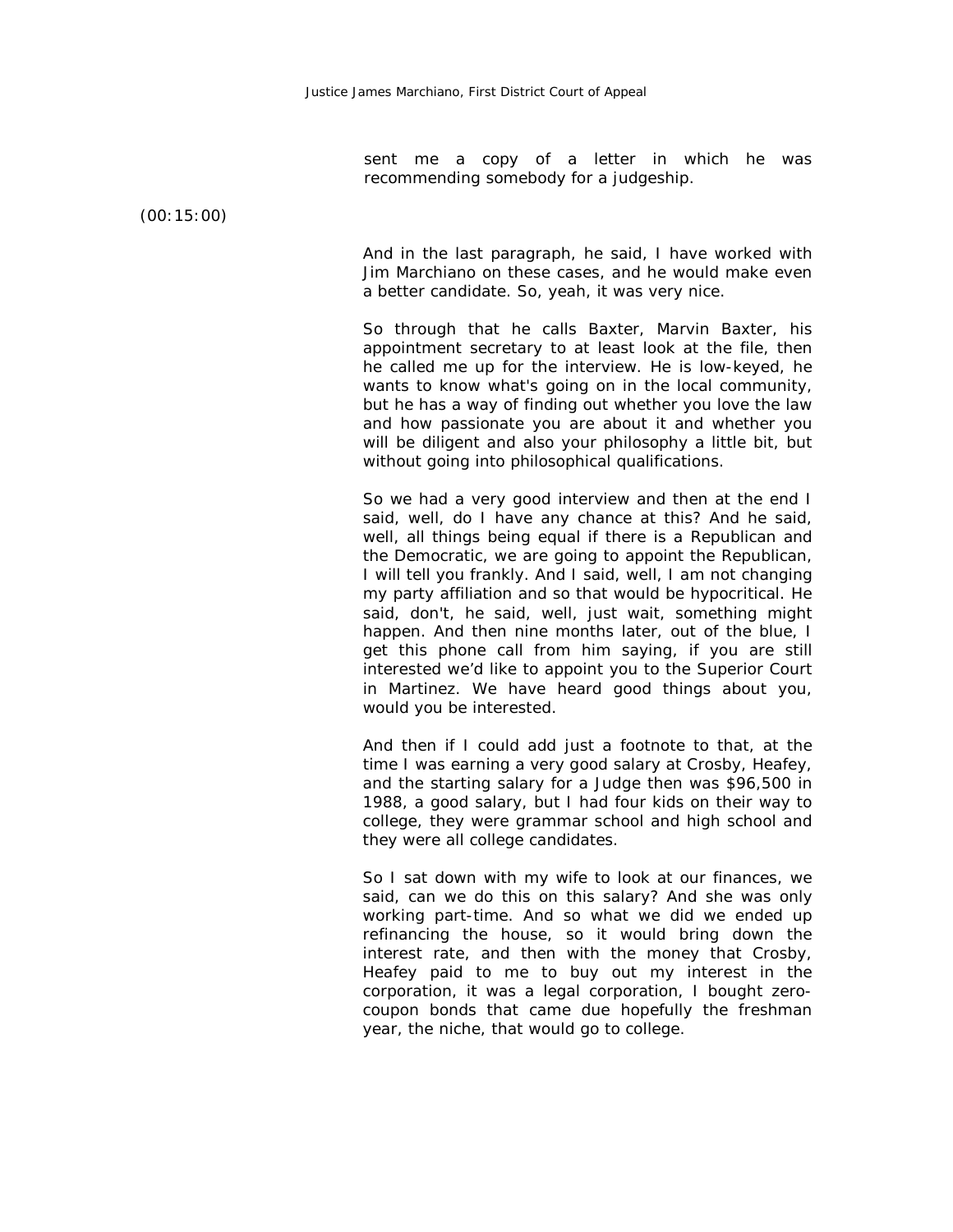|              | But it wasn't until I would say 12 years later that with<br>Chief Justice George's efforts that the judges began to<br>get those good pay raises. It took me about 13 to 15<br>years to get back to the salary that I had at Crosby,<br>Heafey when I started. But I never complained about it<br>and I never -- and I told other judges that -- or people<br>that would apply you shouldn't complain. You know what<br>you're getting into, it's really an opportunity to do public<br>service and the public service and the interesting cases,<br>working within the community really is the offset against<br>the salary considerations. |
|--------------|----------------------------------------------------------------------------------------------------------------------------------------------------------------------------------------------------------------------------------------------------------------------------------------------------------------------------------------------------------------------------------------------------------------------------------------------------------------------------------------------------------------------------------------------------------------------------------------------------------------------------------------------|
| Tim Reardon: | Yeah. So in 1988 you were appointed by Governor<br>Deukmejian to the Contra Costa Superior Court and you<br>served 10 years on that Court, what kind of assignments                                                                                                                                                                                                                                                                                                                                                                                                                                                                          |

-- I assume you did a wide range of --

Justice James Marchiano: Right! When I -- as often happens, I was appointed late in the fall, so some of the assignments had been made. The Civil Fast Track had its four or five judges assigned. Eventually they wanted me to get into that area because it was my background. But I also wanted to learn criminal law, because I wanted to be a well-rounded Judge.

> Well, the first of my assignment was general trials, meaning you do mainly criminal trials and then if the Civil Judges needed help you would back up on the civil side. And so my first case on the Monday after I am sworn in on Fridays was this robbery case and I still remember that the defendant had a prior conviction and the public defender made a motion to sever that. And they weren't helping me out they were helping each other out, in fact there is some antagonism between the two offices out there.

> So I spent the whole noon hour researching whether this could be done, and I came back and I said, I found this case People v. Bracamonte, and they both kind of laugh out loud because the Bracamonte motion was wellknown to everybody. At least I found the right case, granted the severance, but I was fortunate in that Judge Arneson, Richard Arneson had been on the bench out there, and he kind-of took me under his wing, and he would meet with Doug Swager, a wonderful Judge who came to the Court of Appeal, and myself, every morning at 7:15 we'd have coffee with him. And this went on for years, and in my case I would tell, I am going to have stupid questions about the criminal law, the questions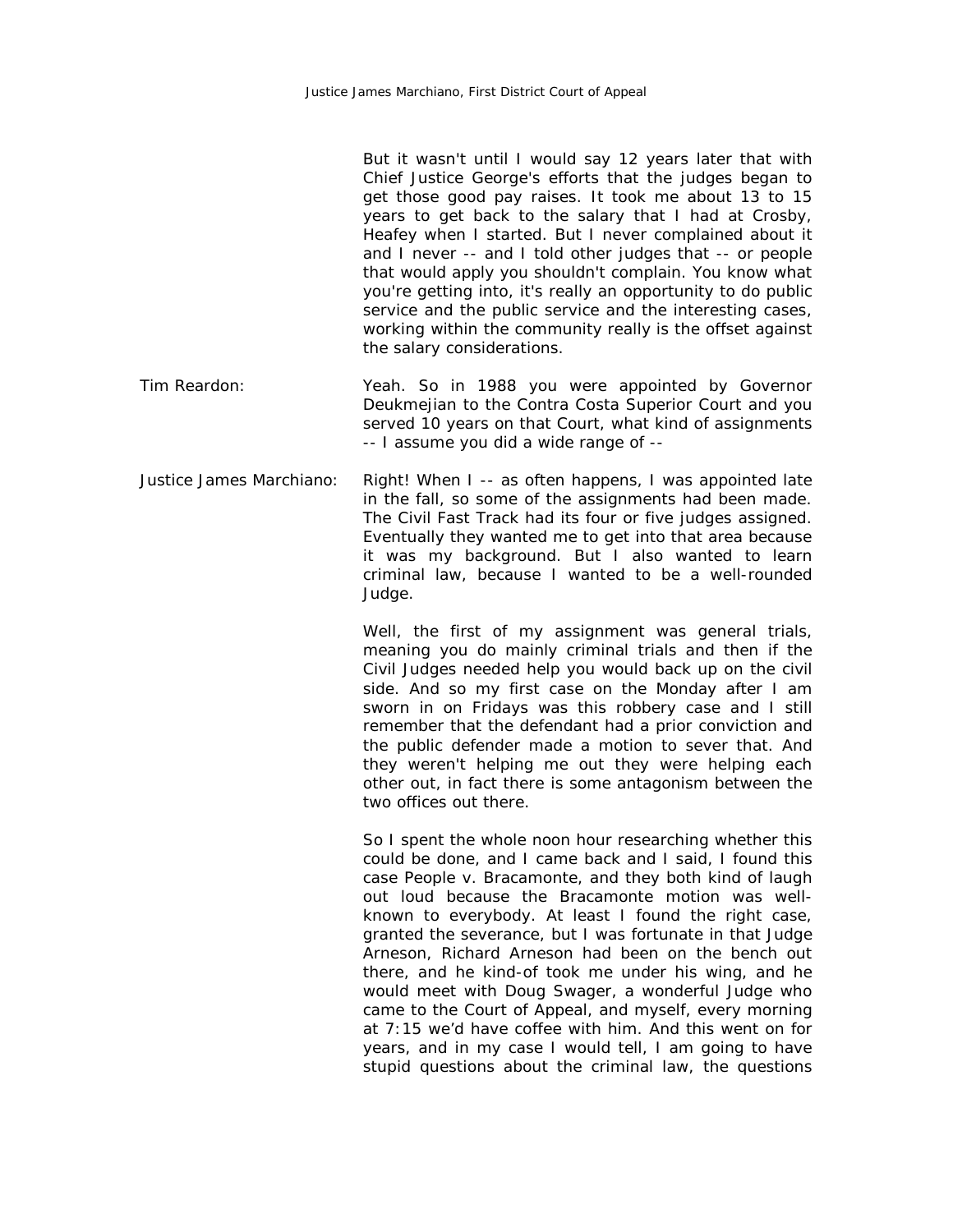about sentencing so we could be uniform within the county.

And so he would answer all these questions patiently, and I would run things by him about what I thought I was going to do, and so I did criminal trials for about four years and then they switched me over to Fast Track and we were the only truly true Fast Track court in Northern California. We were set up like the Federal system, each of the four or five judges doing that had cases assigned to him or her but handled all those cases from beginning to end.

(00:20:01)

And this led into something else. A couple of the judges, who had done that assignment, weren't quite as efficient as perhaps they should have been. So there is a backlog of about 800 cases when I took over that caseload.

So what I did, I started a mediation program and I mentioned this because this mediation program was actually adopted by other courts, the AOC also used it, and eventually it led to my being State Trial Judge of the year for the entire State. But what it was, was that on the morning of trial I would schedule three trials or four trials hoping some would settle, some would, some wouldn't, and looking at the one case that I was going to try. So then I decided to bring in the special mediators on the morning of trial. These are attorneys that I knew who were very effective in rather respect of the Bar. And they would come into court. The program was called the SMART Program (Special Mediators Actively Resolving Trials). And so I would swear them in, in front of the parties to make it look very formal and then send them out to meet with the parties to see if the case could settle and explain that the cases might not all get out. Well, that program became successful.

So then as an adjunct to it, I said, we need also to have some courtrooms where we can assure people that they would get out. So I started a program where the trial was no more than five days, and if they would waive the jury I would get an experienced trial attorney who would be sworn in as a pro tem. We would provide the clerk and the bailiff and they would have to, the parties provided the reporter. But it was called Trials on Time. It was the tough program because these were little trials but important cases, it would be no more than three or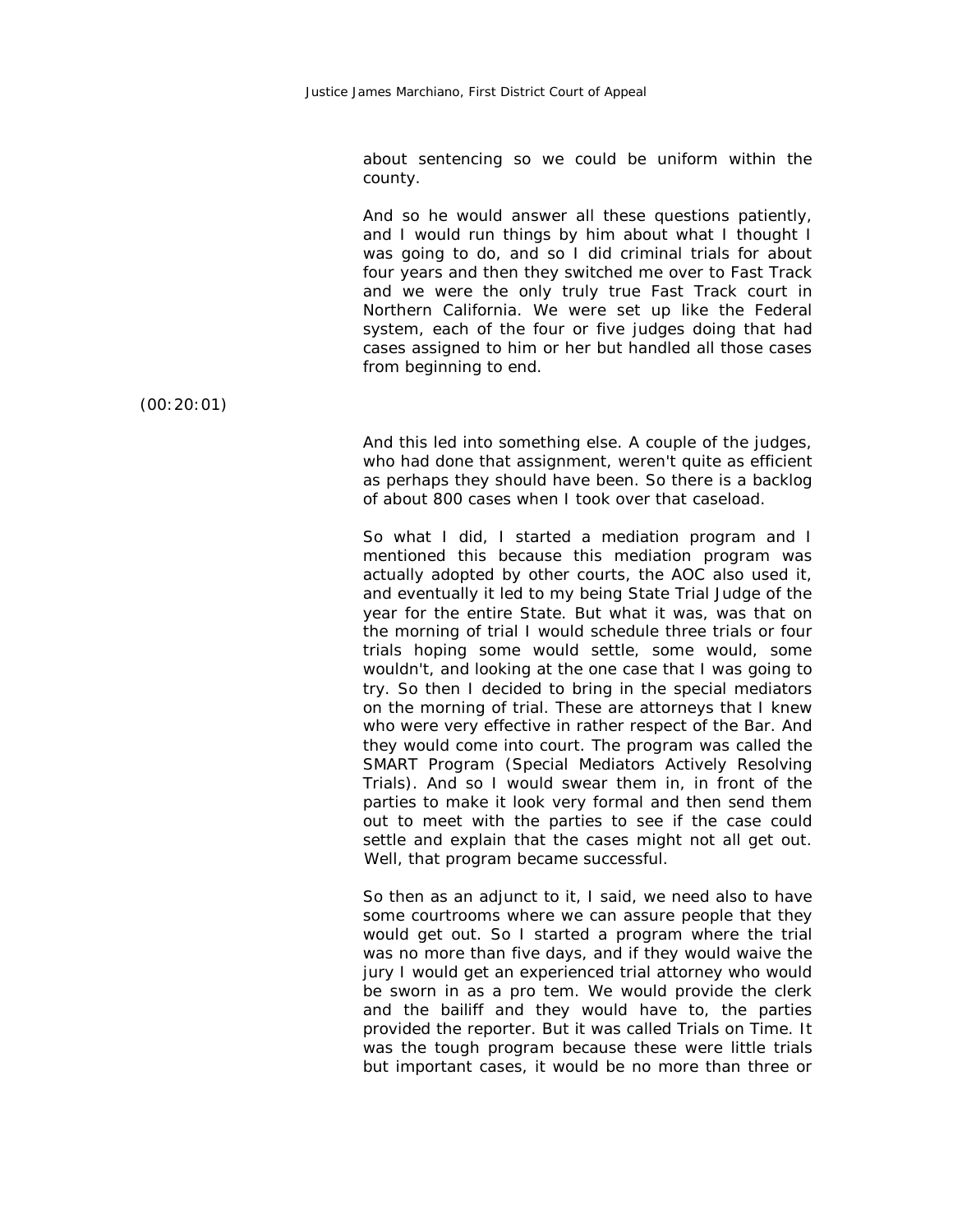four or five days because the lawyers were donating their time.

So we got rid of some of the small stuff that way. Then I thought, well, we are doing this at the backend, we need to do it at the front-end and pick up some of these cases and try to settle them before they get to trial.

And so I was lucky to have an intern from Davis and I had a law student. So I had him do an inventory of all my cases, I want to see what do I have, what's the estimated length of trial and how many were automobile cases.

Well, it turned out, 40% of the trial of the filings were automobile cases, and of those 40%, 80% were worth less than \$50,000 so they could be sent to arbitration as you remember.

So then I knew the insurance companies, it was Allstate, State Farm, Farmers and AAA insured 90% of these defendants.

So I got them to agree to go into early mediation and was called the EASE Program (Extra Assistance to Settle Early), they had all these acronyms that the Bar loved it. So we would get lawyers to meet with them and get these -- and there was mainly auto cases to get rid of them or they would go to arbitration.

So that cleaned up cases at the front-end. We went from the auto cases to commercial cases to a wide range of cases and then had this kind of model for mediation out there. But the Bar really was very effective, and it still is there although they called me two years ago saying that the Judge in-charge of the program now doesn't like those acronyms. So we are just – that's the way so we got rid of them.

I said it doesn't hurt my ego. But as I said then Alameda County came out to check on it San Francisco had a backlog of cases and they wanted to do something similar, and then the AOC heard about it too and incorporated some of our concepts into mediation programs that they were teaching. But I am actually quite, quite proud of that.

Tim Reardon: Yeah, you should be because it sounds like a very good system and --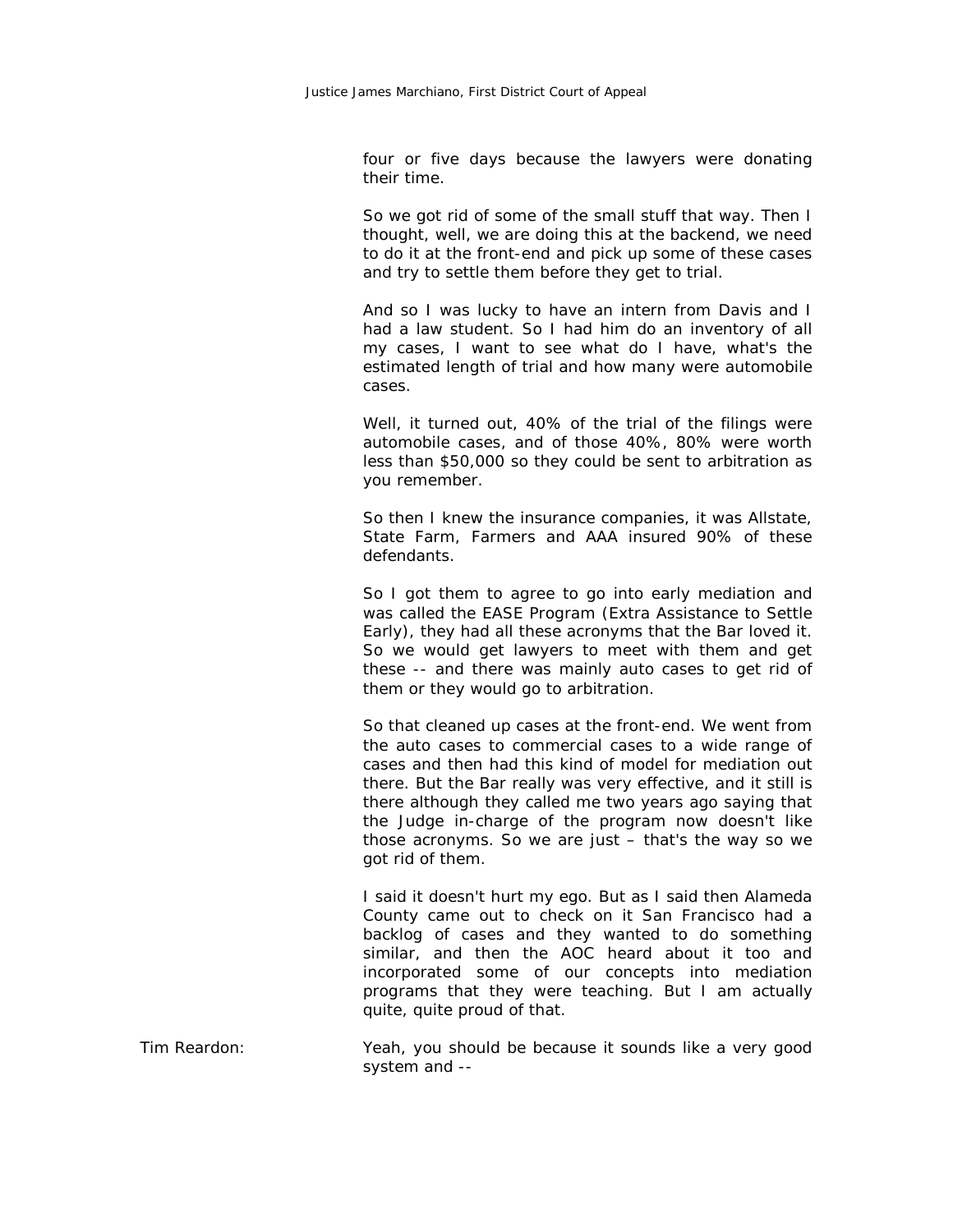Justice James Marchiano: Well it worked.

Tim Reardon: Tim Reardon: Tim Reardon:

Justice James Marchiano: Right! And it didn't cost anything except the lawyers' time and my time late at night. What I would do too is that I would stay to settle cases and they knew this. In the morning I would get in at 7:15, meet with Judge Arneson until 8. Have coffee going for the lawyers and would do motions and sentencing between 8 and 9 o'clock, do my jury trial from 9 to 4:30 and then bring in cases that needed special attention to settle and work on those from 4:30 until they would settle. And sometimes I would stay, 7, 8 or 9 at night because I didn't want the cases to unravel overnight.

> I'd call home to a very understanding wife that I am going to be late for dinner, and I remember one night we were there and I lost all track of time, it was a big condominium defect -- construction defect case and I had the homeowners come in, because I wanted to get the case settled, and I began smelling pizza, and I said, what's pizza doing in my courtroom?

(00:25:05)

And the head of the homeowners said, judge, we are hungry, it's 8 o'clock, so we sent out for pizza. But it turned out the case did settle. So I did that over a period of time too.

But there is a method to my madness, I wanted to get rid of those cases and get those cases behind people.

- Tim Reardon: Well, it sounds like you were very effective in doing that. Well, in 1998, now you have done your thing in the trial court.
- Justice James Marchiano: Well, I will tell you what happened there. In the mid-1990's, some of our senior judges retired, and so they moved me back to the criminal side, and we had a number of death penalty cases that needed to be worked on. And so they asked three of us to be the Death Penalty Panel, so Judge Flier, Judge Patsy and myself.

The AOC provided grant money for a clerk for one year. It was interesting, she had clerked for Broussard so she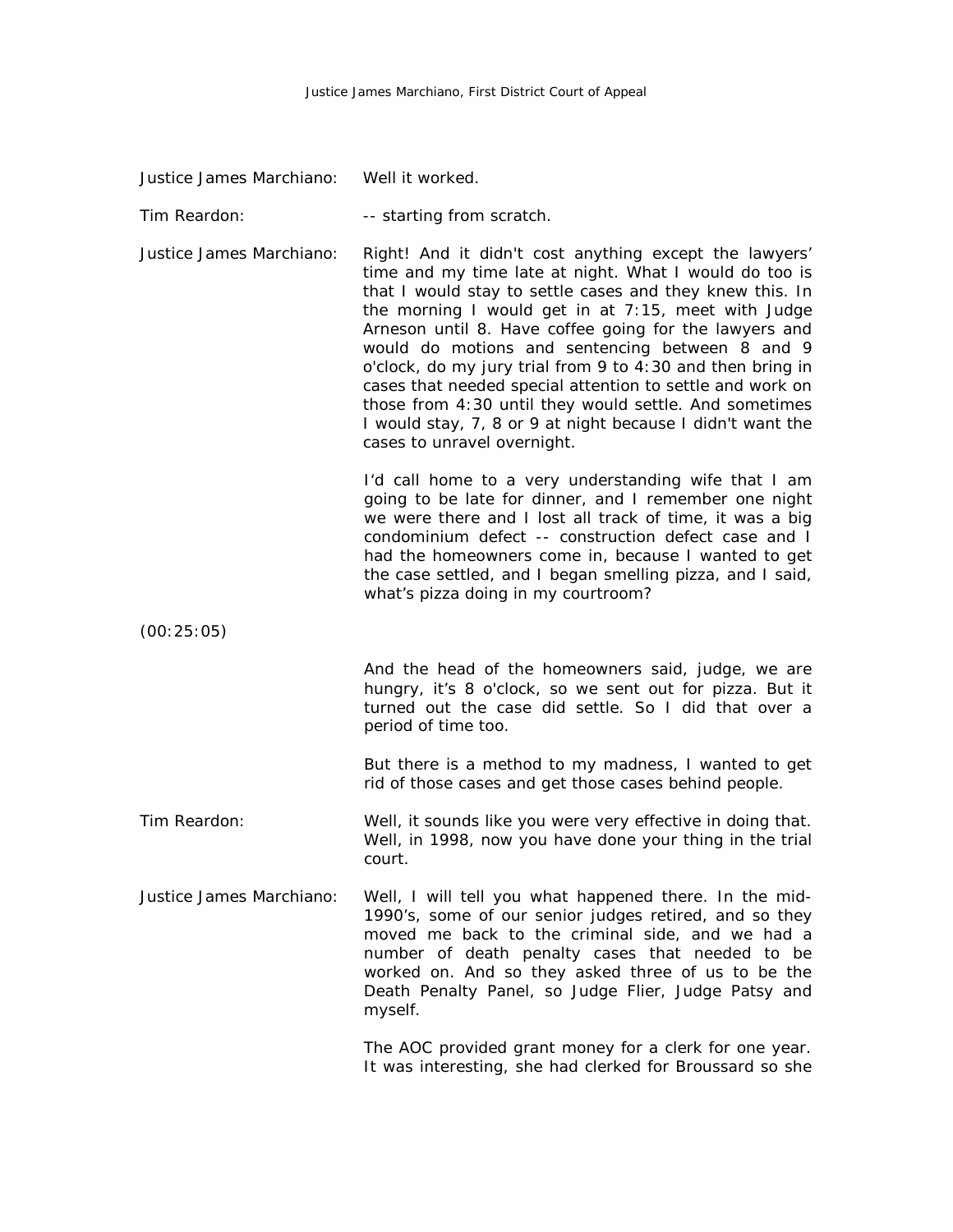brought the Chief Justice -- I mean, Justice Broussard, so she brought a certain (inaudible) to what she wanted to look at. But they brought her so she could help us with the pretrial motions and in return for her assistance she was going to write a death penalty handbook; the trial bench did not have that.

So we were working on that with her, having standardized voir dire questions and then handling Phillips motions and certain motions, and evidentiary problems, and then as motions came up during these trials, we would work with her and she would be like a research attorney for us, and we also had other heavy cases. So they assigned me to do that.

She was only there one year it was a \$50,000 grant, which was not a lot of money for an experienced attorney in the mid-1990s. She ended up being the head research attorney for the Sacramento Superior Court.

But we didn't have anybody to do that afterwards so I continued in helping to put together some aspects of that trial book, and then trying some cases.

So in my last year, in 1998, I ended up trying three death penalty cases in 16 months. And my goal was to do it fairly, dispassionately, very, very important cases to make sure the jurors understood the system, and they did understand the importance and the solemnity of it, because of the nature of the charges, but to start on time and finish on time.

And I would work with the lawyers a year in advance and we would set a trial date and handle all these motions in advance, but we are going to start this case on time. And in jury selection we are going to get a jury within a week, a week to -- five to seven days. It's not going to take all month.

We will use questionnaires that you have helped design. I will do a lot of the examination. I will give you time to ask questions also. We will go through the hardships.

So we developed a methodology. And so the cases all did start on time and finish on time, and I think that the jurors also learned about the justice system, learned about human nature and the importance of their serving.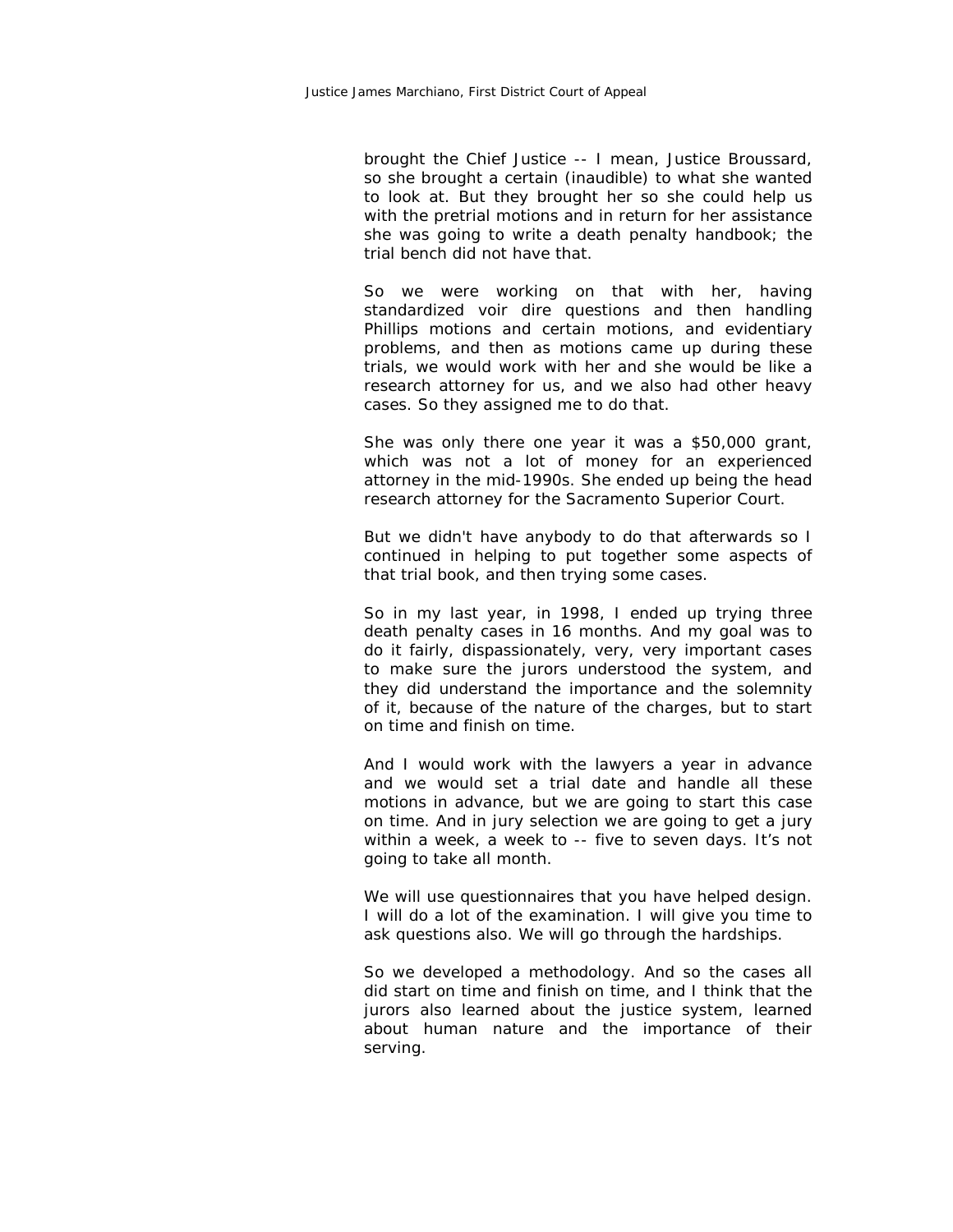Tim Reardon: Yeah, that's quite -- I mean, that's quite a feat, three capital cases.

Justice James Marchiano: I had done one other a couple of years before; in fact, it was with Bob Coakley, who later became -- it was his last case, he was the Assistant DA that was out there.

> It was an interesting case in which the defendant had killed three women because they didn't follow his code; it was cold-blooded killing, and then he had a history too of trying to kill a woman in Nevada and some other things. But he ended up -- he wanted to plead guilty to the charges and then try the penalty phase. And his lawyer was good, but had some mixed emotions about that.

> I still remember there was an excellent article in the Notre Dame Law Review that covered that subject. So we covered that, and then took a very careful plea naturally, because of the nature of that case. But that was tried mainly on the aggravating and mitigating circumstances on the punishment side of the case. It was an interesting case.

> He was found -- the jury found the special circumstances and found the death penalty. I reviewed it, as you are supposed to, looking at the evidence at that time, and that was like in 1994. And it wasn't affirmed by the California Supreme Court until 2004, and now it's winding its way through the Federal Court system.

| Tim Reardon: | A long history. |
|--------------|-----------------|
|--------------|-----------------|

Justice James Marchiano: Yes, yeah.

Tim Reardon: Now, this is basically in 1998 and at that time, having done so many things, you decided to seek an elevation to the Court of Appeal.

(00:29:48)

Justice James Marchiano: What would happen on that was, Gary Strankman had been elevated; he was from our court. In fact, I took his place in Martinez, and there were several openings, and Mike Phelan was over here too from Contra Costa; both wonderful judges. And they suggested, you know, you might apply and there are these openings.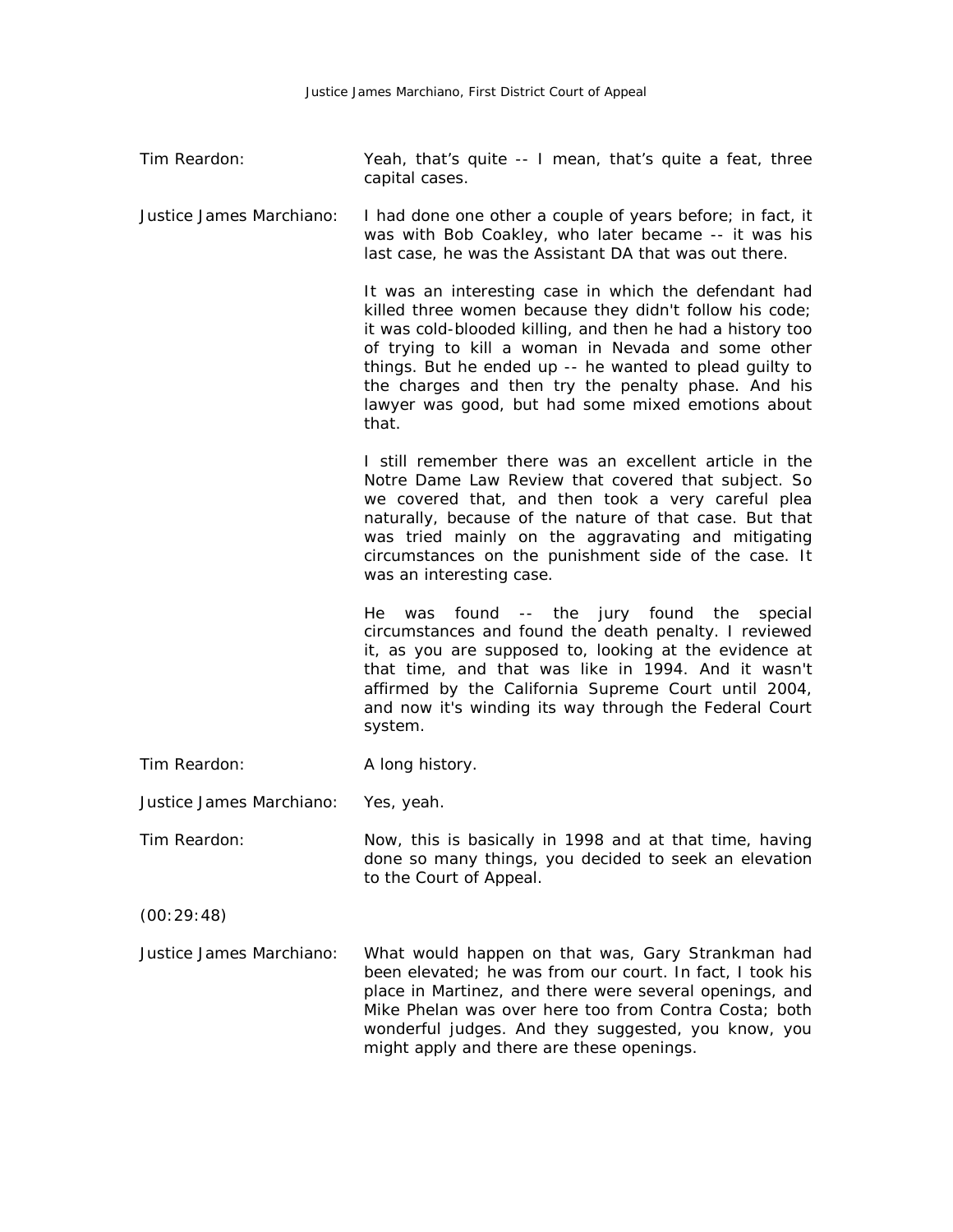And I had done -- I had been a trial judge for ten years and tried all types of cases over there and settlement conferences and pretty much , and helped the Bar, was active in the community, pretty much had done what I wanted to do. So I filled out the application and, again, I was a Democrat applying to Pete Wilson.

Davies from San Diego was his appointment secretary, and he was very good, and he interviewed me. It was a very good interview and he noted the party difference, et cetera, and then I was fortunate enough to be nominated to the position in the Bar. The Bar was very supportive.

Since this is being taped, just for posterity, I was found exceptionally well-qualified at that time, and again, when the presiding judgeship came up a few years later.

My claim to fame is that I am the only one who was appointed by Republicans as a Democrat, both to the Superior Court, Court of Appeal and then later on the presiding judgeship that was with Gray Davis.

Tim Reardon: Yeah, I was noticing that irony. Well, you are in 1998 appointed by Governor Wilson, as you indicated, and then in 2001 you were appointed by Governor Gray Davis to the position of Presiding Justice of Division One.

Justice James Marchiano: There is a small story there. Gary Strankman was a wonderful administrative Presiding Justice, as you know, as well as being a Presiding Justice he had started a different methodology for reviewing cases, and one that he wanted continued, and one that he had turned Bill Stein out on, and Bill was very much in favor of it, and Doug Swager, who was on our Division, was also in favor of it, so we wanted to continue that system.

> I was willing to defer to Bill and thought that he should be the PJ. He did not want the position, and both Doug and Bill asked me to apply for it so that we would keep the same system.

> Historically, in 1917, and Reardon saying, what's he going back to? There is a wonderful Irish judge, Lennon, who was the Presiding Justice of Division One. And as you know from this Legacy Program that started from the Centennial celebration of 1905 to 2005, there are various historical retrospectives that we did. And the Court of Appeal started in 1905; before that we didn't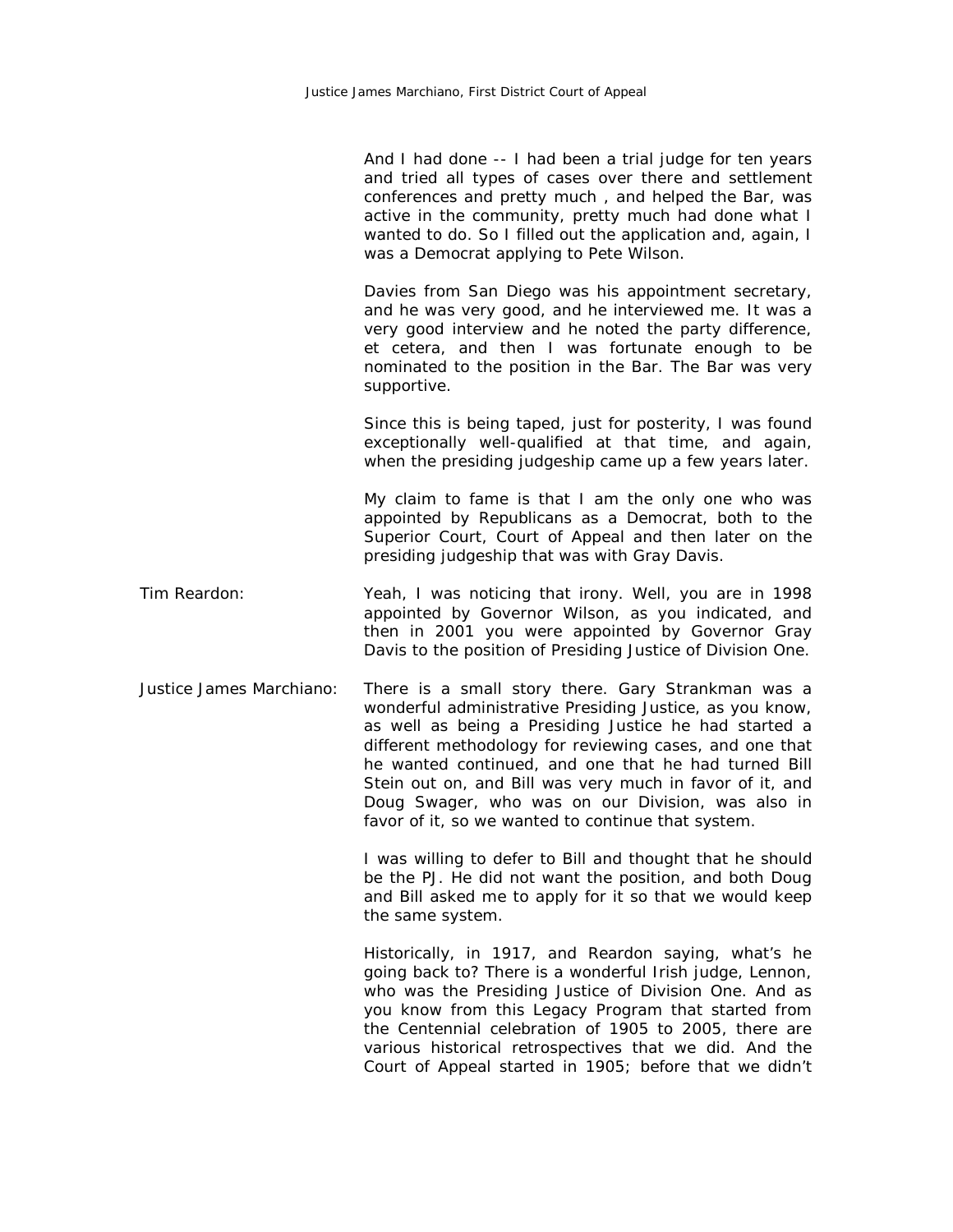have a Court of Appeal, and there were only two divisions up until 1917; Division One and then later Division Two.

The Supreme Court was getting all of these industrial accident cases, the predecessor to workers' compensation. This was part of the progressive legislation. And so they were inundated with cases and so they began dumping more cases back down on to the Court of Appeal. And at that time you ran for the position; it wasn't until 1934 that the position of a justice on the Court of Appeal became appointed.

And so you ran by party, and so you had certain people, if they are running, they are running for good reasons and bad reasons. You have good workers and bad workers.

Well, within Lennon's division they were getting behind so he started the conferencing, and he says, I am giving each of you x number of cases, we will meet on this date, we will discuss these cases, and then by the following month I would hope you would have many of them written up, and very short opinions. But by making it accountable and setting dates like that, he helped clean up the backlog.

So Division One had done cases like that and then kind of got away from it, and by the early 19 -- around 1990, and you probably remember this, there was a two or three-year backlog here at the Court of Appeal, and it was serious, and it became kind of a whip used by people to get cases settled. There is no sense appealing, you will be up there for three years. And Strankman realized that that was wrong.

He had worked with Jim Scott on another division; I think Division Three, or Scott had had this method in mind that I am about to explain, so when Strankman came, he pulled in all the cases into the division. Some of the cases had sat downstairs, all of them were pulled in. He got a handle on them, how many did we have, and then split them up four ways among the four justices, and then said, we will conference these cases every two weeks, picking up from where Lennon had stopped.

(00:35:02)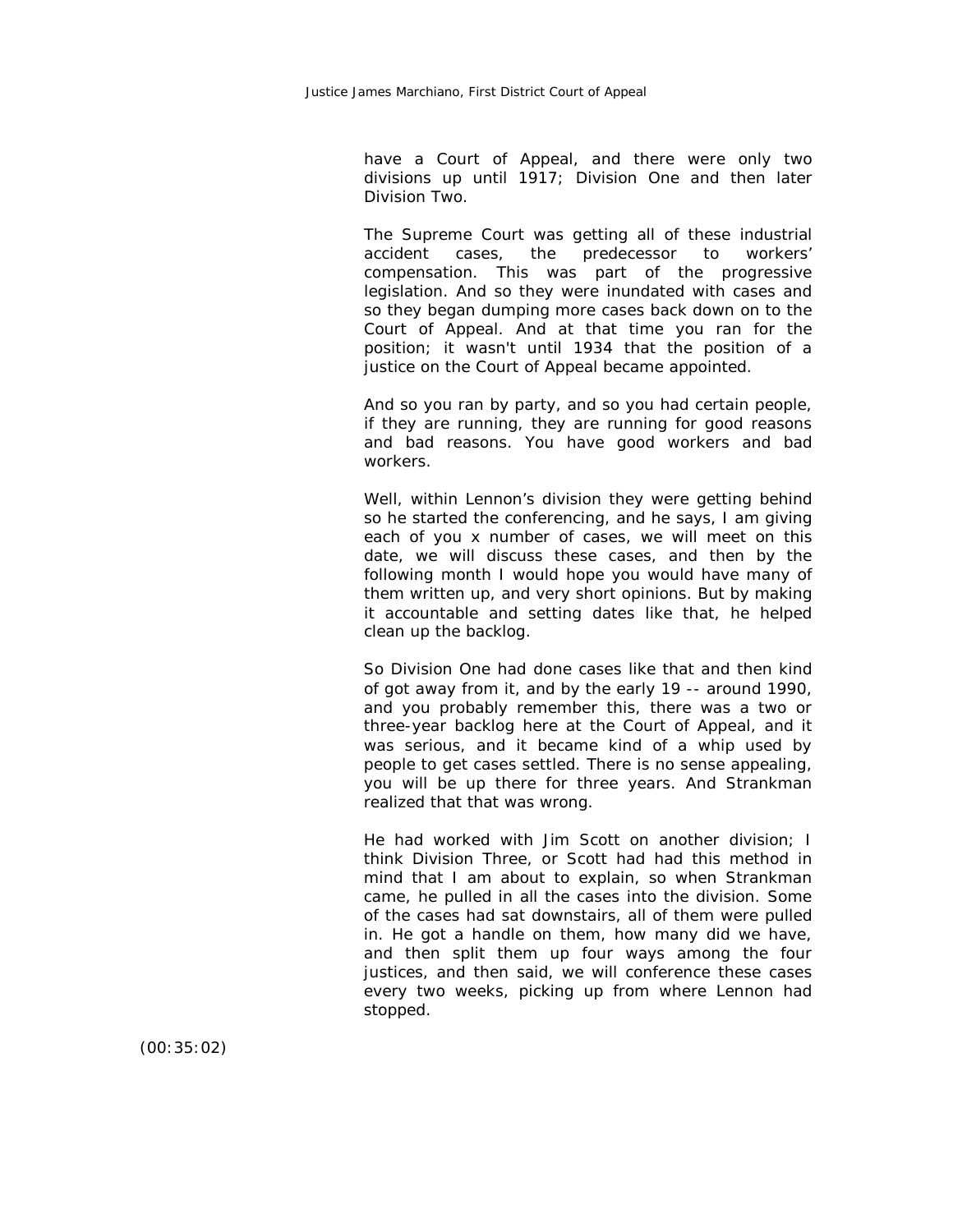And I want you to each of you summarize the case that you will be authoring, and then the other two justices who were on that case can ask questions, we will try to reach a consensus and then we'll meet with our research attorneys and give them some direction based upon our conferencing. And by making that unaccountable he cleaned up the backlog, it took four or five years and a commitment by the judicial assistance, the secretaries as well as the judges to do that.

Well that's the method that we were using when I came, and it made sense. I had two wonderful research attorneys that I inherited from Bob Dossee, Lynn (ph) Armstrong and Pete Beckwith and they were used to this system. And so the judges – and also what Strankman did, he counted the number of cases that would come in each year and then would split it up into every two weeks; we'd have to pool X number of cases to stay current. So sometimes our draw might be 16 cases, 20- 22 depending upon the number of cases that were pending, and then they would be split up that way.

So you meet with the attorney after the conference, explain how – at least the way I did it, I would explain how I wanted the case written up. This is my rationale for it, I would give them the research that I had done. Give them books from the library, from my office, case citations and then I would tell them this is a 5-pager, or a 10-pager or a 20-pager, I wasn't holding them to that, but I was trying to explain the 20-pager was much more complicated. The 5-pager you can probably cut right through that, we don't want a long opinion, essentially that's what I was telling them.

Then they would come back during the process and they might say, well judge, on the summary judgment I'm not sure you got this right. I was looking at the declarations and maybe we should approach it this way and then I would look at that and then send a memo around to the other judges saying that we are going to change our approach for the following reasons. Look at my draft and the reasons for it, if you disagree let me know.

And then the attorney would give me a draft and then I would sit down to make the draft my own and then pass it around to the other two justices for their comments and then it would be put in pre-oral argument form. So we did things at the front-end and I have had some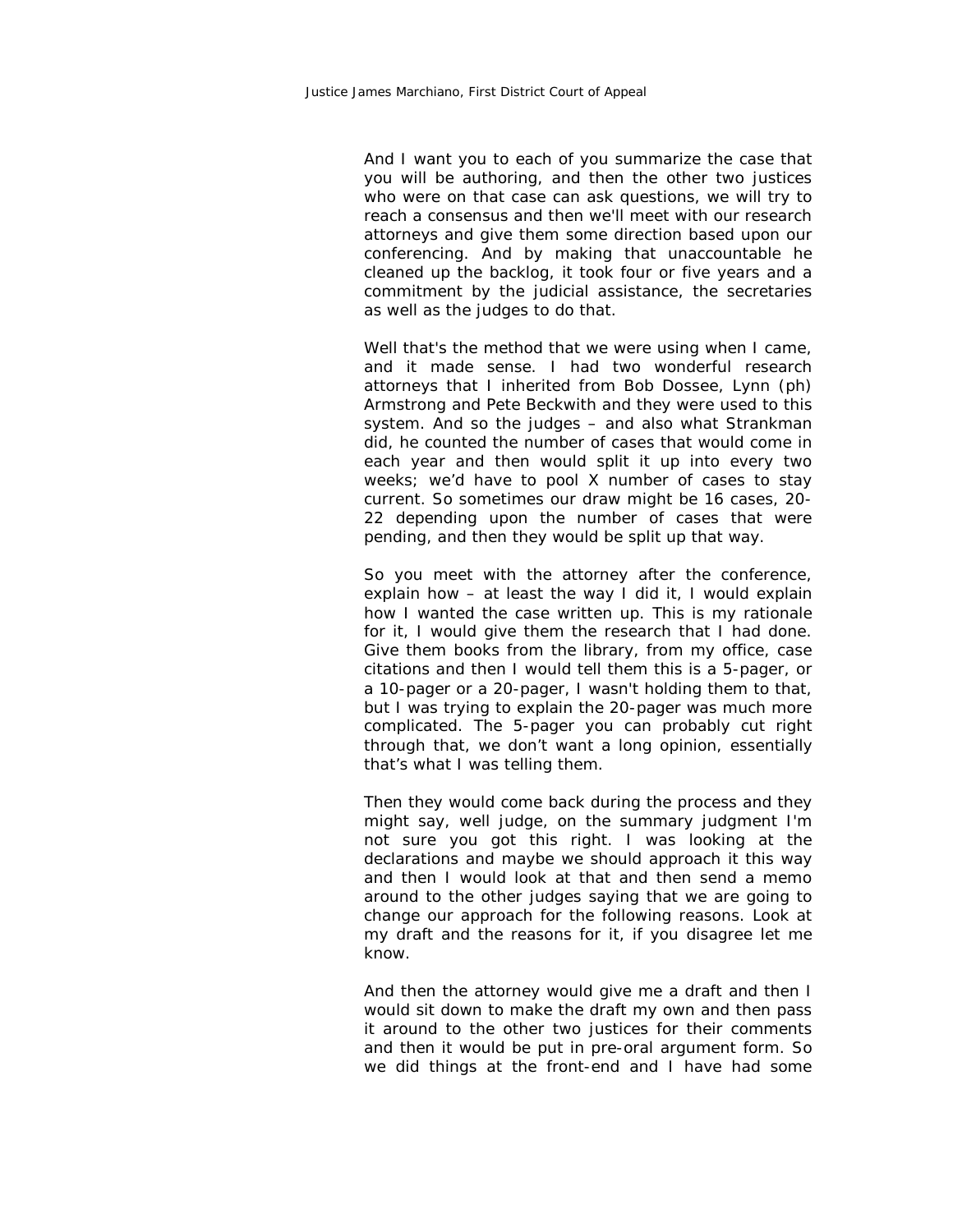| justices who will say, well, that's a lot of work and at |
|----------------------------------------------------------|
| one conference one of the judges said, why aren't you    |
| taking away the fun of the hunt? So I came back and      |
| asked Lynn Armstrong, am I taking away the fun of the    |
| hunt? She said, judge, I am not a hunter, please         |
| continue doing it the way you do, it keeps us on target  |
| and we like to do it that way.                           |

And so then after Gary Strankman retired then the panel wanted to continue doing that, and so I said I will continue with the same process and became PJ and it went from there.

- Tim Reardon: That's where you were elevated sort of presiding justice by Governor Davis and keeping your non-partisan practice in order? Did you – and you kept this – if you were going to point to one person who was kind of influential or instrumental in the good that you accomplished as Presiding Justice I assume that it would be probably Justice Strankman, you learned a lot from his style --
- Justice James Marchiano: Yeah, absolutely! I was also blessed just with rudimentary values, at Bledsoe, Smith, the lawyer -- the attorneys there besides being excellent trial lawyers, they were involved in community affairs and taught and at Crosby, Heafey, very prestigious firm but Ed Heafey taught at Boalt, Richard Heafey taught up at the USF. Chris Gasparage was active in trial practices in the medical malpractice area and they always encouraged excellent work and they would review your work. And then as a partner in the firms I had associates assigned to me, but I would also be meeting with the partners on the quality of the work.

So I would say that those firms also influenced me to a great degree and then Judge Arneson who is a wonderful judge and then Strankman as you said.

I had one interesting experience I think it is worth commenting that you don't know about -- and only a handful of people do with Governor Davis and Burt Pines who was his appointment secretary at the time. There was an opening in the Supreme Court and there had not been a Latino judge and there was not an African-American judge at the time -- no, in fact the opening was when the justice went to the Washington, DC Court of Appeals.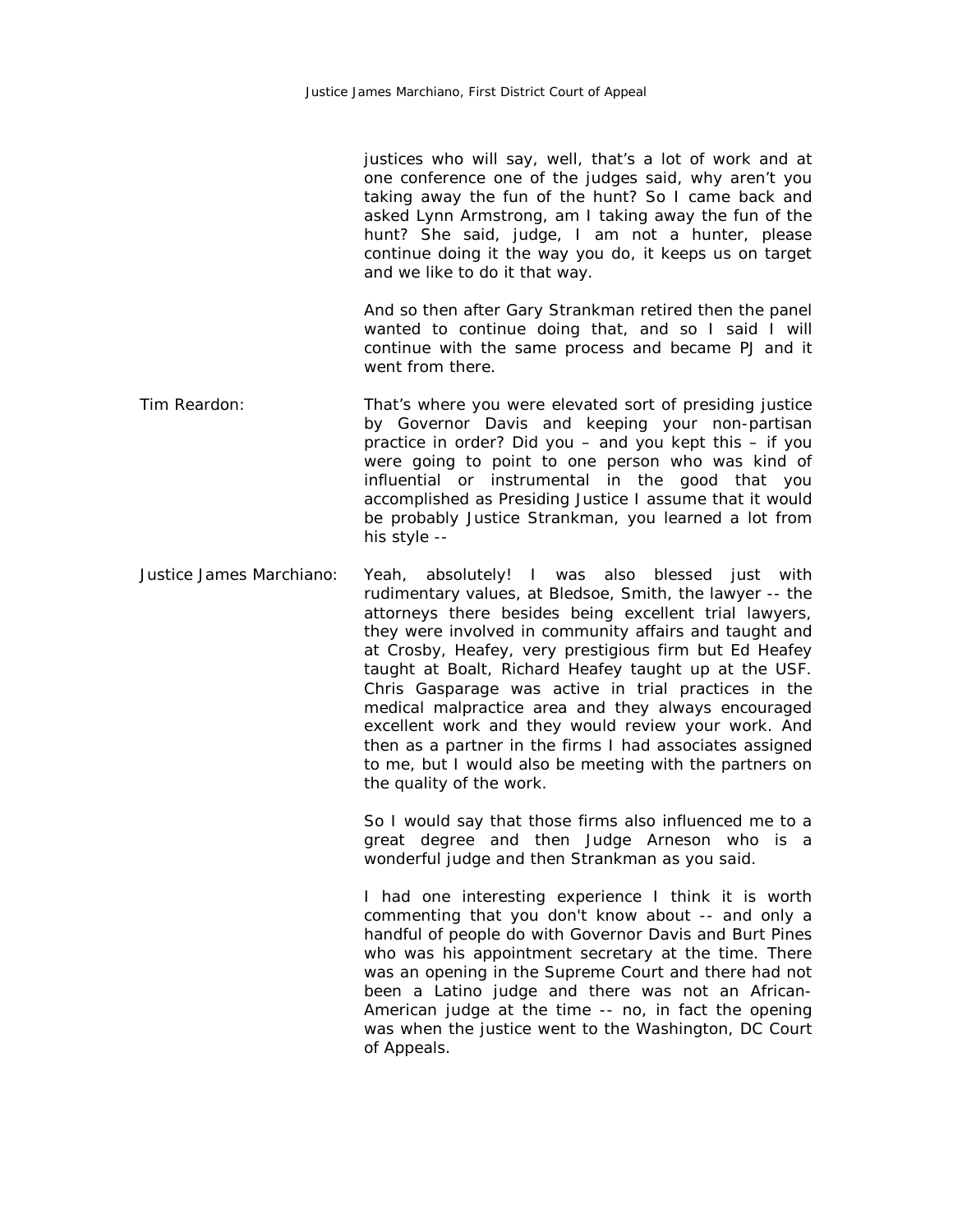Tim Reardon: Janice Brown?

Justice James Marchiano: Janice Brown, you are right, and she had been an African-American but there was that opening. But Davis had just been appointed and you had 16 years of Republican appointments at the trial level.

(00:40:02)

They were looking for some candidates and they wanted some trial judges or Court of Appeal justices. So they were looking around and he wanted to appoint a Democrat that he had appointed two Democrats in Fresno in the Fifth District, and so their names were available. And when my name came up for the presiding judgeship as a Democrat also I had some very nice laudatory letters by the Appellate Bar and by various organizations. And so a couple of important people said, well, Marchiano is a Democrat.

And so Burt Pines calls me up and he said, would you - and I said, we are considering you for this position; I am interviewing for that, would you be interested in the Supreme Court? And I said, well -- I said, I am not sure if I am worthy of it, and he said, well, we think you are, and I would like to ask you some questions. In the meantime Carlos Moreno's name had been floated and the newspaper articles were glowing and it was true, he is a wonderful, personable somewhat liberal judge, he fit the mold that Gray Davis would want, and it was pretty clear he was going to get that appointment.

Everybody knew that he was going to get it, but they wanted to have the process of looking at some other people. So I answered a few questions and then I said to Pines, I said, am I really a viable candidate? I said if I am not, I am not going to put my family and friends through all of this and the press and the whole thing. I said, I see the handwriting on the wall here.

Finally after some prodding from me he said, well, we do have one person in mind, and so with that I said, well, why don't you consider the other couple of Democrats that you have with him, but don't consider me for that position and I would be very happy to be considered as PJ of Division One, I said, that would be quite an honor for that.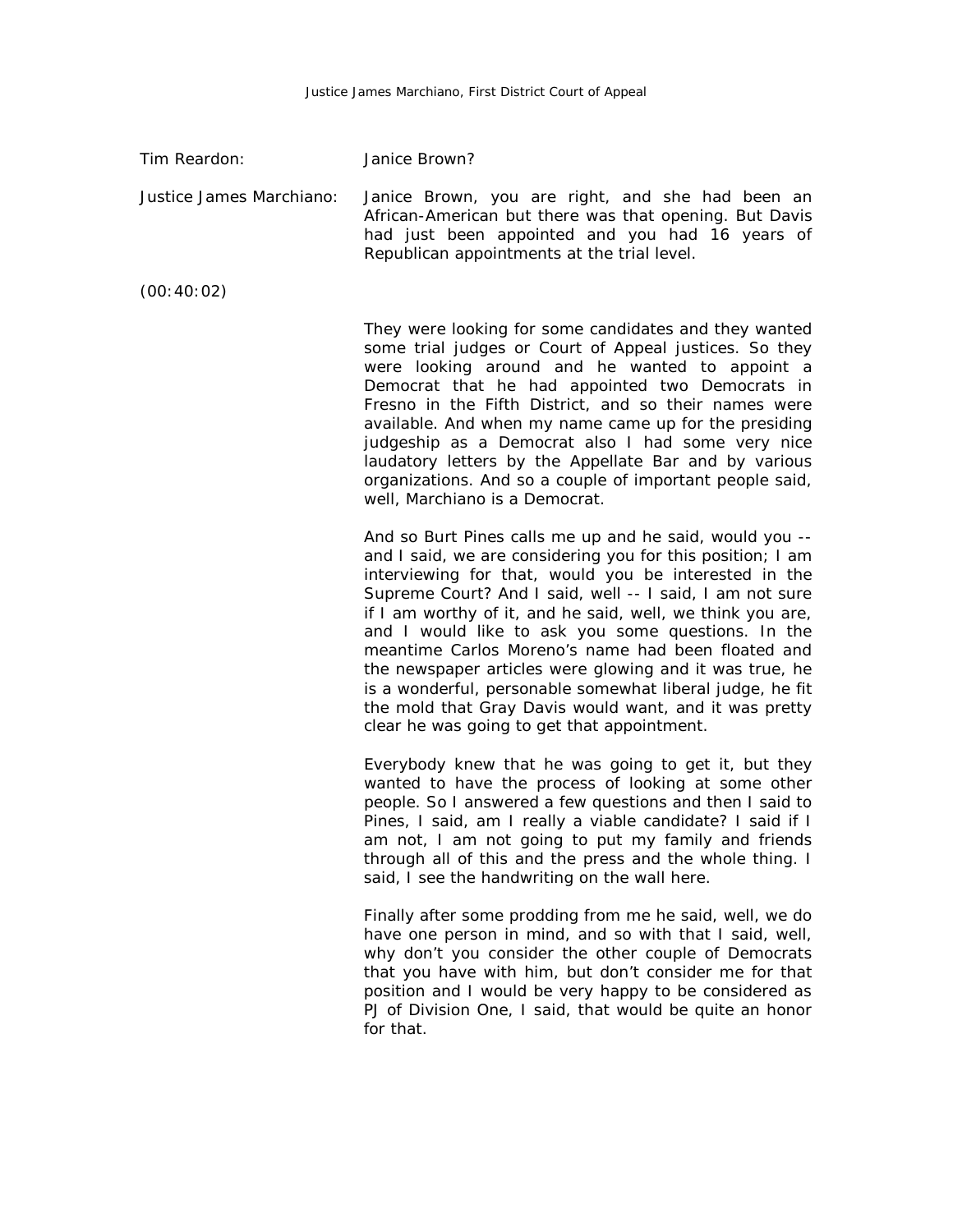Tim Reardon: That's an interesting story, and I think we appreciate your mentioning that that kind of gives you a flavor for your own integrity and cooperation that's marked your term on this court.

> When you first became PJ, I think you may have already answered that question, did you make any major changes that you pretty much follow it?

Justice James Marchiano: We pretty much followed it, Justice Margulies was appointed. She is very diligent and liked the methodology. Her judicial assistant had been used to doing it this way where from before, so yeah, it worked. And two things happened during this period of time. The number of cases at the Court of Appeal began to go down and this made our work a lot easier. When I first started in 1998 up to maybe 2000, I worked weekends as well as during the week, because with our system I had to read my briefs and also read the briefs of the other judges that I was assigned to so we could have an intelligent discussion at our conferences. So it meant that I was doing a lot of reading because we had a heavy caseload.

> Well for many reasons and I am going to get into that in a minute. The caseload began to go down and so what we did after Bill Stein retired, and with his successor, instead of conferencing twice a month as we were doing, we would conference once a month.

> And instead of conferencing every case what we would do is the justices would pick out cases they wanted to conference that they felt needed input, or if they had been reading the briefs on cases that they were assigned to but not authoring, they would also say, well, I would also like to discuss Marchiano's case in this area too, because I have got some ideas about that. And so because we didn't conference every case and because the number of cases had diminished, we could do this once a month.

> The other thing we did too was on writs, and this was controversial in the beginning with Susan Horst who had been the writ attorney for years and who is a wonderful writ attorney as you know, but does things her own way, and her own way usually was the right way. Well, we used to do the writ conferences weekly. Well I began looking at this, and I said, we don't need to do it weekly and I said, if we do it every two weeks then judges can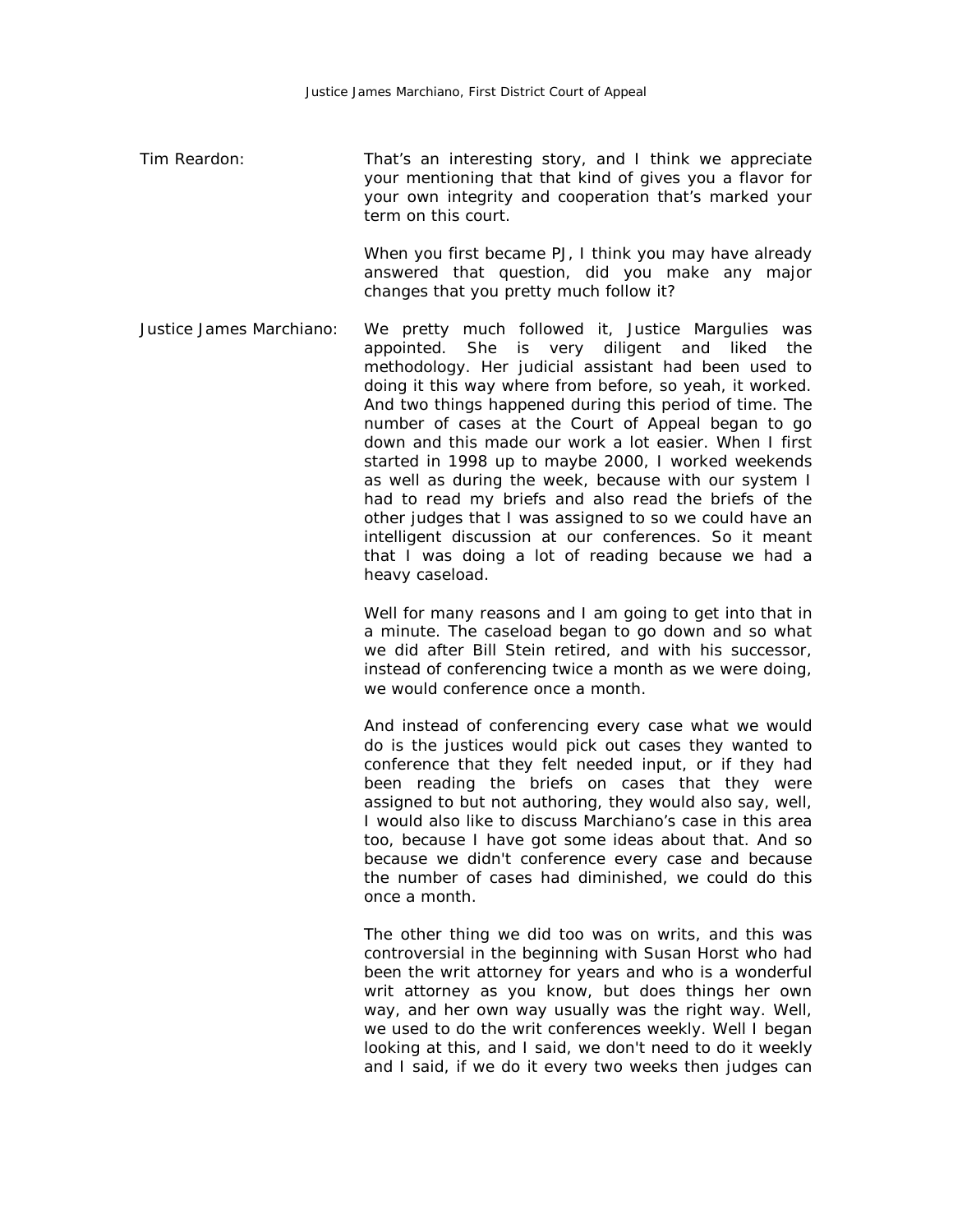|                          | arrange their own personal schedules in a better way.<br>You don't have to worry about missing a conference,<br>and so we began doing the writ conferences every other<br>Wednesday instead of every Wednesday. But then if<br>urgence came in, or emergencies came in or something<br>needed to be discussed, we would meet in a group. It<br>wasn't necessarily kept for that conference if it had to be<br>decided before that.                                                                                                              |
|--------------------------|-------------------------------------------------------------------------------------------------------------------------------------------------------------------------------------------------------------------------------------------------------------------------------------------------------------------------------------------------------------------------------------------------------------------------------------------------------------------------------------------------------------------------------------------------|
|                          | So it was modified a bit, but we did keep the case<br>methodology of reviewing the cases in advance so that<br>we would reach a consensus ourselves or somebody<br>might have a dissent or might have a contradiction.<br>Sometimes what would happen is at the conference<br>somebody would have a different viewpoint and I would<br>say, well, let me see if I can work that in.                                                                                                                                                             |
| (00:45:05)               |                                                                                                                                                                                                                                                                                                                                                                                                                                                                                                                                                 |
|                          | Let me see if I can modify your thinking about this and<br>so it made for a more balanced opinion writing. Although<br>handful cases that we just<br>there were a<br>had<br>disagreements on which is healthy, because it's good to<br>get various view points.                                                                                                                                                                                                                                                                                 |
| Tim Reardon:             | Again, I checked the record, the background and<br>everything else from 1998 to 2013, Fran, our librarian,<br>head librarian just kind of counted up the number of<br>published opinions that you personally authored and I<br>think there maybe more, but you had about 160<br>published opinions and you did these opinions in<br>addition to your administrative duties as the presiding<br>judge over Division I.                                                                                                                           |
|                          | So, do any of those maybe two or three stick in your<br>mind, I know many, you probably have many in mind<br>but in the interest of time we probably should --                                                                                                                                                                                                                                                                                                                                                                                  |
| Justice James Marchiano: | Well, I can go through all 160 if you would like. What we<br>can do is write the greatest Notre Dame running backs<br>of all time, we will start at number 1 and go to number<br>100. There are two things about the approach within the<br>Division I would like to comment on and then I will<br>answer your question directly. The District as a whole --<br>and this was my perception is as I was here was, did not<br>reverse as many cases as were reversed in the 1980s<br>and the early 1990s. And there are many reasons for<br>that. |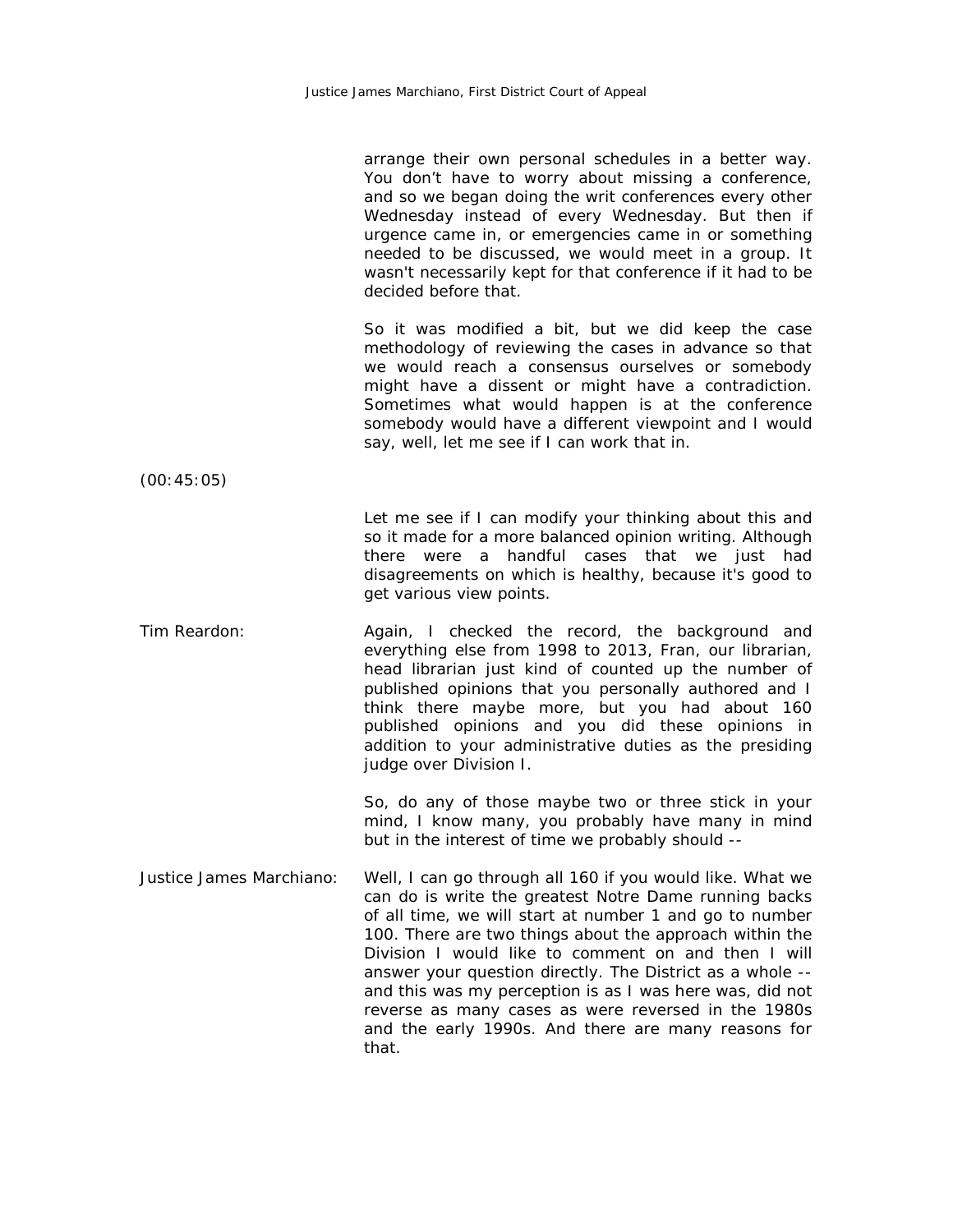One, and at least in our Division when I was giving some words of wisdom to new people that would come in, you start with a California Constitution the case was supposed to be reversed if it's a miscarriage of justice, so that has to be something significant that infects the case, goes to the heart of the case. And then we have our standards of review, the abuse of discretion, you know and other standards, the beyond a reasonable doubt and then per se reversibility if it goes to constitutional issue.

But a lot of it is simply Harmless Error under the Watson Standard and because a number of trial judges like yourself or myself were pointed to the court, we can appreciate that every trial is not a  $A+$  trial, some trials are C, C+ trials, B- trials, but they are done fairly. And the trial judges worked at it, the attorneys have worked at it. And even though, in my idea I would meet the attorneys every morning before trial would start to say, do you have your witnesses lined up, are there any motions any surprises, so I would be prepared myself, the same thing at noon time I would bring them in 15 minutes ahead of time to try to make sure that we would iron things out.

But despite that things have a way of coming in, and so no trial is ever perfect, but the recognition of that is that not every trial needs to be reversed, and so the reversal rate on the criminal side was probably may be 5% or 6%. And the reversal rate on the civil side was probably 10%, 12% and these are much different from what it had been before, but there was a reason for that.

So, then in my approach on these opinions I was starting with these principles and looking at the record in those big cases myself. I also wanted to write an intelligent opinion that would be understood by a layperson or by the litigants, if they were involved in the case.

As you know, we have had – there is a handful Supreme Court cases where they get in to some difficult issues, you end up reading the opinion two or three times. Reading a page two or three times, isn't that right?

Tim Reardon: Very true!

Justice James Marchiano: True, and it's puzzling, but that shouldn't be that way, the English language should be straightforward.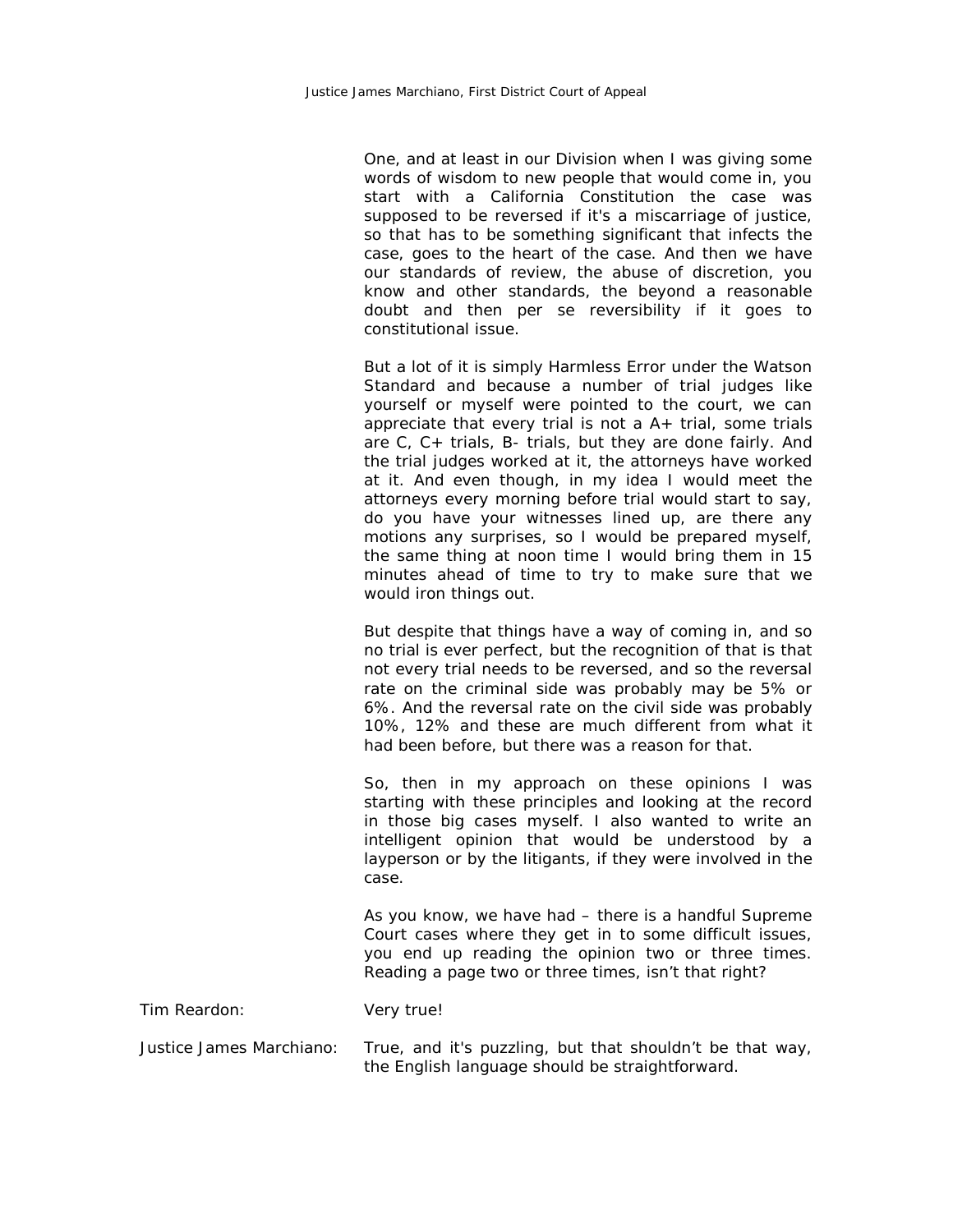|                          | And so I wanted to write opinions that made sense and<br>that people could appreciate, the man on the street<br>could appreciate and follow this, but I would reverse if<br>the case called for a reversal, then it should be<br>reversed.                                                                                                                                                                                                                                                                                                                                                                                        |
|--------------------------|-----------------------------------------------------------------------------------------------------------------------------------------------------------------------------------------------------------------------------------------------------------------------------------------------------------------------------------------------------------------------------------------------------------------------------------------------------------------------------------------------------------------------------------------------------------------------------------------------------------------------------------|
|                          | I also was blessed with good research attorneys, Pete<br>Beckwith, Lynn Armstrong, Paul Kenny, I ironed out the<br>kinks that he had from your Division when they came<br>over to ours.                                                                                                                                                                                                                                                                                                                                                                                                                                           |
| Tim Reardon:             | Paul is a good man.                                                                                                                                                                                                                                                                                                                                                                                                                                                                                                                                                                                                               |
| Justice James Marchiano: | He is a good writer, and then at the end Renee Torrez<br>came over from the Sixth District to work with me at the<br>end. They were all good writers, but they also knew my<br>style. And then in the second area too is that I always<br>viewed opinions as collaborative.                                                                                                                                                                                                                                                                                                                                                       |
| (00:50:02)               | And it doesn't always work out that way, because I sat<br>in other Divisions when there was a conflict and would<br>make suggestions and sometimes the suggestions were<br>accepted and they worked, but my position was that if I<br>sign off on an opinion even when I am not the author,<br>my name is on there and I really reached the position<br>that I did because of letters by a lot of lawyers who had<br>respect for the work that I did as a lawyer and as a trial<br>judge, they had certain expectations.                                                                                                          |
|                          | And if they saw my name on an opinion that was kind of<br>odd, they would say, well Jim, why did you sign off on<br>that thing? And so it should be collaborative, even<br>though it might have been Stein and Swagger and<br>Marchiano with Stein writing it, you know, I want to<br>approve what is there and we were lucky at least during<br>those days that sometimes Stein would say to me, well<br>sit down with my research attorney on this one area of<br>civil law, you may know it a little bit better than I do and<br>you can work out a change in the opinion with Julia<br>Partridge. And so we would rewrite it. |
|                          | So, anyway the point being that if your name goes on it,<br>whether you are the author or whether you are the<br>second or third judge on it, it's part of your product. And<br>so that also affected how I approached it.                                                                                                                                                                                                                                                                                                                                                                                                        |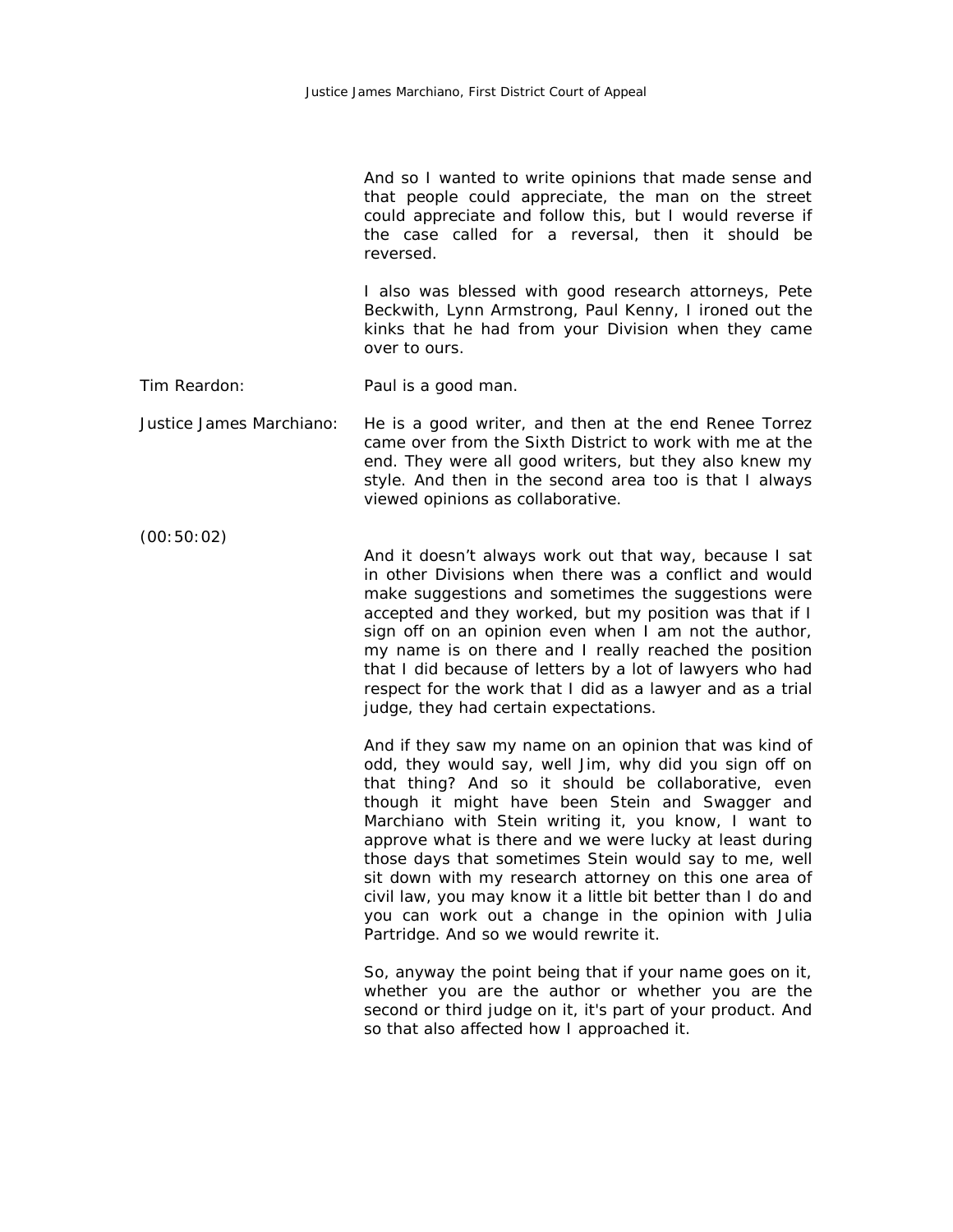And then the other thing that was interesting, we went to Appellete Seminar, you were there about six years ago and they brought in these writers and research attorneys from Minnesota and other places and one of the suggestions they gave at the end of the day and some people were headed out the door to the golf course and did not even pick up on it.

But it really made good sense, and this is what I try inculcate in our Division and some of the people would do it and some wouldn't do it. You should try to understand the case by the first paragraph. It used to be that the judges would write, this is an appeal from the granting of the summary judgment and we are going to reverse it because of this.

And then they would get in to facts down below and get in to the history of it, what was encouraged and really worked was to look at it historically, look at it at the trial court level and look at the issues, and it was very simple. If you had a fraud case, somebody bought a home and was claiming that the house wasn't what it was represented, that there were defects in the foundation.

Anyways, but it would start up that John Jones bought a home from the Smiths. And after getting in to the home he found these problems as follows: he tried to recover from them, they refused, so he filed suit. The trial court -- the jury found the facts, then the trial court found for him and awarded x number of dollars.

The defendants have appealed because they feel the verdict was wrong in this way, one, two and three. So you have got the facts and you know what the case is all about going in to it, if you follow me.

Yeah and it made sense, and you know I never quite thought of it that way for about ten years when I was on the bench. And so gradually what we are trying to do that in some of our opinions also, changing it around.

Now you are asking about the opinions, they are all and we all say this, but it's true Tim, and I think, you and I are very similar in this way, each opinion is really important whether it's published or not published. It's important to the litigants and they should understand it. And it's important to move the cases as quickly as we can to get the litigation baggage off their backs because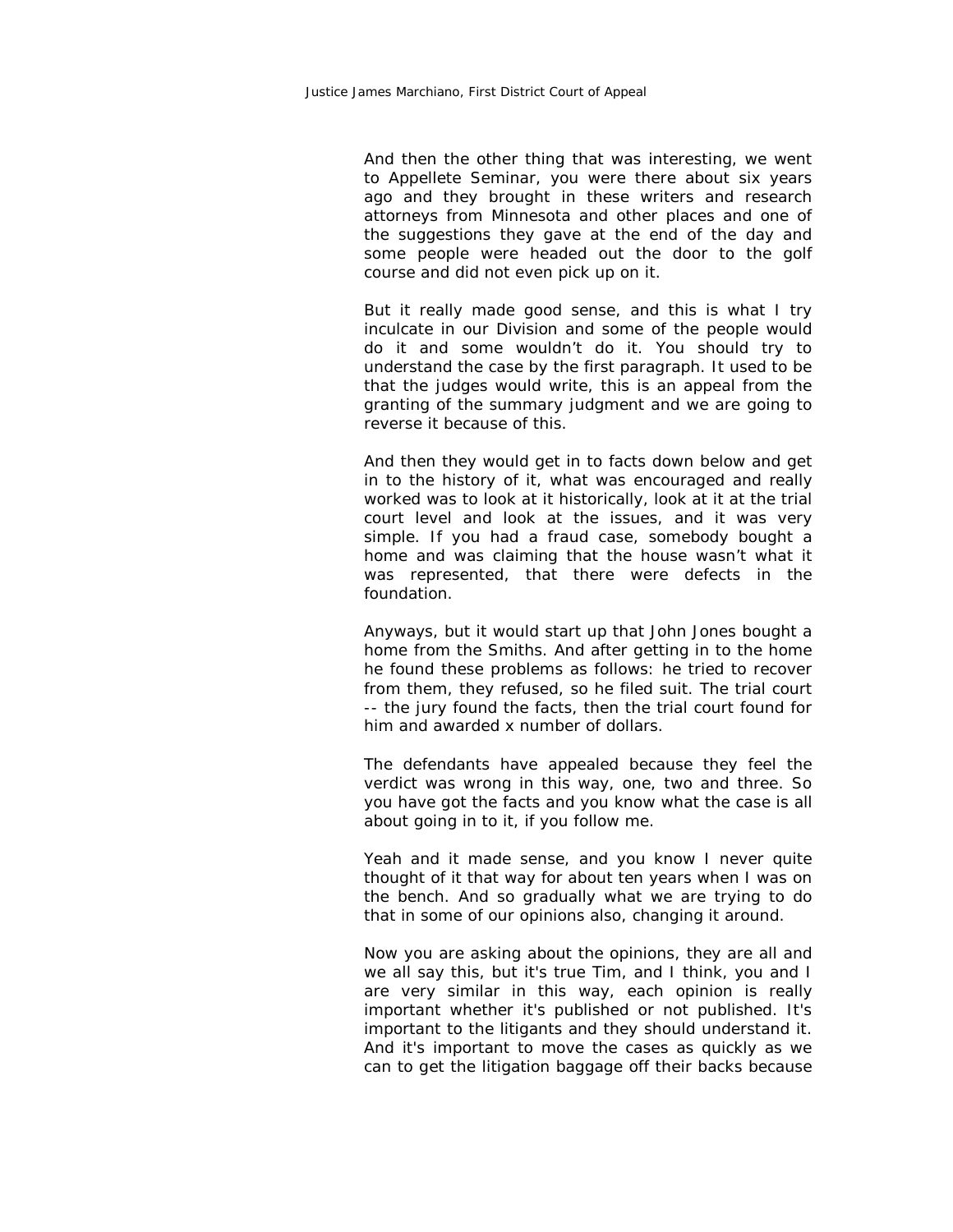people get hung up in litigation way beyond what they should, and this should really go on with their lives that they can and get that off the back of them and that's one reason why the handling of cases in a timely way is very, very important and that's really our first and primary job on the court.

You know outreach and writing and other things are important and there are good outlets for judges but our primary responsibility is to get those cases out on time in a fair manner so that people can go on with their lives.

So, all of those cases were important, whether it's a Wendy case that came up by a public defender without any real issues to look at. Unpublished opinions, we had some unpublished opinions that we went back and forth on should we publish them, we tried to be conservative there and not publish more than 10% within the Division. We would get request from the parties and look at those very carefully and if there is a reason to change our minds, we would.

But the one case I guess, I think it is over was the Mehserle case was one of my last cases involving the BART police officer and it came up on appeal with both the victim's family feeling that what happened in Los Angeles was unfair and then the Police Officers' Association and their counsel that represented Mehserle, feeling was unfair on that side that it was an accident.

(00:55:02)

You know that when he pulled the Taser and used the Taser instead of his – he thought it was the Taser and pulled his firearm and we looked at that case very carefully, it had some significant issues, they brought in several appellate lawyers for Mehserle, but after looking at the whole record and substantial evidence and what the law is and distinguishing Civil Rights cases where they had some defenses that they wanted to raise, we wanted to write something that was understood and very careful.

And it was not an easy situation for the BART police when it occurred, so when Pete Beckwith wrote this up with me, I said we want the timeline here, we want to do everything, whoever reads this and understood what went on that night, not what the newspaper said, not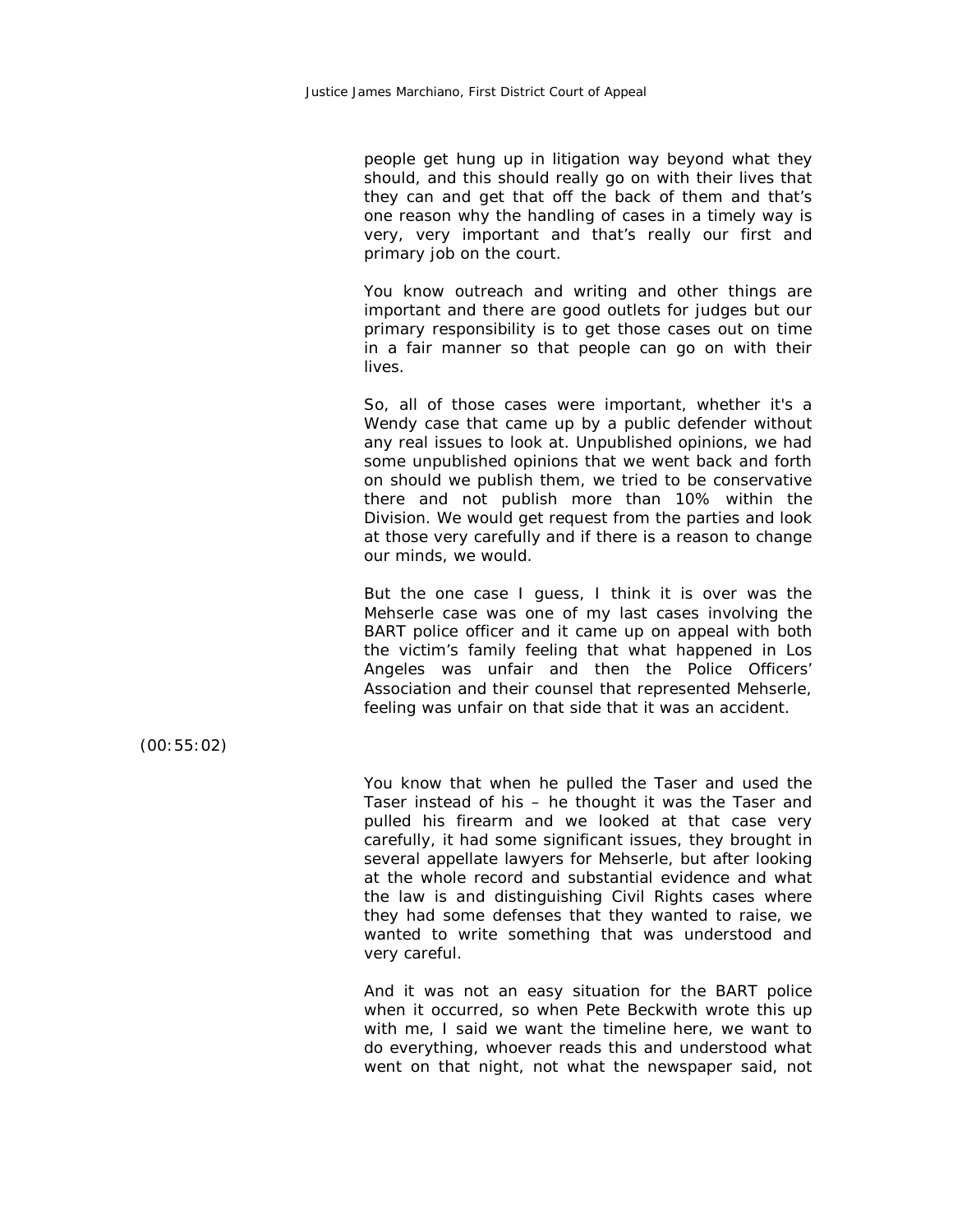what that snippet of the video might have shown because there is much more to it.

So we wrote that case with some care, so that it could be understood.

Tim Reardon: Yeah, I think it was very well written, and understandable.

Justice James Marchiano: Yeah, section by section with lead-ins and explaining why we did what we did, and I tried to do that really on a lot of my cases and try to be that way. We had one whimsical, may be whimsical is not the proper adjective for a judge, but it was a cable car case involving the turntable down on Powell and a worker got injured and he wanted to sue under some exception and the question was whether it was a real property or personal property and that would change the Statute of Limitations.

> So, I sent Beckwith to the Cable Car Museum and I said once you get all this history of the cable car for me, and he did and then the first part of the opinion which actually talks about holiday and the cable cars that were first drawn by horses up to Nob Hill and then how it evolves in to the Muni system and in to the system today and how the turntables were actually put together.

> So it had some good stuff in it, but at the end it was Beckwith's idea, he said, now that we have reached this verdict we are ending this with two rings, and two rings means for the conductors when they have those contests that they are very well satisfied.

> And it was clever but it was fair. And you have to be careful in using humor, you can't make fun of the lawyers, you can't diminish the issues, but sometimes you can put a little bit of that in there, if that was the case and then that year when we were exchanging Christmas gifts among the staff, Beckwith gave me a cable car ornament for the Christmas tree when I was there.

> So, we did have fun and we had cases like that that you would dig in to, and yet, they were time consuming but you like to writing them, yes.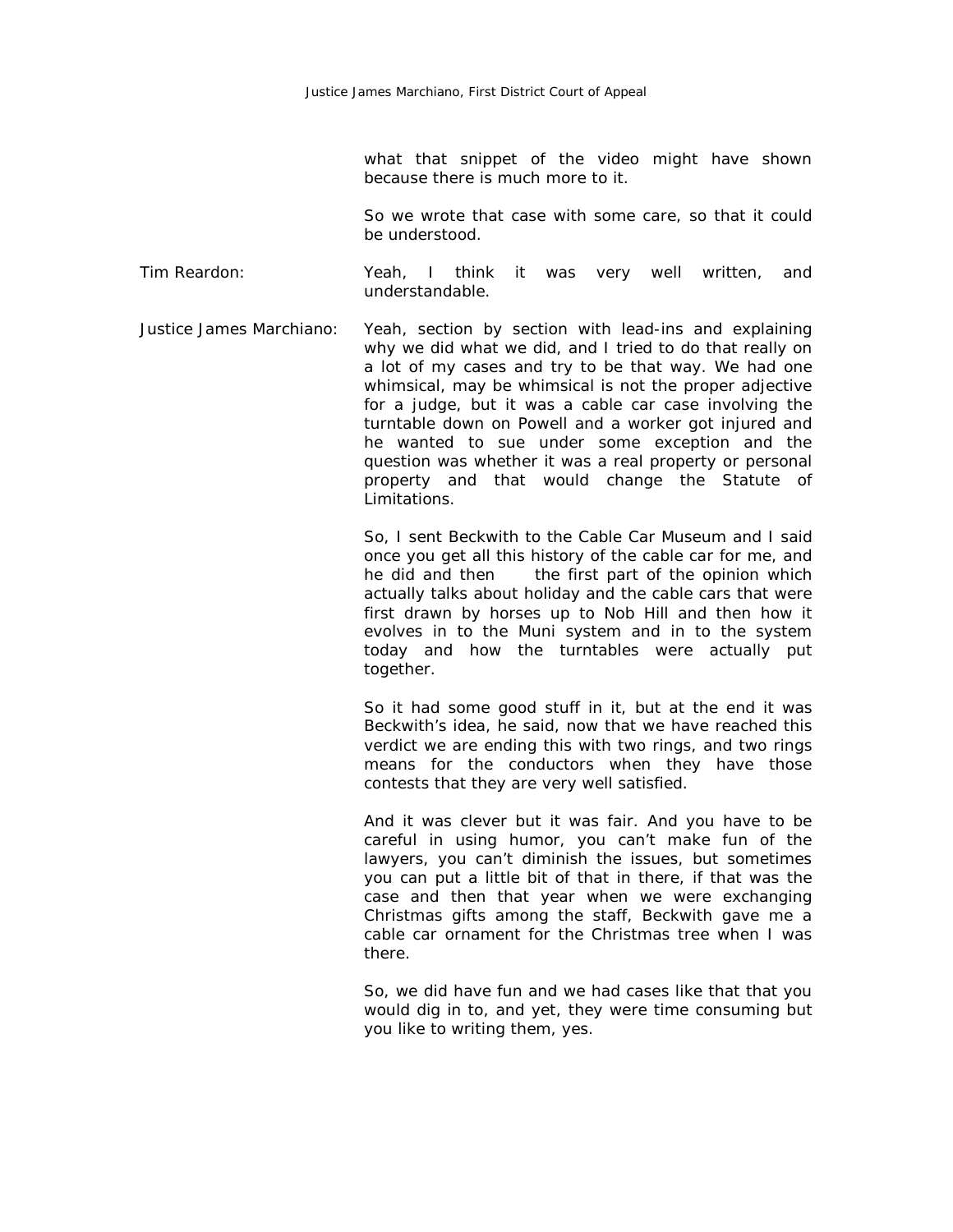- Tim Reardon: That was I recall our opinion very well, I enjoyed it. Back on the record and I had some kind of concluding areas I wanted to cover because I know you are very knowledgeable in these areas, you have been very active in court administration and judicial education. Could you give us example of the activities that you have been involved with and –
- Justice James Marchiano: Well, I was in the library committee and people kind of laugh about that. It's an interesting background there, when -- for years there were separate libraries, the Supreme Court had its own as you know, and the Court of Appeal had its own and when we were over at the other building -- that Marathon and I first joined, I thought it was the strangest thing where I would go upstairs and knock on the door for permission to get entry into the Supreme Court Library and I was a justice who wanted to do research, and I said, it's like they are trying to hide something from me.

Well, fortunately the Chief Justice and the Presiding Anderson here, and Chief Justice and -- before George's time I think or it might have been George. They said, once we move back into this building this was full, so let's combine the two libraries and put them in one place with all the books and everybody can use them, but because everybody is provincial what they decided to do is have three trustees from the Court of Appeal, and three trustees from the Supreme Court serve as the Board of Directors and the Chief Justice would be the vote-breaker that was never needed.

But there were difficulties that let the Court of Appeal Librarian go and another one go and brought in Fran Jones and there were a lot of difficulties there that Paul Harley and I had to work through some litigation that we had to work through.

I mean extra work that we did and some approaches that we had, the two things that I did upstairs was Fran Jones who was the Head Librarian had the National Librarian's Conference in Philadelphia.

(01:00:10)

She wanted somebody from the board to go to back her up and to give it some luster.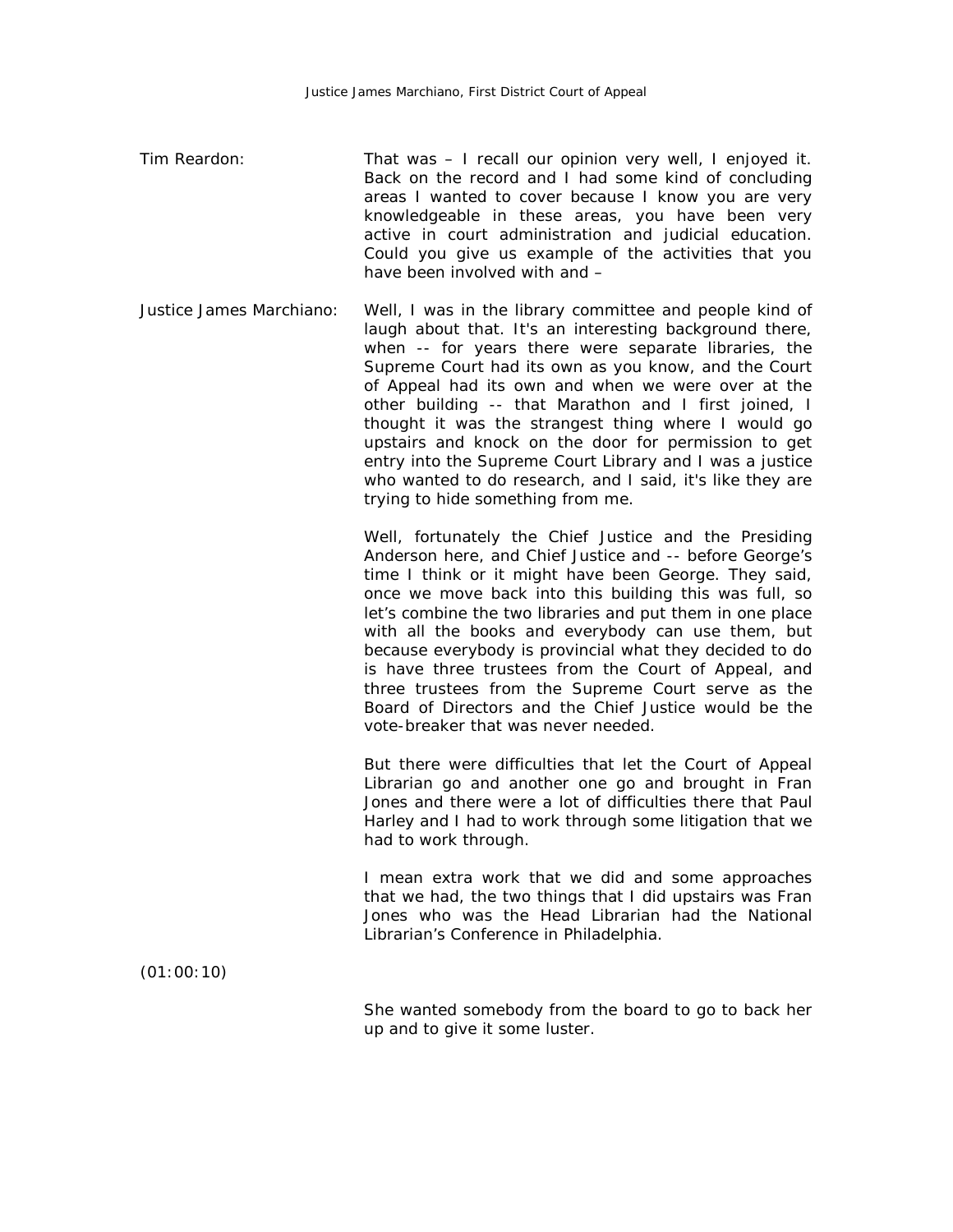And no one wanted to go and she said, judge, would you mind going? And then she said, it will worthwhile, so I said, all right. Well it turned out it was wonderful from this standpoint, the meetings were, we toured University of Pennsylvania Law School's Library and then we got a side trip from Philadelphia to Washington DC to see the US Supreme Courts behind the scenes during the summer and to also look at their library.

When we are at the US Supreme Court Library they had this title on this room and I asked what's going on there, and I said are these lawyers and they said, yes, but they are not the elbow clerk, they are not the clerks for the justices. These are reference and research librarians that are here all the time and if a justice from the Supreme Court needs some articles and need some help on personal things they are available. If you need statistics on capital punishment, if you need to know the amount of tonnage going in to Miami Beach, they will gather all this material.

And I said to Fran you know we could use something like that back here at the Court of Appeal and/or the Supreme Court that we have things all the time, and she said, you know that's a good idea.

So, I prodded her on that and they hired one person with a law degree who also had a library degree to be the reference and research librarian, and from that, and then I was encouraging the judges to use them and they turned out at least in my case in some opinions and other things I worked on, they were very, very effective and they finally expanded I think to four and the Supreme Court uses them.

So, I was very pleased about that happening. Another very simple thing was when we were at the Penn library, they had all of the cases labeled by what was there, whether it was Civil Procedure, Federal Procedures, so you just looked at the side of the case. I said, Fran, this is so easy, we need to do that, because otherwise you are going up and down all those bookcases to find something and so she came back and put everything in order and put a Table of Content on all the side shelves.

So, judges who weren't very clever can find out what is there and did some other things. Just as an aside, I was working on a talk I was going to give. And I remembered Chief Justice Rose Bird who could be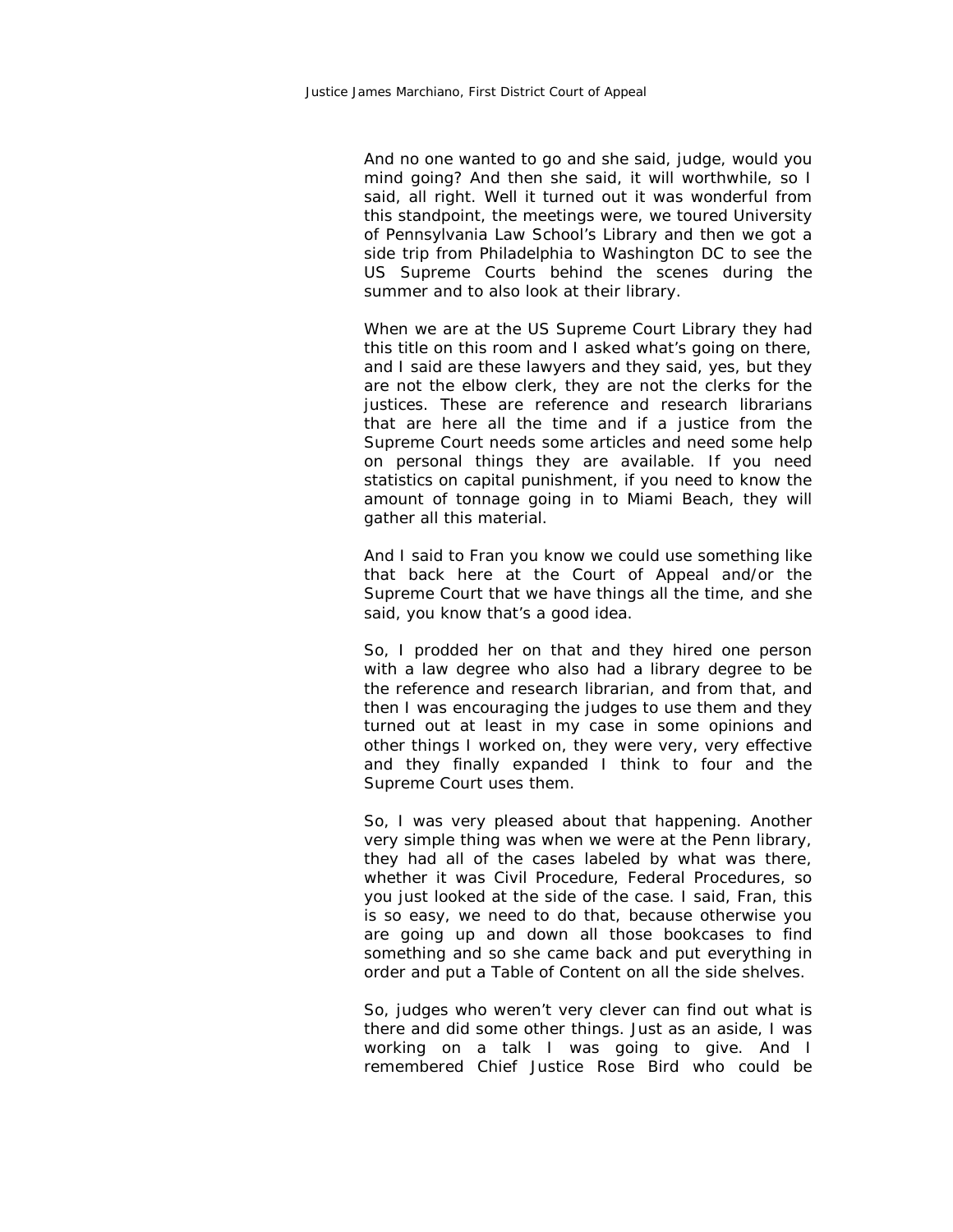different had given a talk to the State Bar in which she quoted Bruce Springsteen and Springsteen was the troubadour for the poor and working class.

And I knew there was something clever in it. So, I called the research and reference people, I said it's back in the 1980s, so I am putting you to the ultimate test. I want you to find this for me and sure enough they did. I mean they were that good, that they found the speech and I can honestly say that they never let me down in anything that we were looking for. We also encouraged the legislative history that that was expanded because I suggested it – and I mean Fran also agreed and we keep a depository as you know of statutory history up there.

So, those are some of the accomplishments there. I served on other committees but the most important one was probably the Jury Improvement Task Force Committee. I was asked to serve on that when I was at the trial court as I was leaving. It was comprised of several Court of Appeal people, AOC people, Trial Judges and people with an interest in Jury Reform.

And when I was on the bench as a trial judge, I mentioned I wanted to start cases on time and finish them on time, I would also tell the people that most of you don't want to be here, but I hope that after you serve in my department that you will thank me for the opportunity to contribute to the justice system to learn about the law, and to learn about human nature and you will think it's a worthwhile experience.

And then I had a method of explaining the voir dire, what we are going through. I would also try to be fair in the trial. I had a couple of trials where the lawyers would ask repetitive questions and I would finally cut them off and I would say to the jury, do you understand what the attorneys have been trying to get at? And they said, look the record indicates that the juries had even said yes, do you want him to continue in that area any longer, let the record indicate? They say no, and the lawyers didn't always like that.

But it moved the case along, we would set time limits on some of the civil trials and this was for the jury. The lawyers would say it's going to take two months to try this product's liability case, and I said, no. I think you guys can do it in four to six weeks.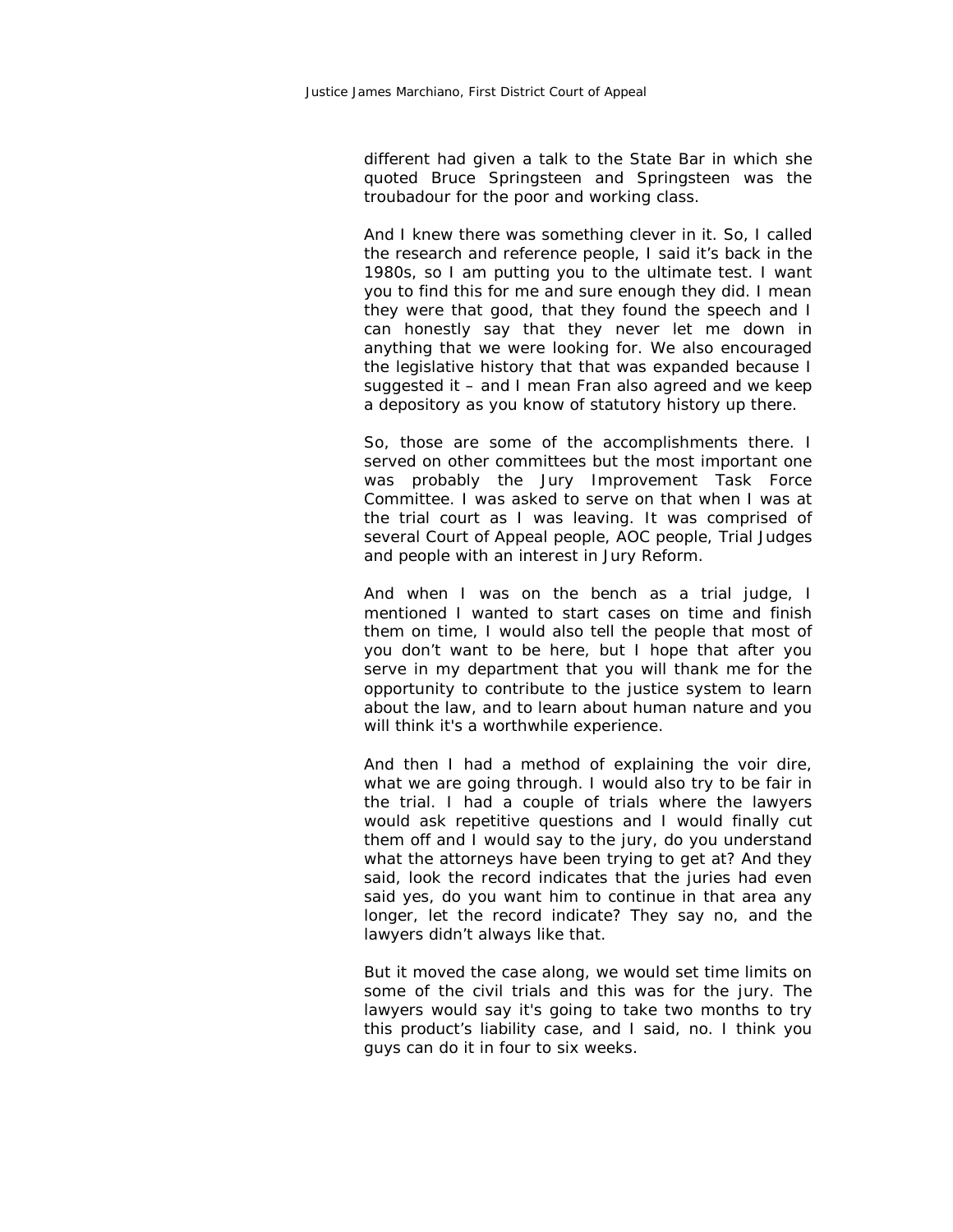What I am going to do is I will tell the jury six weeks, but I think it's closer to four and I will give each of you a week and a half to two weeks to put your case on and you can make a motion to extend that for a good cause and we will do it. And I promise you that we will be session from 9 o'clock to 4:30 each day, so you will have a full day.

(01:05:02)

Invariably, most of those cases finished on time and it caused them to tighten up the examination of the witnesses so that it was clear to the jurors.

And then I was very much interested in the waiting time; the jurors had to wait all the time, they were on standby. At one time it used to be for two weeks if they were called for service, and then it went to one week, but you had to physically be in Martinez for a week. If you were a doctor or a dentist or any working person, that's terrible.

So the Chief Justice put together this Jury Task Force Improvement Committee, what can we do? And after numerous meetings with very good people, we had multiple recommendations, most of which were passed. One was to go to one day of jury service, which meant that if you were called for service, you would only go in for that day, and if you were selected for a panel that the case settled, you can call them the night before and you wouldn't have to go in at all, and then you are excused for a year.

If you were sent to a department and they didn't use you, you were finished. And the utilization rate would go up, because you need to bring in more panels, but admit that most jurors wouldn't even have to come in or would only serve one day.

The second thing we did was that you would get two or three different forms of jury summons, and this would be confusing. So we worked it into one form. It also saved time in the jury service rooms, so it saves money for the postage and all that. So it was one form that was comprehensive.

Then the biggest reform was in terms of making the case understandable to the jury. So we had jury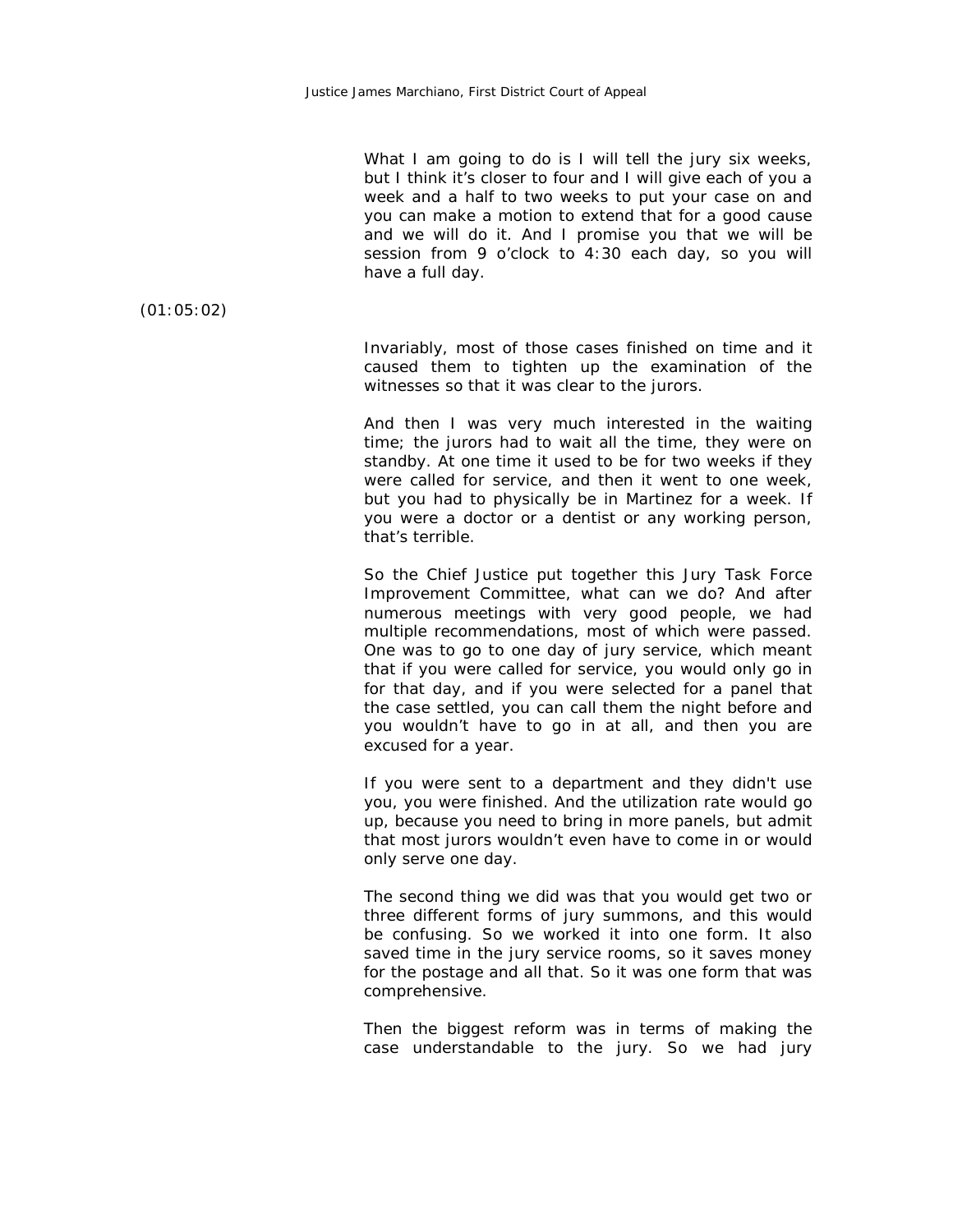innovations. Some of the innovations were things you might have done and some were newer.

One was allowing the jurors to take notes, and we would make notebooks available, we have the instruction on that; you have to pay attention to the witnesses, look at them, and the trial transcript would supersede any notes that you might take. Leave them on your seat and we will lock them up and no one will see them, but they are available for jury deliberation.

Well, I would say two-thirds of the jurors like to take notes; it was their method from school or whatever it was.

We would also tell them, you can ask questions. You have to write out the questions, give it to the bailiff. I will discuss it with the attorneys and I may decide we will ask them or we won't ask them. You tell them you are not here as a detective or an advocate, you are not a lawyer, but you might have something that's bothering you, so they could ask certain questions.

About half the time I would show it to the lawyers; you can follow-up on this if you feel it's important. Some of the jurors think it's important.

Then they had the jury notebook itself, where they could keep copies of photographs, the intersection, medical pages from the medical records; that were very important. So they would have their own copy that they could annotate and they would leave that on their jury seats, and then have it available in the jury room.

Another was the mini opening statement. The judge would always describe the nature of the case; some judges would just read from the information or read from the complaint that was filed, and it would be in legal terms. Well, we would allow each lawyer two or three minutes as part of the opening session of voir dire to explain what the case was about, and the lawyers can make it much more interesting.

And then the jurors would hear the explanation; we tell them, it's not evidence, what the lawyer says is not evidence, but this is what this case may be about. And that way then they could -- there were fewer excuses for hardship, because the jurors would understand, hey, this case is interesting, I want to serve on this case.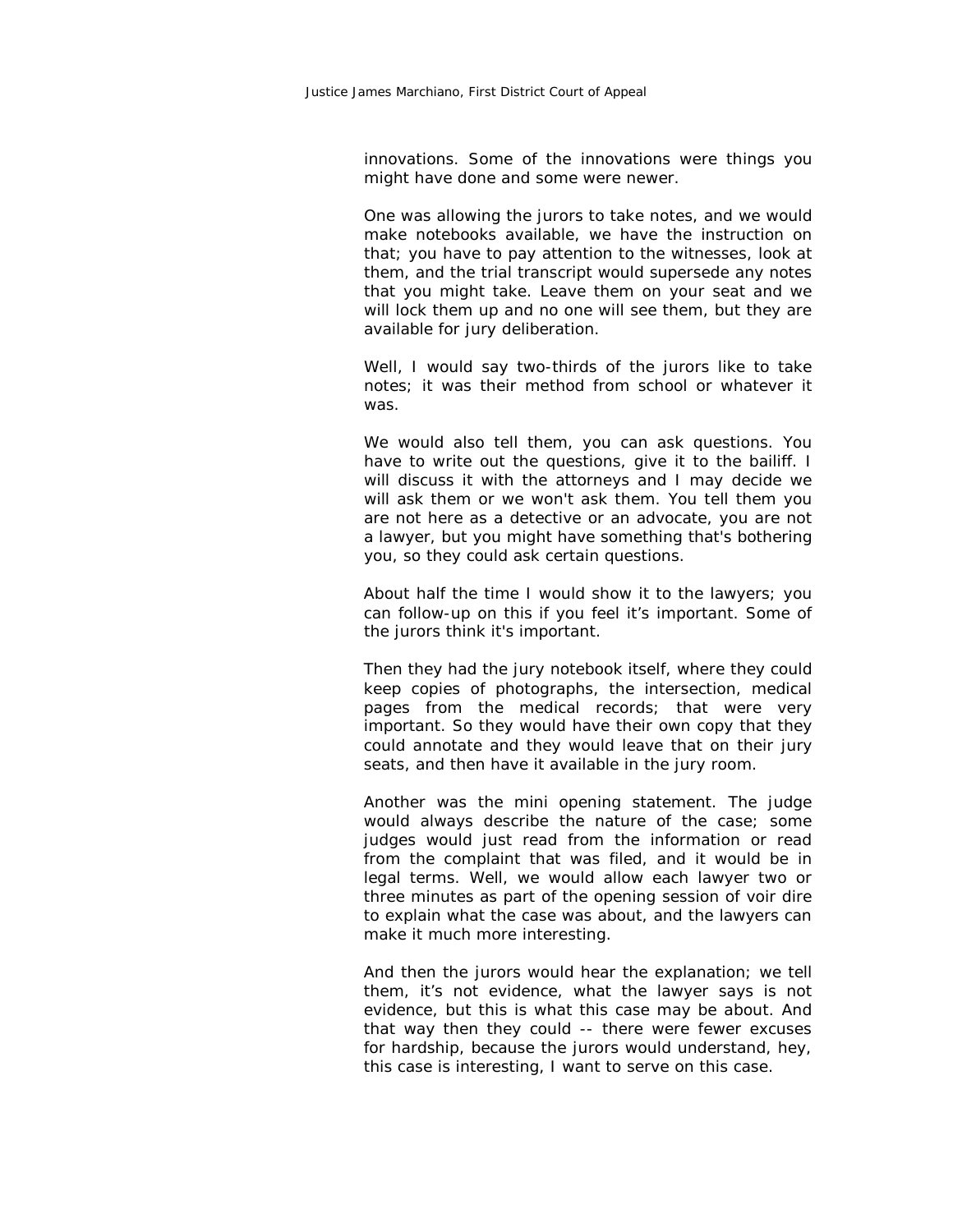Then on the jury instructions, all the jurors got copies of instructions. So these were all innovations.

One innovation that somebody recommended, and a few courts did, if you knew the case would go into the defense case, that there would not be a non-suit, they would sometimes ask to have experts juxtaposed, the plaintiff's expert and then the defense expert, if you could do that, if you could do it economically and if the experts were available to do it. There were a whole series of these.

So in the administrative standards they were approved, and courts were encouraged to do this.

Five years ago they were busy at Martinez and I ran into a couple of the judges that I knew; one was going to be on vacation and I said, I will tell you what, I will take a week of my vacation time and cover for you, if you can assure me that one of these two cases will go. I wanted to see how these jury improvement ideas were working.

And so I went out and tried the case, and we used these, it was a civil case and the lawyers -- I shouldn't say the lawyers were delighted to have me because - well, I knew them, I know most of the Bar out there and they know what my attitude is about starting on time and finishing on time, and it actually worked, and they liked doing it too. So I am somewhat proud.

(01:10:03)

There was a group of us that did this, but we all bought into it and thought it was a good idea to make service understandable and user-friendly, so people don't feel like their teeth are being pulled out when they get that jury summons.

- Tim Reardon: I think all those reforms that you have indicated are excellent, and I think most of them have been adopted or --
- Justice James Marchiano: One other one that's come up in the criminal cases is reopening closing argument, which people thought was controversial. It was done in the Federal system, it has been done in three cases that I know of, and it has been approved, where if the jurors have questions or they seem to be hung up, that the court on its own or if the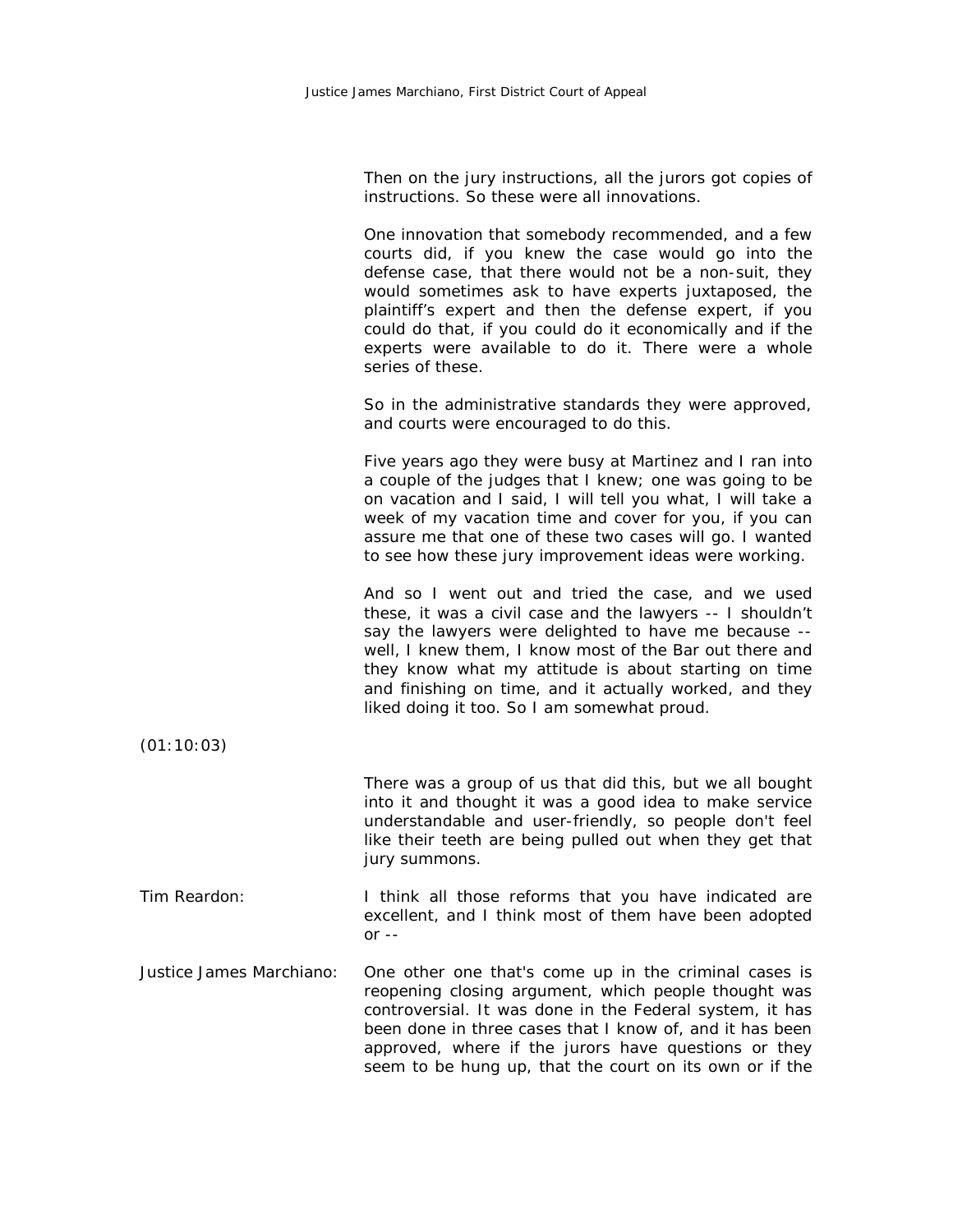lawyers suggest it, they could open up argument on that issue, just briefly, to argue the issue. Again, to see if that can break whatever the deadlock is.

And according to Jackie Connor, who was a very good trial judge in Los Angeles, who tried a lot of cases; she is now retired, she was on our committee. She was the proponent of that down there as I was up here. She tried it several times and it worked well, yeah.

- Tim Reardon: Well, that's obviously a very important aspect of the law because it affects so many people, and I am thinking primarily jurors, and if they can gain a better understanding of what's going on, what's happening and the time constraints.
- Justice James Marchiano: We did a study out in Contra Costa and the population out there was like 900,000 at the time. One of the other ideas, Contra Costa is a large county, just as an aside, so jurors came in from Discovery Bay, which is out by Stockton; they came in from San Ramon, which is by Dublin; and they came in from Kensington, believe it or not, Kensington is in Contra Costa County, so we would get professors from UC. But it would take them time to get in there, and that's a major commitment to drive in everyday, and it's also a commitment to give up their time.

I remember one farmer from Oakley standing up, and he says, judge, I don't mind being here, but use my time; last time I just stood around. And I said, well, if you serve, I will promise you that you will use that time.

So yeah, it's important that the jurors are treated properly and fairly.

- Tim Reardon: No question about that.
- Justice James Marchiano: Out of the 900,000, 20,000 were called in to serve one year; they weren't all used, but between a huge panel of say 400 for a death penalty case or 200 for a sex molestation case that had a lot of exposure and that jurors don't want to serve on, but the point being that you have a captive audience of about 20,000 people coming in.

The other thing we did, we also started a program. I was in the building where the jury assembly room was. A judge would go down at 9 o'clock and welcome them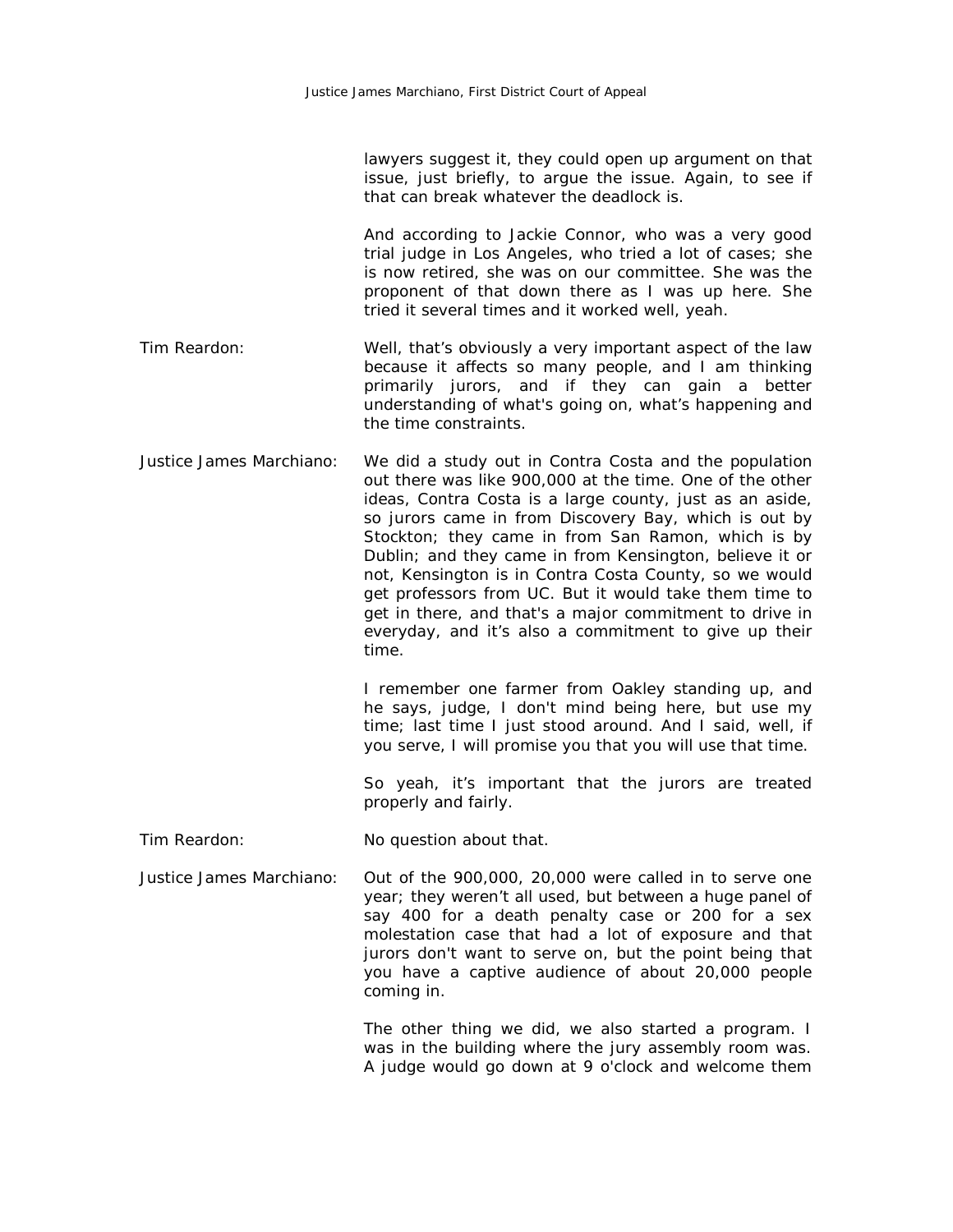and thank them for their service and explain that there is some waiting time.

Or if the case settled, that case would go to that department and the judge then would thank them and say, it wasn't for naught; the fact that you were here probably caused the case to settle, rather than just letting them wander out and wander away. So we tried to do that.

We gave them donuts and coffee every morning. They were conducted into the jury assembly room so they wouldn't be out with the witnesses as they waited for the session to start each day. And the bailiff would bring coffee, tea, and donuts in, which was a minor expense that we would bear; the judges bore that, but it was just a little touch to try to make the service easier.

Tim Reardon: That area required a lot of improvements and I am glad to see that they have been undertaken.

> I know you have been very active in your own community, in the church; could you describe any of those activities?

Justice James Marchiano: Okay. Well, I was on the St. Vincent de Paul Board, which is a wonderful organization. Let's say, you get a bang for your buck, very low overhead. And they serve the poor in all capacities in terms of they now have job training a component; vouchers for housing for a couple of nights for families living in their car, and their motels will take these vouchers; bags of food, food vouchers. It's a wonderful organization!

> I have also been involved in the Food Bank for Contra Costa, Alameda, and I have been their MC for the Comedy Night, which kicks off kind of a rivalry among all the firms to raise money and cans of food. We have had various wonderful comedians come in that will perform.

(01:14:56)

I tell one joke and they like it because I am very awkward at it, so it's a chance to have some fun with the judge, yeah and I have done that.

And then with the Bar Association I have done programs for them, now that I've retired, they have Bridging the Bar for the new admittees, they asked me to be the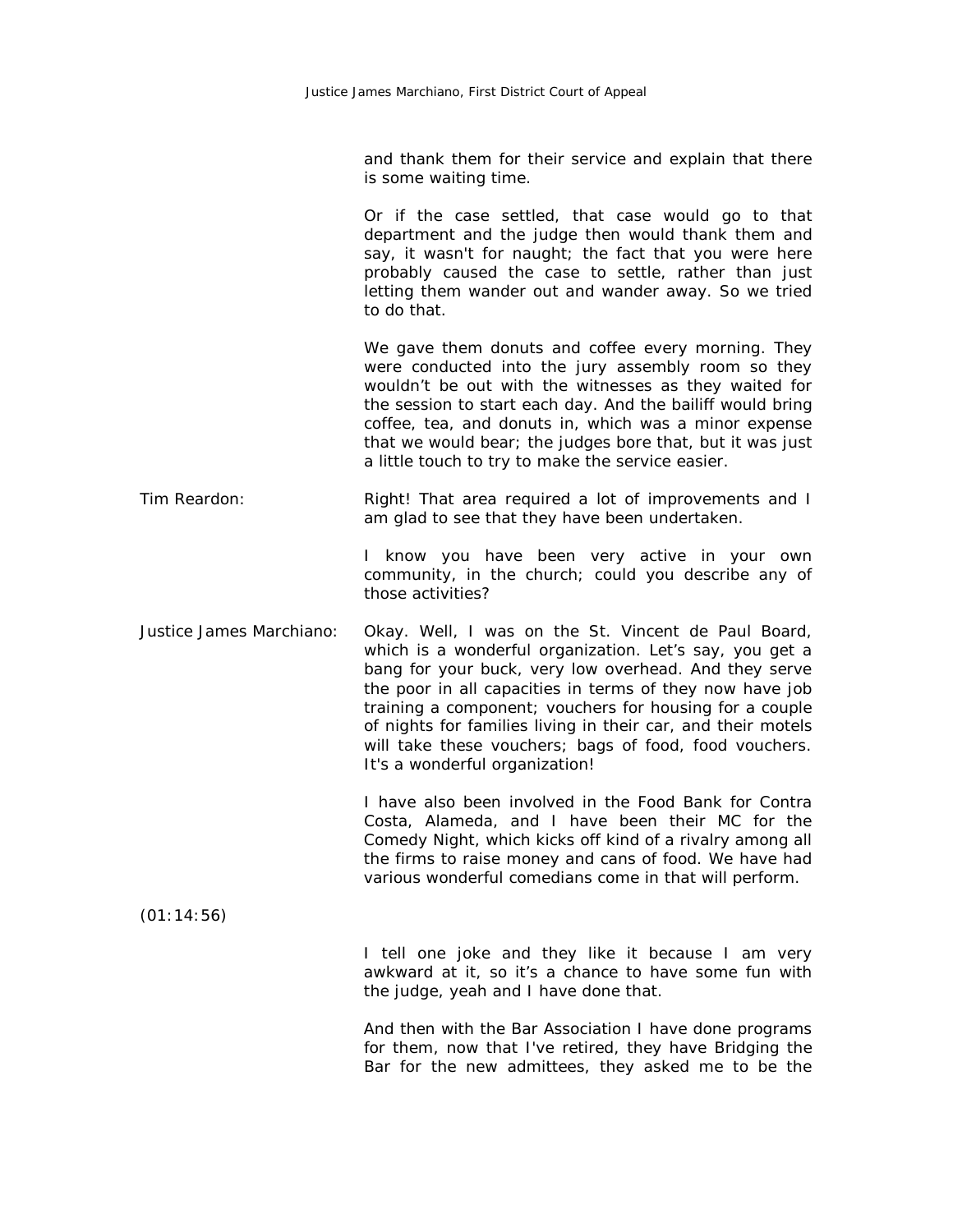keynote speaker for that and I have done a series of articles for the Bar oh about six years ago, they asked me to write a case on rough justice or some interesting case.

So I put together a fictional situation involving this Judge Carlton in Department 47, we have a Department 45, but we don't have a 47, but then it was based on a composite case that we had been involved in one of my cases actually that was over, and then, it was very well that was very received, then they asked me do one in the next year so I did another one, so I did whole series of those, and those have all been put into a published work. What they do is give it to people that have done good things for the bar as kind of a thank you.

Yeah, and then it's been fun, it's been fun doing this, it's been the Judge Carlton series with the same public defender running through. One was on three strikes, one was on a conservatorship, one was on a legal ethics problem, one was on a case that it was related to something we had here but I make sure I am not commenting on any those cases, involved a fellow who committed a robbery and was in State Prison for 10 years, almost institutionalized his schedule et cetera, got out and within four days went back to the same bank committed the same robbery and the same clerk was still there and he was promptly arrested outside and his defense was it wasn't robbery because he did not form the specific intent to permanently deprive the bank of its money, he wanted to get caught, and that's it. So there was questions about the instructions and the expert and the whole thing and due to institutionalization he couldn't live on the outside, he wanted to get back into prison.

So the story takes place elsewhere but it's a win-win situation. If they buy the defense that will probably getoff with the lesser, if they don't then he is getting his way back into prison, so it's a series of stories like that.

| Tim Reardon: |              | Well, you retired, can we say retirement so you retired |  |
|--------------|--------------|---------------------------------------------------------|--|
|              | last year -- |                                                         |  |

Justice James Marchiano: March.

Tim Reardon: March of last year and what have you been doing in retirement?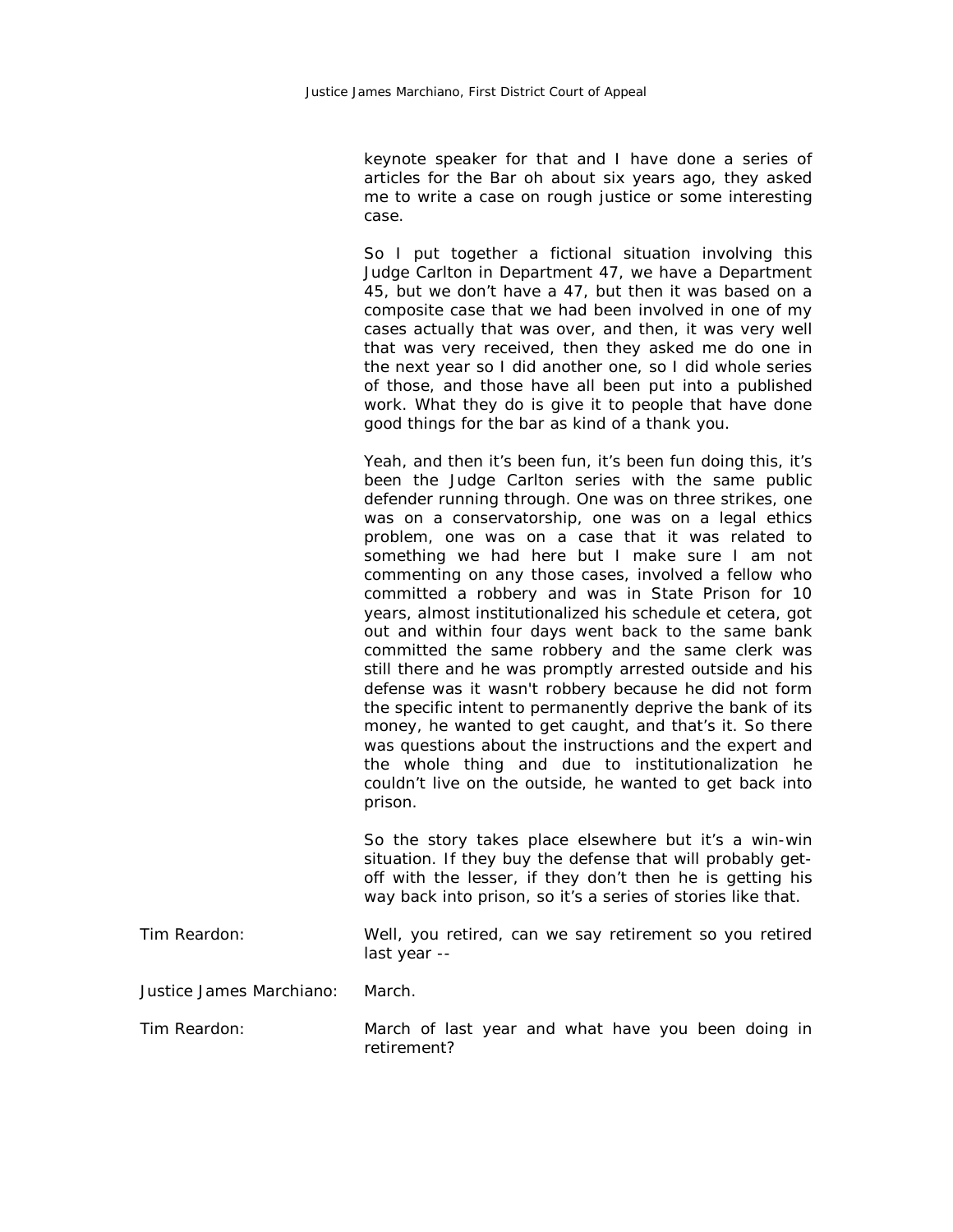Justice James Marchiano: Well, the main reason I had planned to stay on another year in – as you know from talking to me privately I had some health issues come up in December and January, and I really needed time off, time to have some medical exams, some tests and stuff, time for myself; and as PJ, I never took more than maybe 10 days vacation here or there, never two weeks or 14 days and my philosophy really wasn't fair to push off everything on the associate justices. They didn't have that position, and I was appointed to and so I will do the job.

> So we reached a point in January where our caseload was current, and as I mentioned before the caseload has diminished by 25% in the last 15 years, and one of the byproducts of that is from all these civil programs that very few civil jury trials come to our Court and the number of civil jury trials has been cut by 80% in some counties, Contra Costa used to have 30 a year, they are down to 9; San Francisco used to have 70, they are down to 30; Alameda County used to have a 100, they are down to 40, because of ADR binding arbitration these cases are settled so these cases aren't coming up to the Court of Appeal.

> The number of Wendy cases seems to be up and at least 10% of the criminal cases closer to 15% when I left are Wendy's meaning that they are easy to handle, they don't have any controversial issues. So our caseload was under control then we had a full staff and so I wanted the time off, so I announced it to the judges and the staff that I was going to retire in three months, I'd continue working on some of the cases and I was willing to stay on past the March 15 date and come back, did work on some things that I had put together with something's happened, and Judge Sepulveda came in and I found her in my chambers. It was just like that and so, yeah, and then she explains she was asked to take my place, so with that then I left in any event.

> So then I did -- some of the medical things, I've done some things with the Bar, the other thing that I wanted to do was to have time for traveling, and there is a wonderful program called Road Scholar, and it's not the Rhodes in England it's R-O-A-D, and it's an outgrowth of Elderhostel.

(01:20:01)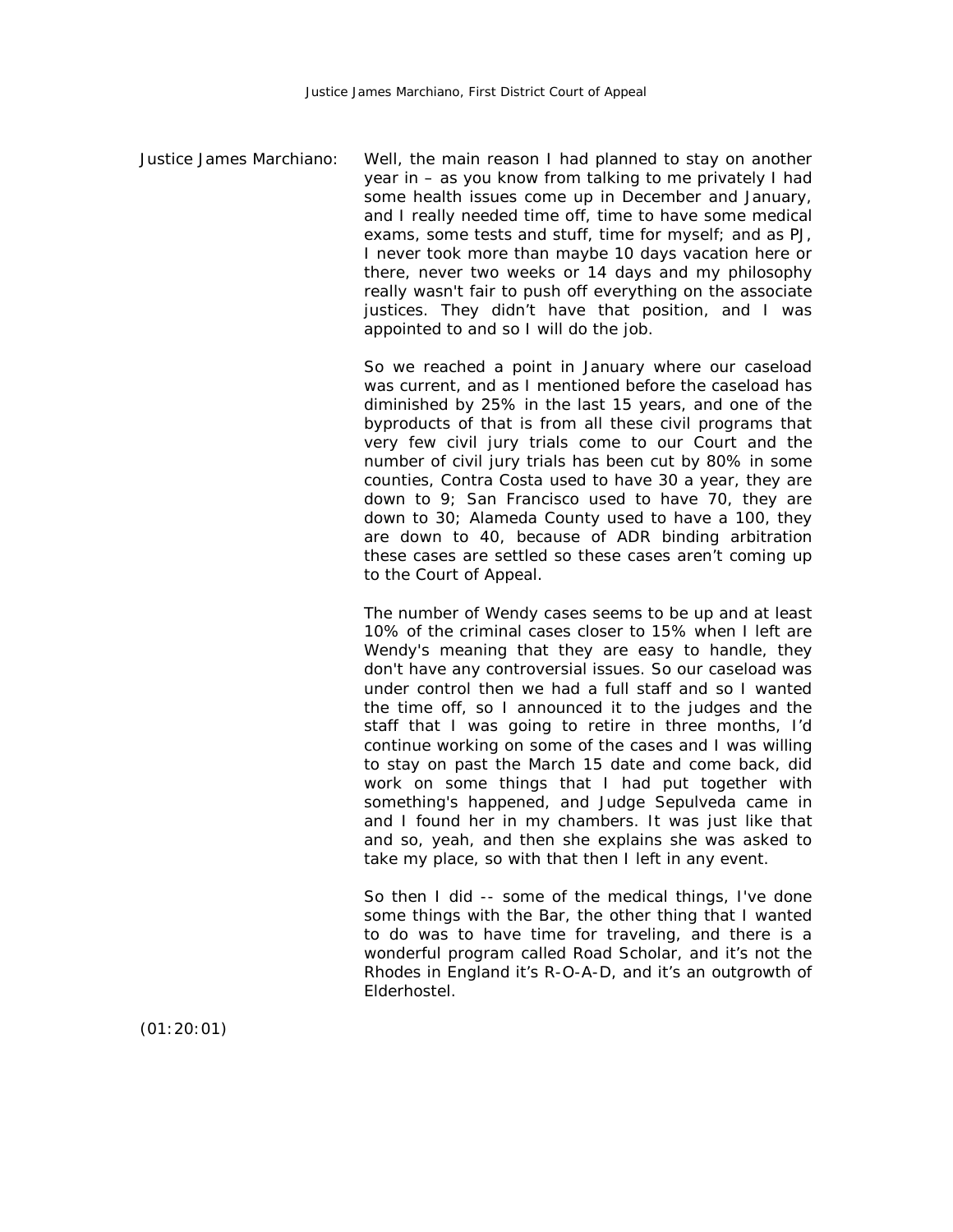They have a Signature City Program, where we went to Memphis, as the Music City and the center of the Civil Rights Movement. And for five days we were at a centrally located hotel; it was right around the corner from Beale Street, which is a Rhythm and Blues, B.B. King's Club is there, other clubs are there. But in the morning a professor or somebody will lecture on The History of Music for an hour, and then take you out to Sun Studios, where Elvis Presley, Carl Perkins, Jerry Lee Lewis and Johnny Cash first started, and the first rock and roll record is there, and it's a wonderful historical walk down memory lane.

Then they take you over to the Stax Studio, where Rhythm & Blues with Isaac Hayes and others started, and they have all that. And then later in the day you go to Graceland naturally for Elvis. Then the next day you go to the Rock 'n' Soul Museum that has all of the vignettes, then across the street is the guitar factory, the famous rock and roll guitar factory. So we did that. We went to different places like that. We went to some historical places that were tied into music.

Then the second half was on the Civil Rights, and Martin Luther King had been assassinated at the Lorraine Motel. The motel has been bought by the Civil Rights people and it's there, and they have -- the room is there. You walk up the steps, you actually look into the room. The bed is pulled back, the newspaper and everything is there, as it was on that day.

And then even more ironic, right across the street is this old brick building, and the bathroom window is partially up, where James Earl Ray shot Martin Luther King. Well, they bought the building. It's an old brick building that's been converted into the primary Civil Rights Museum, not just involving King, but the whole Movement. And so we went there and to some other places. We went to the Baptist Church that he spoke at; went down to where the Memphis garbage people were. There was a garbage strike and higher wages that caused them to be there.

So it's really a way to learn about a city in going to places that we normally, if I had gone to Memphis, I would have done some of this, but getting the insight up close and personal from these very good lecturers, and then a guide is with us answering questions and gets you into all the places too. So we did that, and we did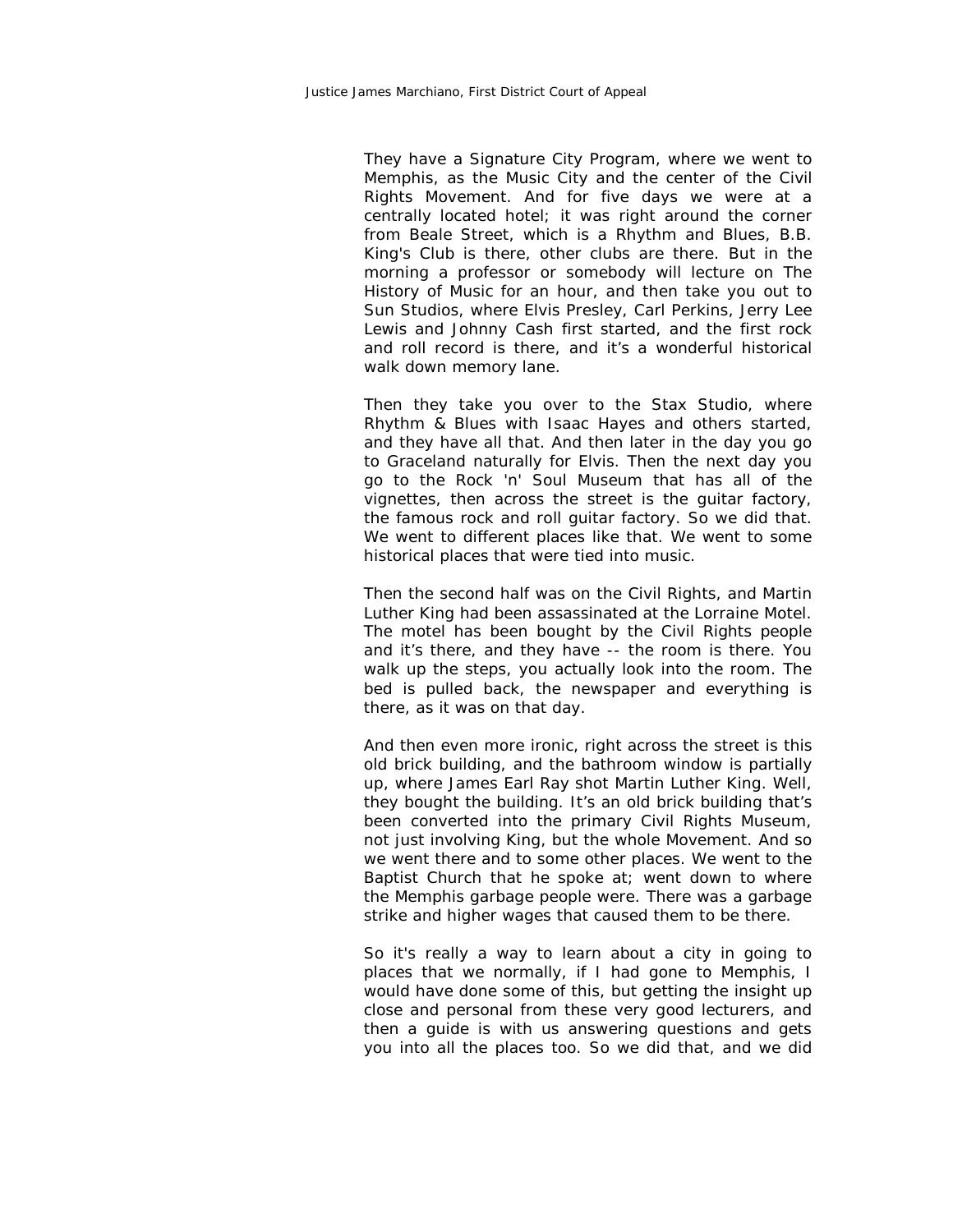that in St. Louis. We were planning to do that also in Ottawa and Toronto; it's three days in each place.

Then the other thing that I did was 13 years ago I had gone to Cuba, much to the chagrin of Strankman and others, but actually it was through Diablo Valley College. Had a legitimate program; the Spanish department got a license to go. You enrolled and got one unit of credit, and kept a journal. But it was a very good program, run by a former lawyer, who has gone into global travel business, people to people like this, knows Cuba well.

Anyway, 13 years later he brought back the same program through DVC, and my wife Claire had not been able to attend, and I had not traveled overseas, and I call that overseas because of some leftovers. I had prostate cancer and went through treatment here; I was at Court actually, drove myself over to UCSF for radiation treatment. It worked out find until the end; had some complications which left me with some urinary problems, causing the use of a catheter from time-totime. So it ended up, I was concerned about that.

But in working this out; it's a wonderful program he had in Cuba to Havana, Cienfuegos, beautiful town, and then Trinidad, a colonial town. And you met with some of the people there.

And I wanted to compare the changes and it's safe to go, so what we did, we were able to fly to Miami, stay overnight, and then the flight from Miami to Havana is less than an hour. The hotel was always available and then the guide knew about my situation and it worked out well.

But this trip to Cuba was fabulous; the music, the history, the people. I speak some Spanish and I went by the courts, which were all closed, but it was…

So what we are trying to do is use some of this time to travel. I have grand-kids in Virginia. They are going to come out for the Easter vacation; we are all going to go do Yosemite together. And then later in the year, the whole family; I have four kids, two sons and two daughters, all the family and the kids, we are all going on an Alaska cruise. So I have been doing that.

The Bar has asked me to write some articles. I did an article that was well received on the five unintended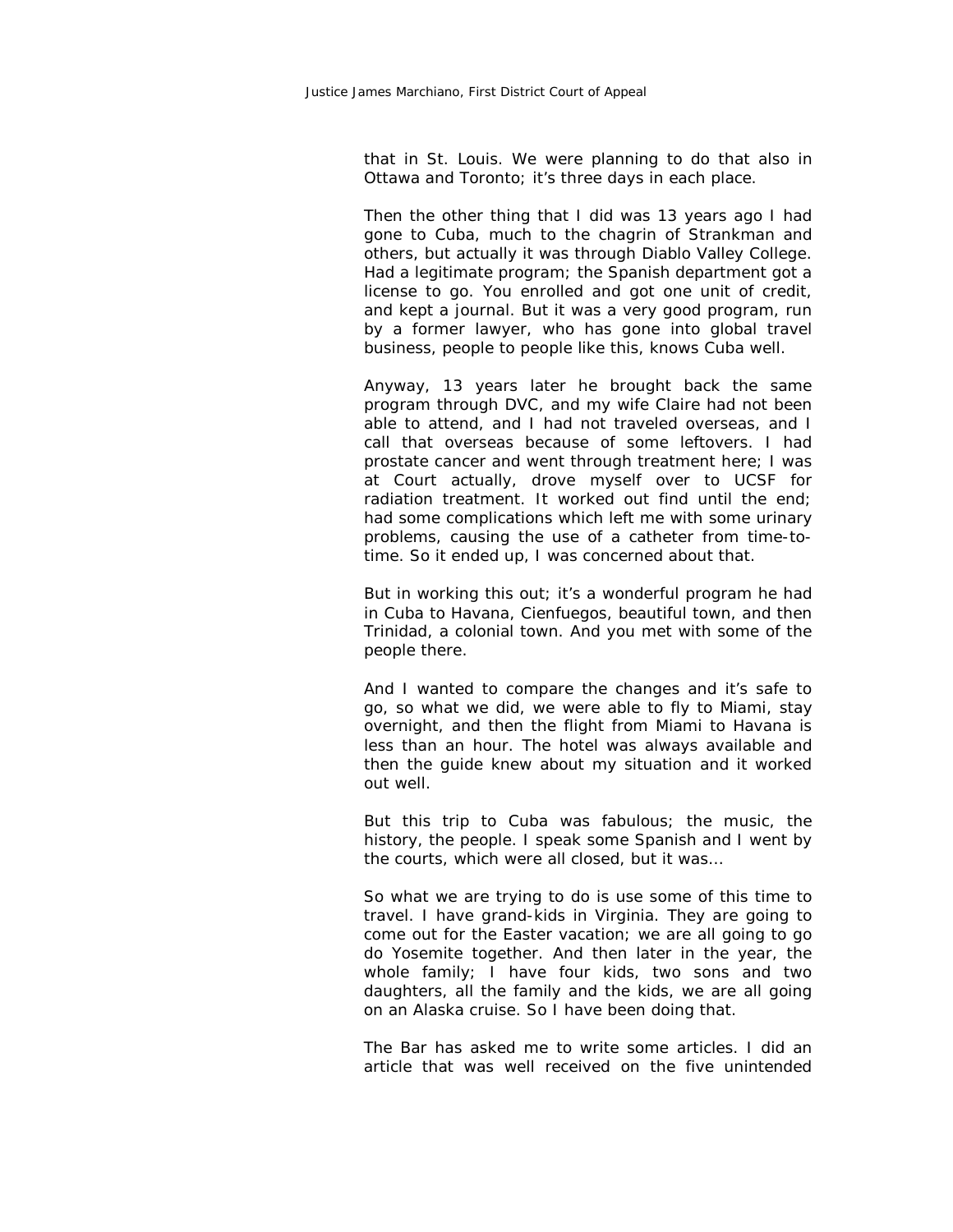consequences of ADR, and this has been published in various places.

I continue to write the story involving Judge Carlton; each year they have asked me to do that. And so I just finished one on a civil case that appeared in their journal in February.

(01:25:05)

I am not doing private judging. I got calls from all of the services, they all know me. When I was on the Superior Court I did many, many settlement conferences for ten years and have my own methodology, and I would stay late. So the lawyers in the community know me.

Three years ago, when they shut down the courts, one or two days a month, I got a call from the civil fast track judges who said, could you ever help us with settlement conferences on our day off? And I said, sure, I will carve it off and I will use the holiday.

So on every other Wednesday we went out to the Bar office and they gave me a couple of cases to settle, and I was able to do that for four or five months. But I don't have a burning desire to do settlement conferences anymore; I really got that out of my system when I was on the Superior Court bench.

Our pension is excellent and so you don't need the extra money. I mean, unlike some of your colleagues that were here, that we all know, and they are all wonderful judges that got caught up in it, and do good work. I mean, it's their work that has lowered the caseload of the Court of Appeal, because the Court of Appeal is a funnel, the cases are funneled up from the trial court to the Court of Appeal. But all those big cases are going to JAMS and ADR and Judicate West and other programs.

And that's why on the article I wrote, one of the things I commented about the unintended consequences is that some of the significant civil issues are not percolating up as quickly as they did years ago, because these cases are settling; the cases that had these issues.

But between traveling and family, local Bar activities, I will be involved in the Food Bank Comedy Night in May and other programs that I keep busy.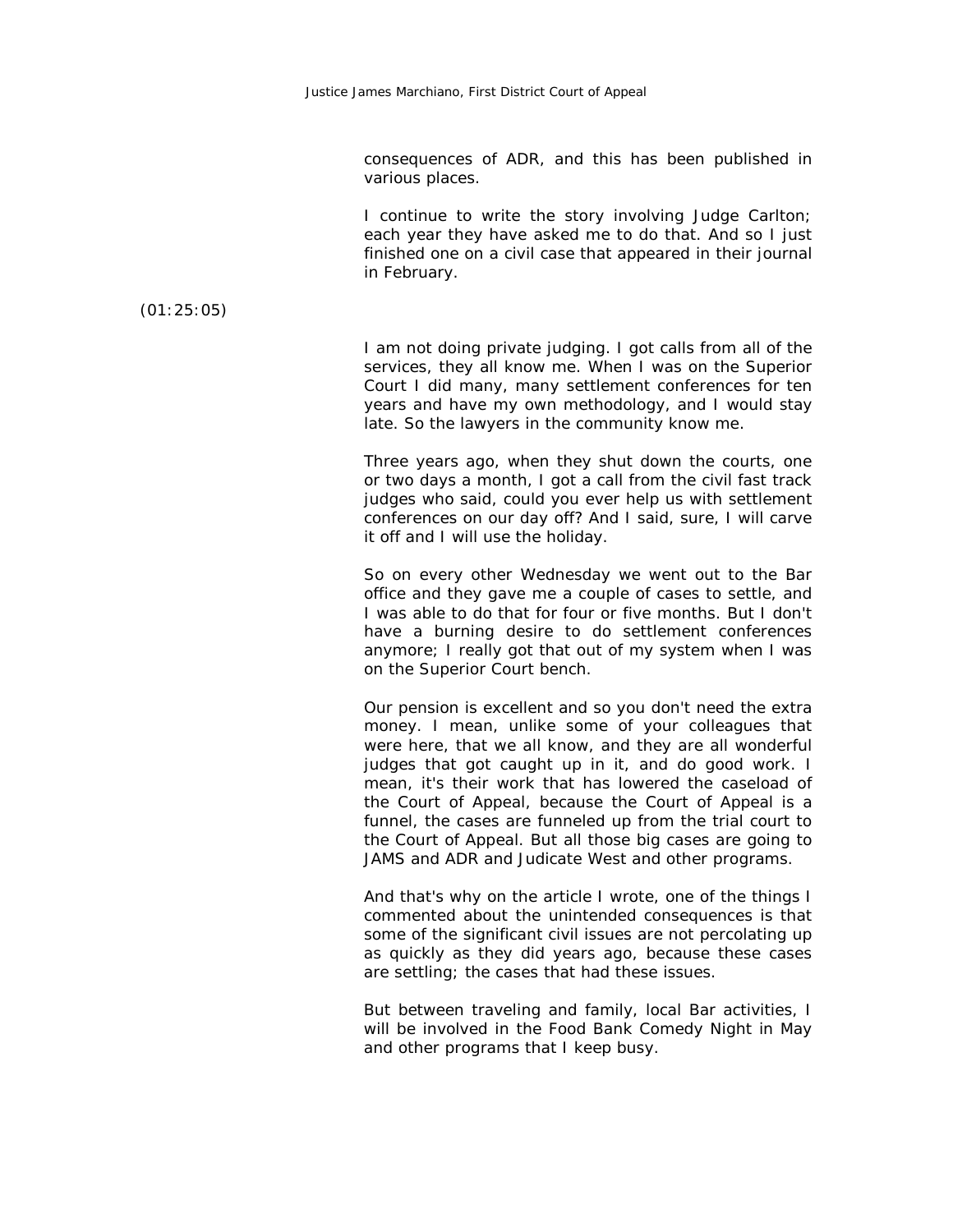And there's lot of personal things I put off around the house. People will say, how do you fill up your time? I say, just anytime you make a telephone call to any bank or have to take a personal place, it takes half an hour to go through it.

Tim Reardon: No, it sounds like you have a full plate.

Justice James Marchiano: It's fine right now.

Tim Reardon: Great! Well, as a member of this court and a member of the Legacy Committee, I want to thank you personally for giving of your time and talents, and I mean that seriously, to do this interview, which will be of great assistance to the bench, to the Bar and the citizens of the State, and learning more about the judiciary of California.

> You have served this Court with distinction, you have been a good friend, and I appreciate you doing this interview.

Okay, thank you very much!

Justice James Marchiano: You are welcome! It has been my pleasure! Before we go off, I do want to comment, I was blessed to be surrounded by very good trial judges, and then coming to Division One with Strankman and Stein and Swager and then the successors there; Margulies and Bob Dondero and Banke, that's part of it, because you want excellent work.

> And then I was blessed to have, as I said the four research attorneys worked with me and knew my idiosyncrasies and put up with a lot of things. And then Sharon Fikes was there 13 years -- no, no, 15 years with me, 15 years, yeah. And again, she put up with a lot, because I was somewhat demanding.

> And then it was through working with people like you who were on the bench that made it enjoyable, Tim. So thank you, thank you very much!

Tim Reardon: Thank you Jim for doing this and you are held in the highest of regard here at the Court and the community and among your other friends, so thank you for doing this!

Justice James Marchiano: Thanks!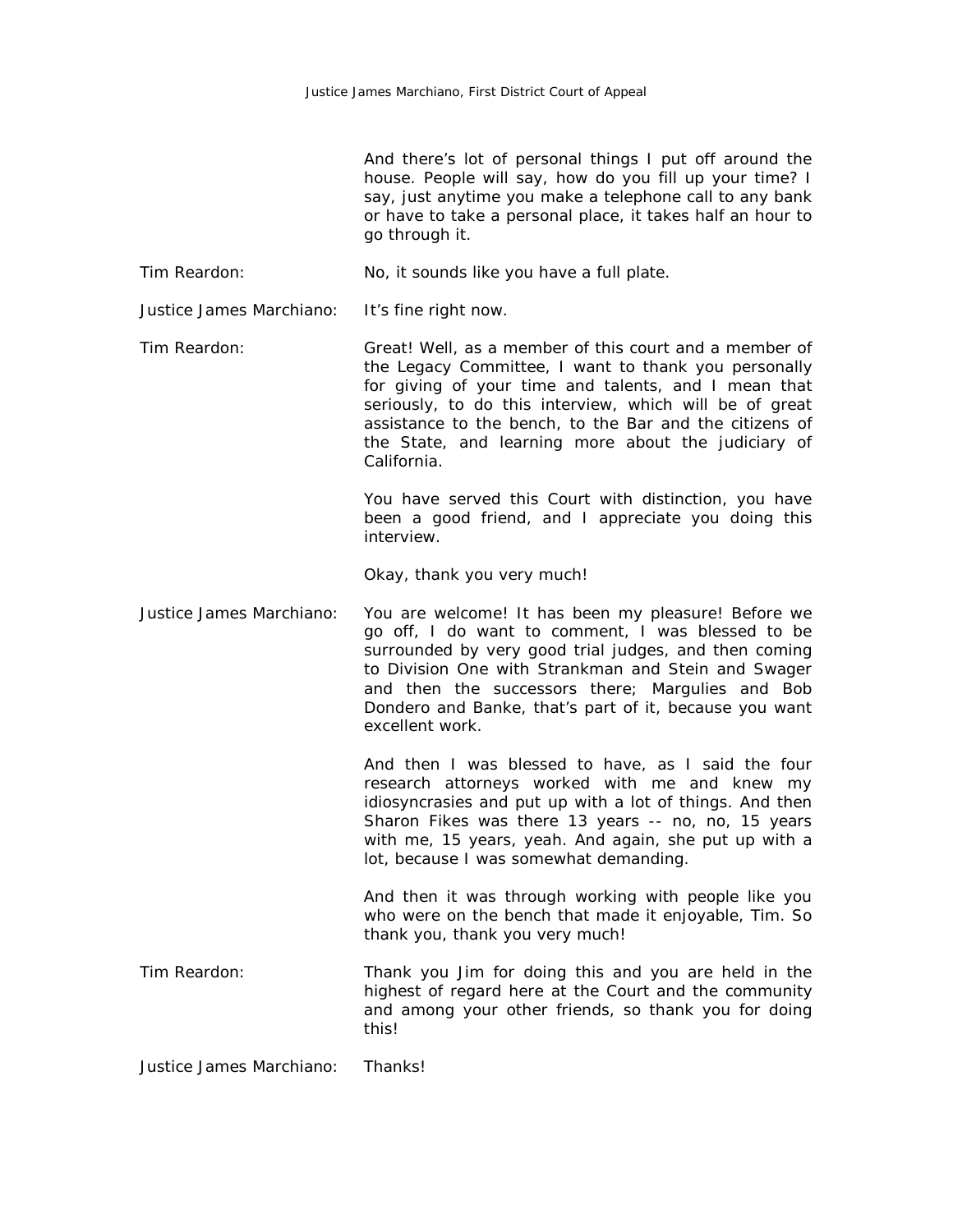Tim Reardon: All right! Well, today's date is August 25 and we have with us -- we are honored to have with us again, I should say, Justice Marchiano, Presiding Justice of Division One, who has retired.

> And for the record, we had a previous interview of Justice Marchiano, and in the course of that interview I kind of explained what the Legacy Project was, so I will spare the listeners or viewers that introduction.

> But I do want to say we are honored to have Justice Marchiano again with us and will proceed on that basis, just by way of further explanation --

- Justice James Marchiano: I am honored to be here and I am honored to be with the David Frost of the First District conducting this interview here. Yeah, Justice, go ahead.
- Tim Reardon: And that would be David Knight and we are honored to have him as well. David has been tremendous with the Legacy Project and videotaping all the interviewees.
- (01:29:59)

Well obviously I am going to say that it's an honor to have you here again and we appreciate you taking the time and coming over and doing the re-interview. It's not really a re-interview it's more of an addition to some of the things we discussed at the last interview that maybe will emphasize or deserve some more emphasis. And I thought in discussing it with you via the email exchanges that maybe we could start with something I didn't have an opportunity of seeing, and that is, the celebration of the  $100<sup>th</sup>$  anniversary of this Court which was held in the Los Angeles, and I know you attended and were involved in that anniversary celebration. So maybe you could tell us a little bit about that because the Legacy Project grew out of that anniversary celebration.

Justice James Marchiano: The Court of Appeal celebrated its 100th anniversary in 2005 commemorating the beginning in 1905 with one division in Los Angeles and a division in Sacramento and Division One here in San Francisco, it was not Division One at that time it was just a little three-person division.

> In conjunction with that we were asked to do some research at each of the districts, and so in this district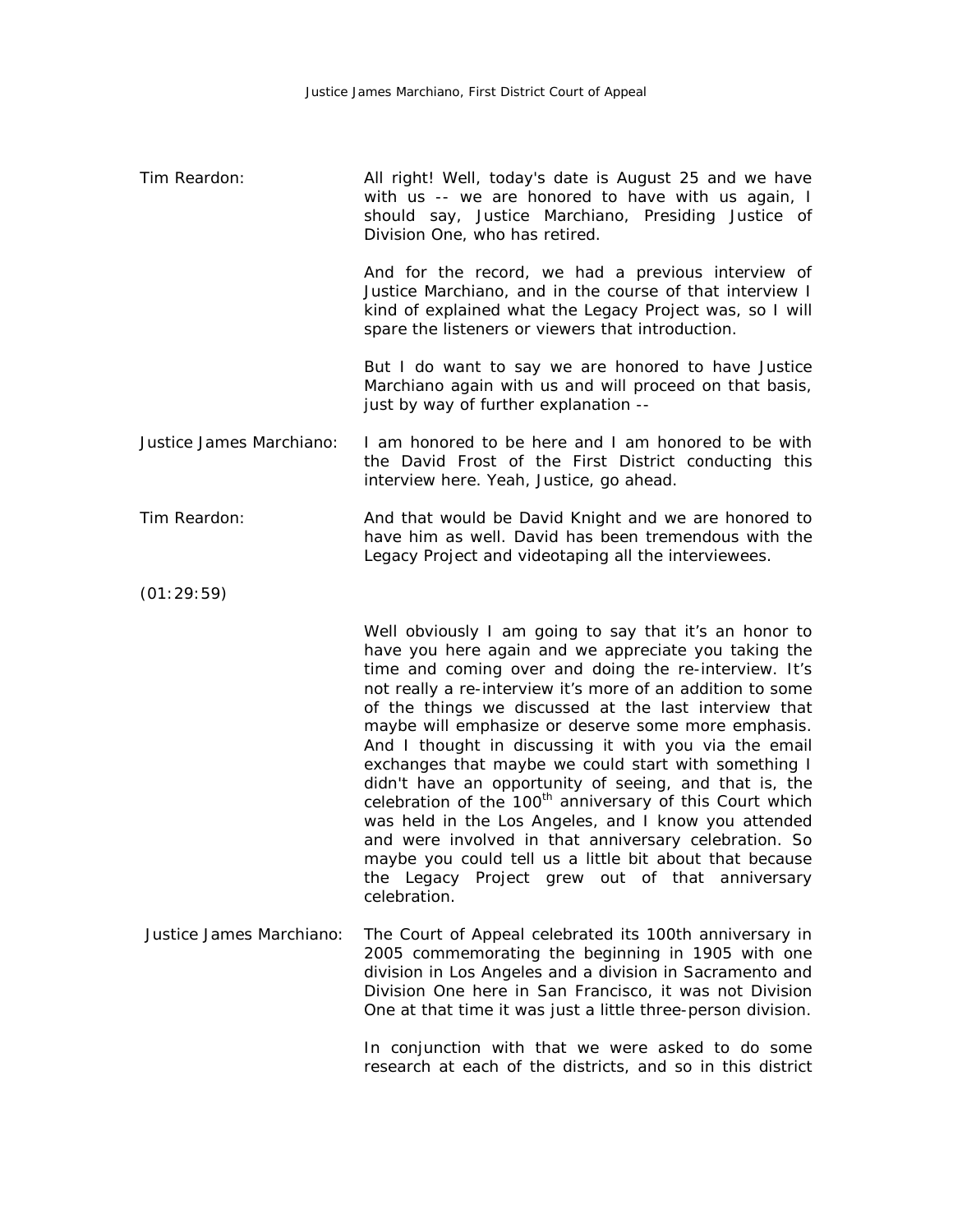the five divisions designated somebody or some persons from their divisions to do a research on how their division began, some memorabilia celebrating that, some important people that might have been associated with it, some important decisions. And what was interesting about doing it, from my perspective for Division One, as a presiding judge, it caused us to go back to look at the history and we were the first division, and at that time three distinguished judges were appointed Hall Harrison and Cooper, Judge Ralph Harrison being the Presiding Justice who had served both on the Supreme Court was a well-known local attorney and then came back to serve as a Commissioner to the Supreme Court writing decisions and it was the Commissioner's role with the Supreme Court that the Bar criticized these kind of absent judges writing opinions for the Court that led to the creation of the Court of Appeal to help with the workload.

Well Harrison was a distinguished judge but San Francisco, and this is what we learned at the time, was going through one of its turbulent political times when Abe Woolfe was the boss who got control of the City Hall, the Government, the cable cars, property out in the sunset, a brothel Downtown and even tried to get control of the courts, and in those days the judges ran by party and they were elected by the people and in Harrison's case Woolfe had blocked Harrison so that he couldn't run for office and somebody else who was nominated fortunately that person lost at the election, and then a new judge came in, but ironically Woolfe was later prosecuted and the Appellate cases came through this division, and needless to say Justice Cooper who became the Presiding Justice after that, was no admirer of Woolfe who had gotten rid of his good friend Harrison and so that led to some interesting cases and things that went on and Woolfe ended up actually spending time which was remarkable in San Quentin.

And then ultimately the release and then filed bankruptcy. His cohort who was on the -- that was on the board of supervisors who I can't remember, whose name I can't remember, also served a little bit of time but came back and ran again and naturally San Francisco was reelected, but it was interesting tracing that history and then that also led us to a subsequent judge from -- say 1917, 18, 19 in that era an Irish Judge, Judge Tom Lennon, and Lennon by that time that the courts began to build up some of the backlogs that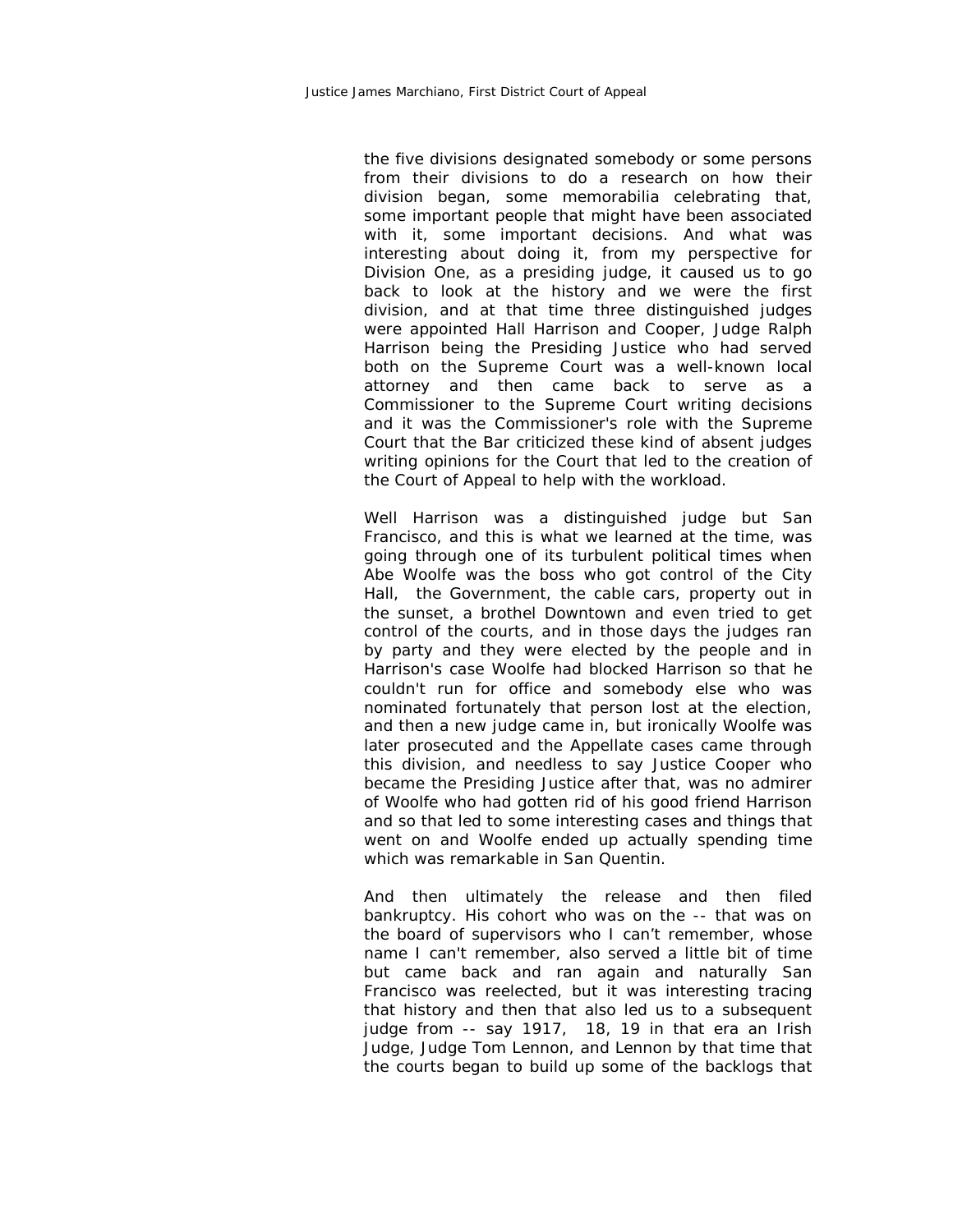some courts are famous for and he was concerned about it and he was the justice that started the conference system.

He read about it in the American Judicature Magazine how other courts and other states had started a conference system that made the justices accountable and by giving certain number of cases and meeting on those cases at a certain date they had to be prepared to discuss them meaning that those cases had to at least been in a posture to reach some type of resolution, some type of discussion.

So he was the one that actually started the discussion process but it was through this anniversary that caused us to go back and look at that, that brought out some old history for the Court that made it very interesting to us.

(01:35:06)

Tim Reardon: Yeah. That Abe Woolfe was quite an interesting person in San Francisco as well. So --

Justice James Marchiano: Just as an aside, when he was being prosecuted some member of the union that supported Woolfe came in and shot the prosecutor and that was a separate case but then the new prosecutor that they brought in to continue the prosecution of the other miscreant was Hiram Johnson, the famous progressive governor that led the initiative process in many favorable Liberal Bills in the 1914-1915, but that's where he got it start, it was where he was prosecuting cases that ended up in our division.

Tim Reardon: Well, that's an interesting history from that perspective. Jim, I know that you and Division One have been very instrumental in the educational front, and I know your division and you have personally been involved in the educational effort, and you kind of summarized that for me in this email, but maybe you could just elaborate a bit. I know there have been, not just educational effort in this country but abroad as well.

Justice James Marchiano: We've always tried to do some type of practical outreach which would not dislocate the Court. Some of the divisions have gone out to other counties but that means having the CHP go with them, having local bailiffs and sheriffs involved in, it's a logistical problem.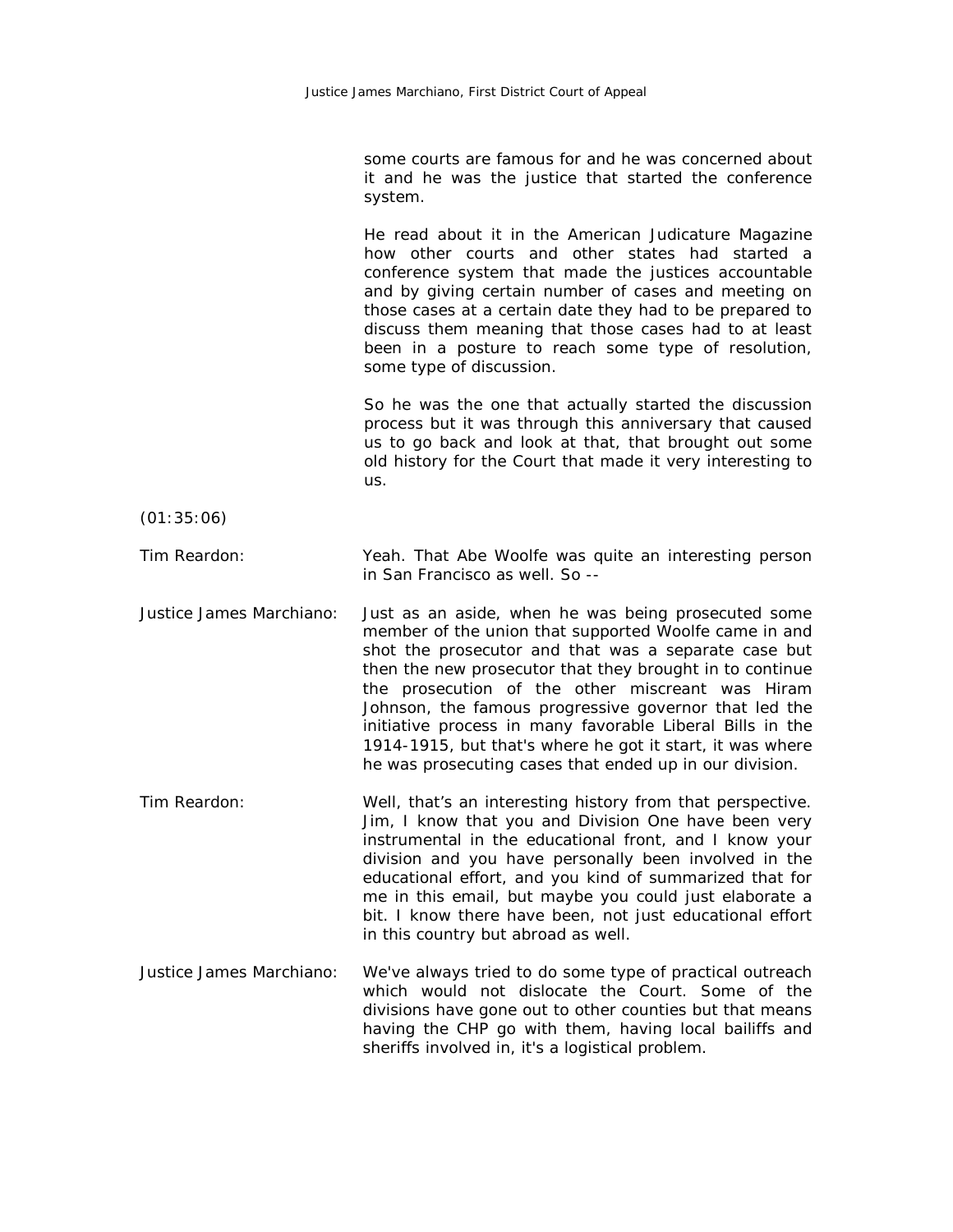For us we did two things. We did at the local level where we would partner with law academies, the Richmond High School and Balboa High School with the teachers who were there. We would send them copies of the briefs of an important case that we felt would be of interest to the students. And then lawyers would meet with them, discuss the briefs and discuss the issues, then they would come over to court, and come to the Court of Appeal to see a case, and then before they would actually watch the case one of the justices would meet with them to explain the appellate process, and to explain standards of review and what they might expect that day without discussing the case that they were going to watch.

Then they would watch the case, would watch oral argument and listen to our questions and it was usually a case that was designed for high school students. A subject that they should be interested in, and then afterwards the lawyers would meet with them for kind of a post mortem discussion about what happened and what they expect, and then once the case was decided we would send a copy of the opinion to the teacher. We then pass out copies to the students so they could see a case from beginning to end. And we would do that in the fall and in the spring with the Richmond High Academy, Balboa High, and some other schools.

Then the other outreach that was remarkable had to do with some of the foreign courts that came here. While I was on the bench the International Judicial Academy asked me if I would be interested in going to an overseas program on International Law. Justice McAdams who has invited Justice Flier, most of the judges that were invited were Federal Court judges from the East Coast.

Anyway, in conjunction with that I was able to go to The Hague and then learn about International Law and then came back to San Francisco thinking that that was the end of it.

But Jim Appel who was the director of it, wanted to partner with some of the important courts from Asia. So he invited over the Supreme Court of the People's Republic of China, and they were coming through San Francisco and they were going to stay overnight here on their way to Washington, DC to go to some programs there.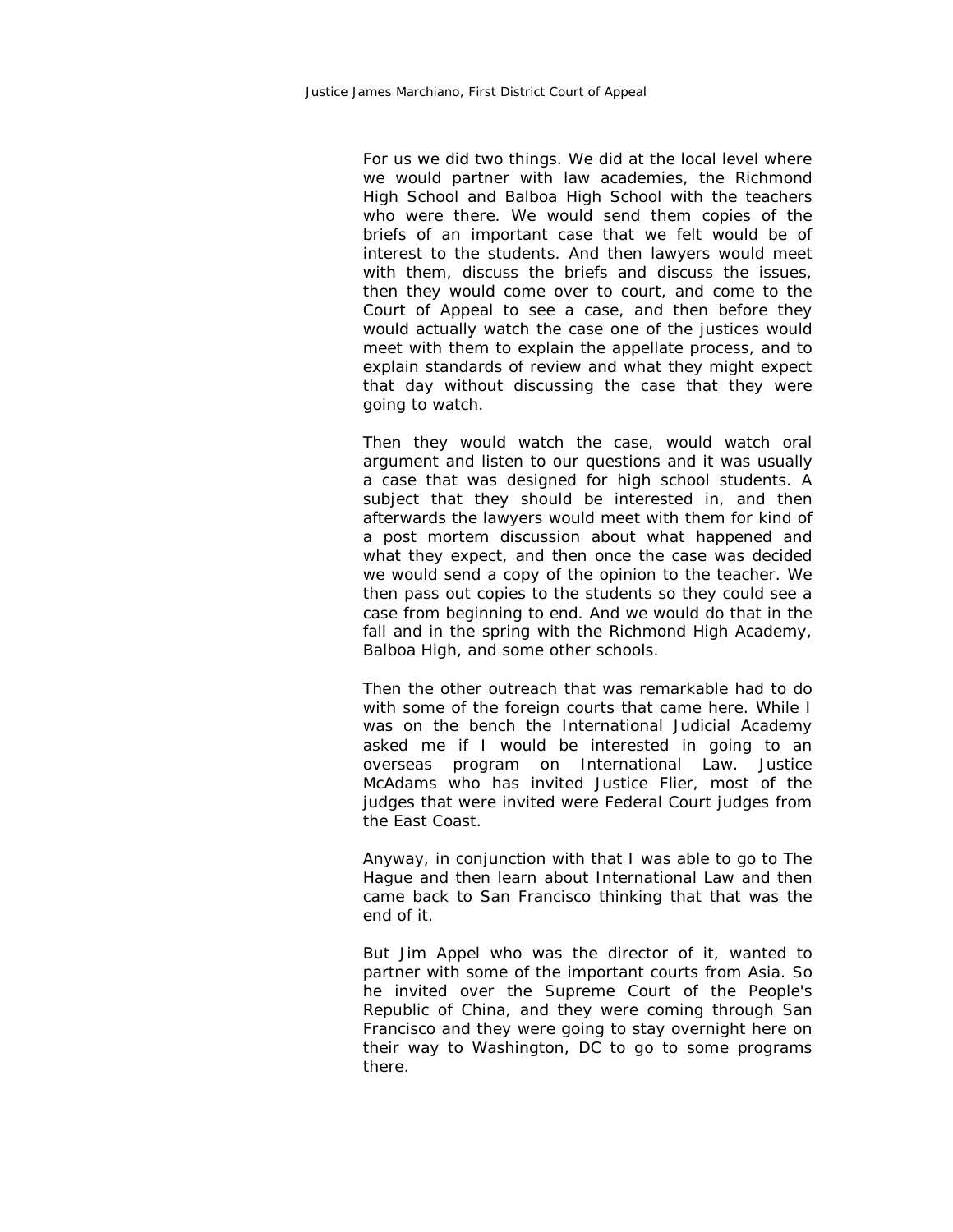So he contacted me and he said, would your Division be willing to host them here in San Francisco, and so they came over and there was a Mandarin translator, we met with them, spent several hours up in the beautiful judicial conference room, explaining the history of the Court, how we function the difference between the Federal system and State system, our funding and answering questions.

And then, that proved to be successful so then they invited over the Beijing Court of Appeal, the justices from the Beijing Court came by, came through the following year on the same basis. Then after that the Court from Tibet, it was the Tibetan Supreme Court, and what was interesting in that case there is problems between Tibet and China.

(01:39:58)

All of the members of the Tibetan Supreme Court were Chinese, there weren't any Tibetans, but they did have several younger women that they had tried to promote.

They were most interested in police brutality; the Mehserle case and other cases had been prominent at that time and how that could go on. And I could easily have argued with them about oppression in Tibet and the Tibetan police and all that, but we tried to handle that with some diplomacy. But it was the same type of program with those three courts when they came through.

Then when they came through a fourth time, I called the Director and I said, really, I don't have that much time to do this all the time, and there were several Chinese judges on the San Francisco Superior Court, so I put them in contact with them so the program could continue through them and I could continue with some of the work here.

But it was remarkable to have the Supreme Court of China here in this building asking very pertinent questions about our judiciary.

Tim Reardon: I remember when they were here. Let me ask you another area, which I thought maybe deserved some emphasis was the type and quality of cases that you have seen as PJ, but also prior to that as an Associate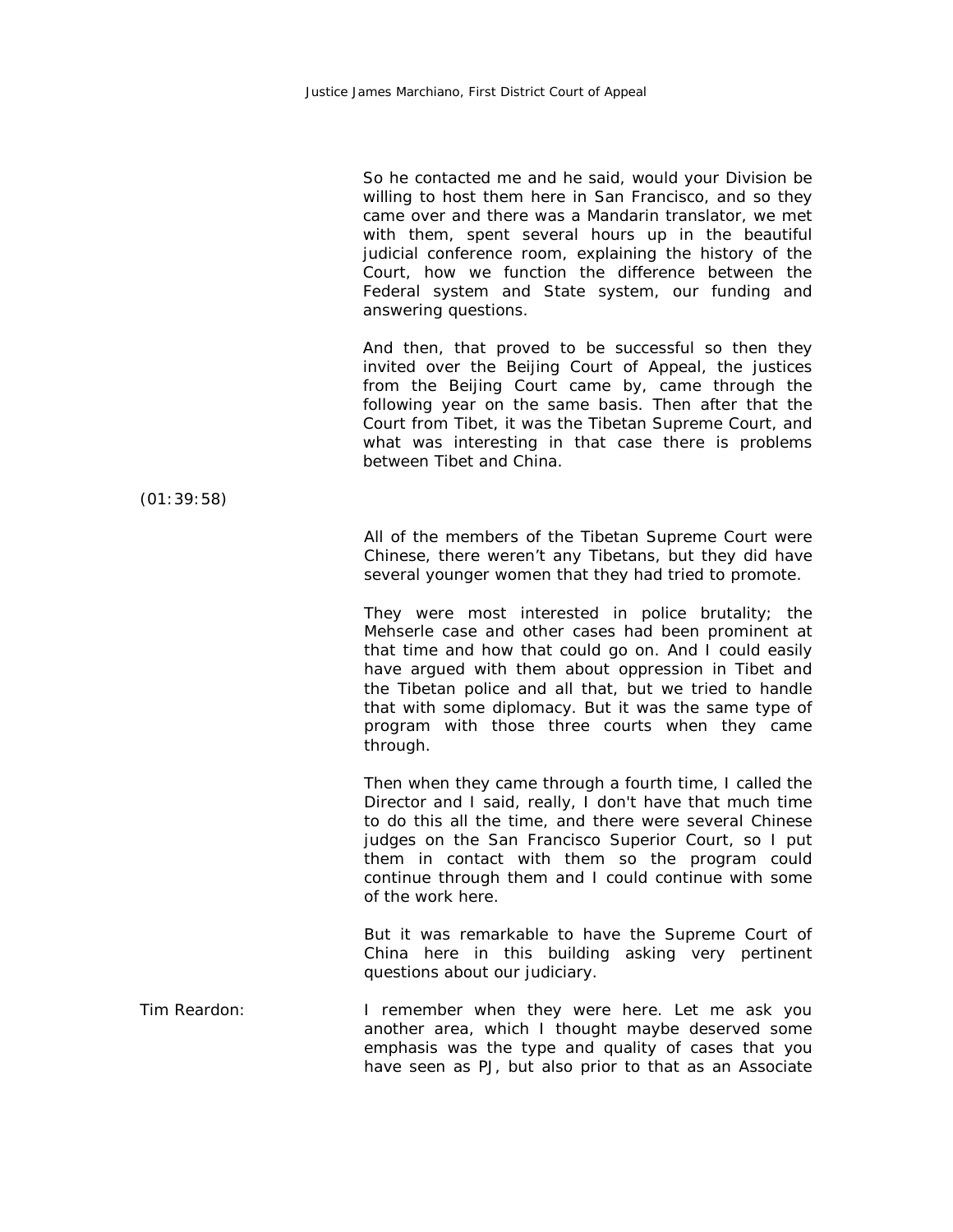Justice and how the type of cases we have got have changed?

Justice James Marchiano: I started in this court in 1998, and at that time Justice Strankman was the Presiding Justice and I became Presiding Justice in 2002, and then I was here until 2013.

> When I first started our caseload was anywhere between 32 and 38 cases a month, split up among four justices, and we had to meet on a regular basis to keep on top of those cases. We were busy all the time and it was a wide range of cases that we were seeing. There were many interesting issues that were percolating through the system.

> But in the meantime, ADR was growing in the justice system among lawyers and trial courts, and as a result of that and some other factors that I will mention in a minute, the caseload began to decline from 2002, 2003, 2004, to 2010, it actually declined by about 25%, and there were unintended consequences of that, and it was also good. It gave the justices a chance to really catch up, a chance to spend time on larger important cases that we wanted to spend time on.

> But what was happening on the civil side is that we were getting very few civil jury trials; most of the appeals were motions for summary judgment or demurs that were sustained without leave to amend, and there weren't that many. So the civil appeals went down, which was the big factor in the cases decreasing.

> But on the other side, as the number of cases decreased, the length of opinions seemed to go up, and we were trying to work on that in our Division. The make up of the Division changed, some of the research attorneys changed, and you had newer judges coming in and were trying to impart the importance of being succinct, clear opinions so that lawyers didn't have to read the opinion a second time to understand it.

> But in talking with the reporter of decisions for our cases, I asked him about that, because it was my sense. So he looked into it and he said, I can't give you a number of words, he said, but I have looked at the computer bytes, and he said really the cases are the opinions are about 30% longer than they were before. Not in your case, because you have always tried to be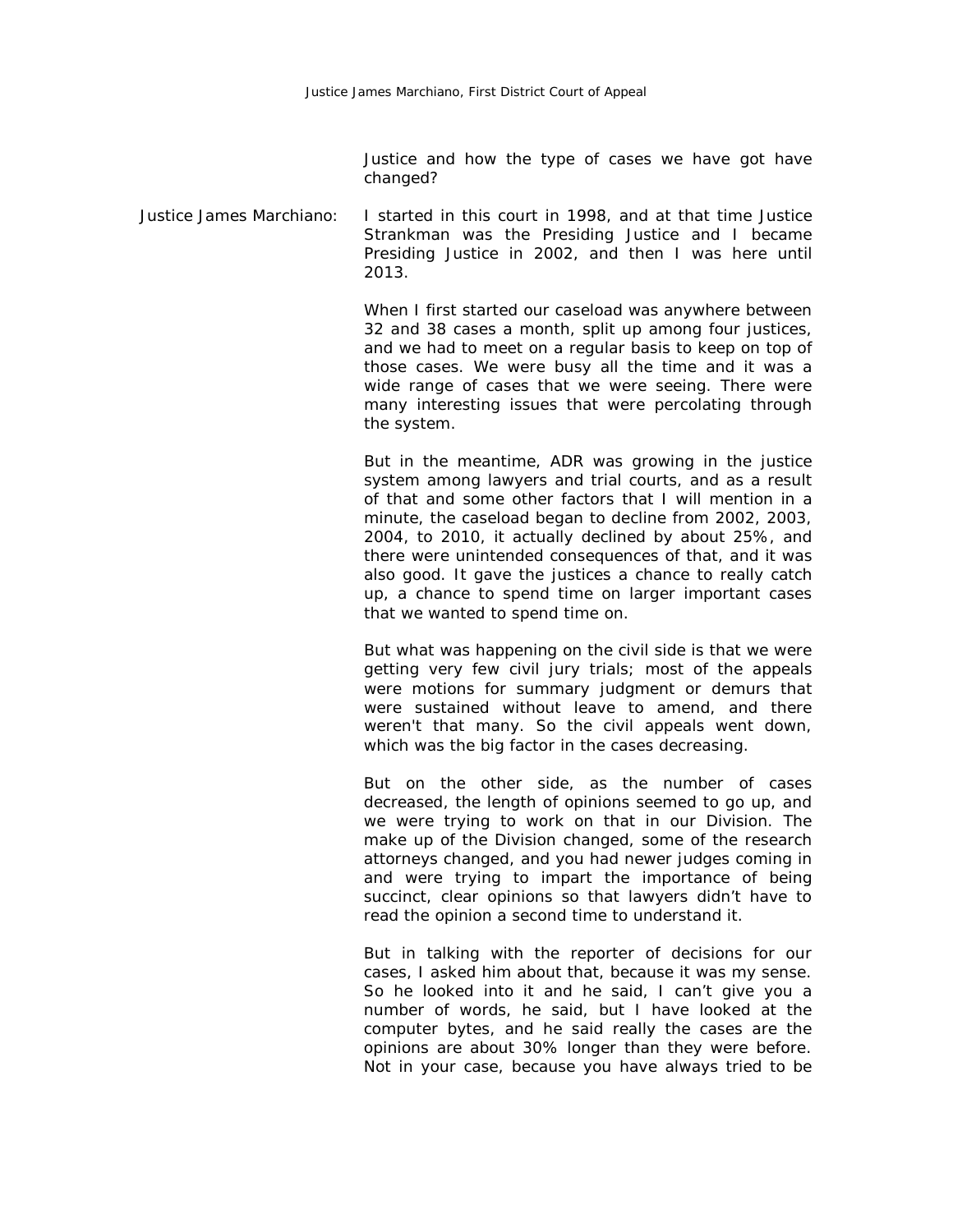succinct and to the point, and it's true, and there are a number of the old-timers that that was their philosophy.

And I can't say whether that is good or bad, but that has continued up to the present time, where Occam's Razor may not be used perhaps as much as it should be.

Then the other change was in the number of pro pers appealing, and that's because, especially in family law, it has become so expensive that in most of our courts here in Northern California from which we receive appeals, in family law dissolution cases at least 70% of the cases now one side is unrepresented and is pro per. And in 50% of the cases both sides are pro per.

And there are those that are dissatisfied with the results who don't quite understand in the legal system, so we began to see more pro per cases.

(01:45:01)

The other phenomenon are the Wendy cases, and these are cases where a lawyer -- these are criminal cases where defendants are entitled to an appeal and the appellate lawyer is appointed for them. The appellate lawyer will go through the case and the issues and then advise the court, I can't find any issues, but would you look at it independently to see if there are some issues that I might have missed, and if so, you can send it back?

The number of Wendy cases which do not require as much time in terms of writing but do require the same amount of time in going through the record are also increased, so that we had more and more Wendy cases.

And then the final, the other change I noted was the Supreme Court began deciding important criminal issues that had been percolating in the system, where one district had gone one way in sentencing, in parole, a lot of areas, so that in a lot of criminal cases, those issues became decided, so we didn't have a lot of fresh and new issues.

So the make up of cases between 2004 and 2013 in terms of number, the length of opinions, and I would say quality to a certain extent, there were always challenging cases, we know that, that there are cases that require extra attention and careful writing and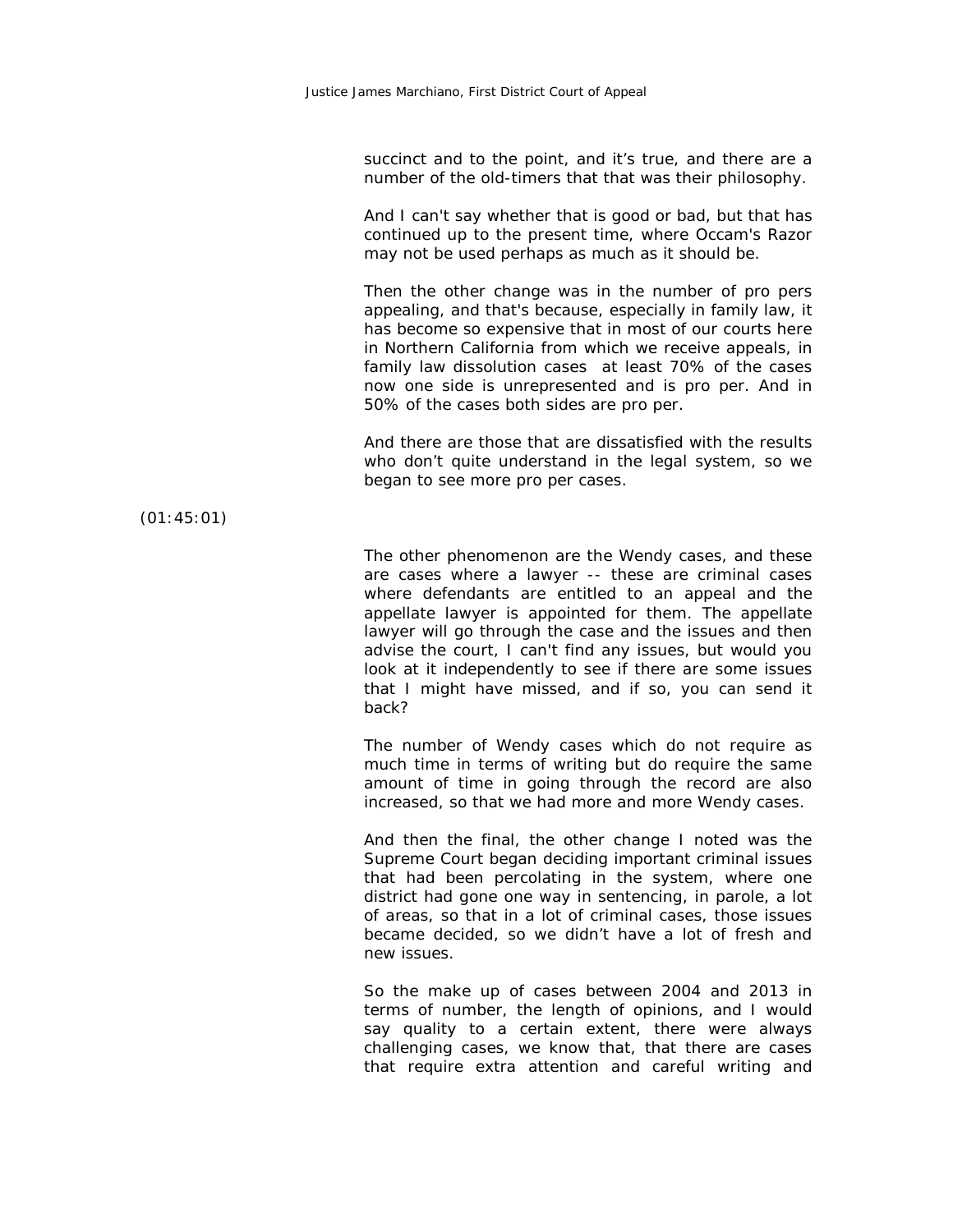precise writing so the reader can understand the basis for the decision.

But I will be candid, one of the reasons besides health and length of service and other things that caused me to retire was that it wasn't quite as challenging for me towards the end, and we were relatively current and so at that stage I just felt it was time to move on and let somebody else step in.

- Tim Reardon: I know you -- I think you indicated you value the judges that are assigned to the court, whether there is a vacancy or whether or not the PJ decides to have a vacancy filled with an assigned judge or not. Do you have any current views on the value of those assigned judges?
- Justice James Marchiano: Using assigned judges to fill in while there is a vacancy, we saw it firsthand Justice Swager and Justice Bill Stein both retired within three months, very productive, very good writers, outstanding judges. We were hoping to get an appointment within four months, five months, six months, and so in the meantime we had a pro tem appointed, and it was Judge Dave Flynn from Contra Costa County, whom I know, very good. He had been a business attorney. He has worked on both civil and criminal cases while at the trial court, very wellrespected and a good writer. So he came, but his appointment was limited to four months; the trial court wanted him back within four months.

And that worked out for that period of time. We were able to handle it because we simply reassigned the research attorneys within the division. Each of the judges then worked with three research attorneys instead of two, and we also had a central staff attorney, and that worked out for that period of time.

Then when he retired, Judge Steve Graham from Marin County, who had been a prosecutor, civil attorney, and then on the Marin County's Superior Court for a period of time came over; very diligent.

And the problem is though that with just the three of us, two of the justices, myself and Justice Margulies had to be on every case, had to always be available in terms of writs and matters of that kind, because you needed two sitting justices. The Chief wanted at least two sitting justices, knowing that there is no point in bringing in a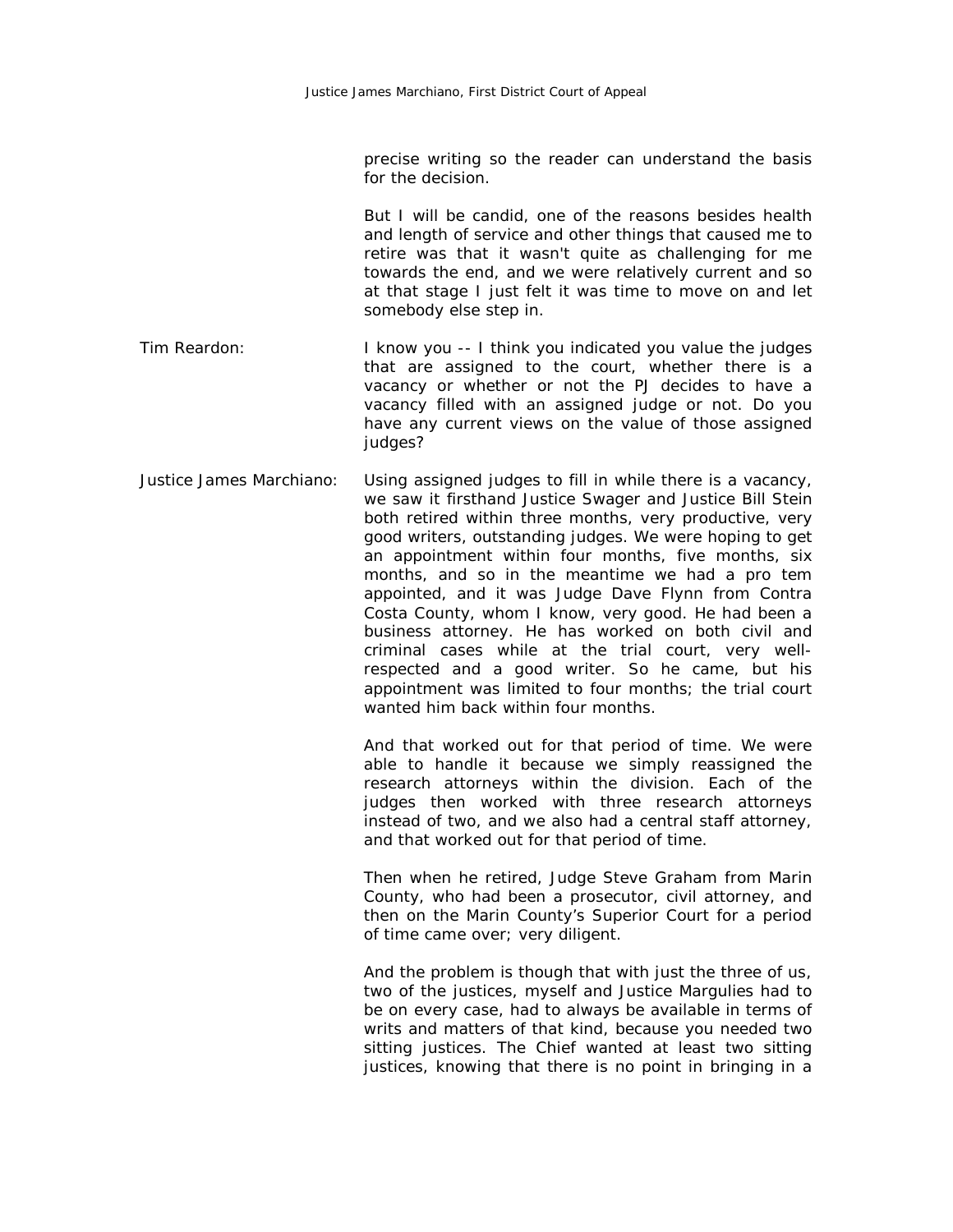fourth trial court or retired judge, and we were able to handle the caseload. The appellate caseload had diminished, as I indicated, and Steve Graham liked the work and he had good attorneys.

Then it lingered on, it went into a year, and then another year-and-a-half, and then sadly that was the time when I developed prostate cancer, and fortunately, I was able to do the radiation here in San Francisco, at UC; it was actually on Divisadero, which was close to court, and I was able to drive myself there, and people offered to drive me there. But I was tired and didn't have any major complications from it. When I went through it, it was six weeks, but then at the end I did and ended up with some urinary problems with my urethra.

(01:50:05)

And I was at home in bed and it's the first time I've ever missed any time from work in my life with an indwelling catheter that you can cringe when you sit there day in day out I was able to do some of the work from home but you're in no position to do that, so we contacted the court for assistance because in essence I wasn't there day-to-day and there was no assistance available because we were going through the budget crunch at the time.

There was no one else available and so the only thing that happened was the – our Writ Assignment was put in abeyance because a sitting judge and a regular judge, the two of them couldn't decide a writ, it would always take two sitting judges and I wasn't available to go through all those petitions with them.

So then after about four weeks I was able to get back to court and we caught up a bit and everybody worked very diligently. I was in contact with the Governor's office on a monthly basis and the appointment secretary – I think this was during Schwarzenegger's, she kept saying well we are looking into it, we are looking into it then I had other judges write letters and finally, finally they made an appointment and it was like 18 or 19 months down the road and I will say that that was a very difficult time for us in the latter part, waiting for these appointments to occur.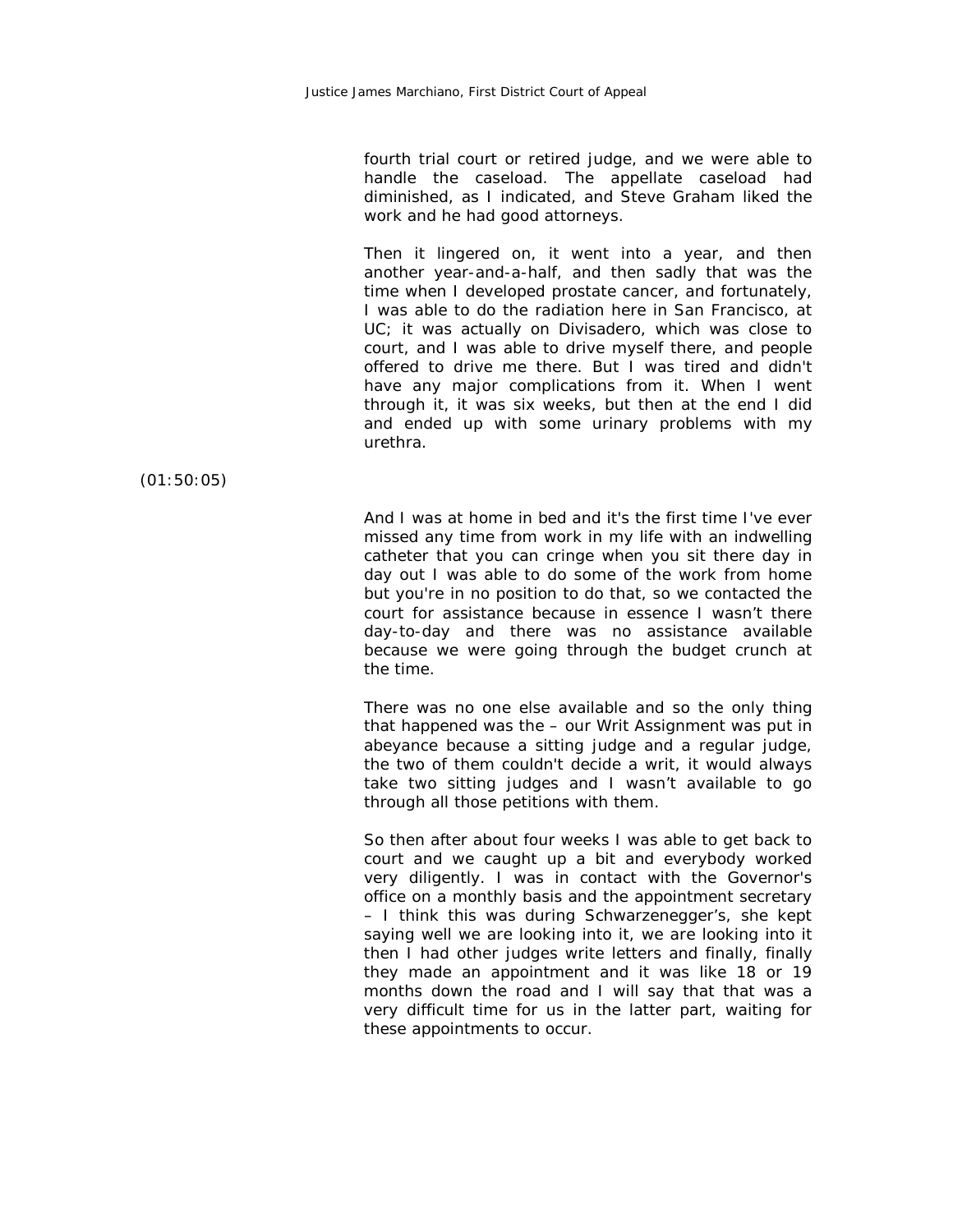|                          | In the meantime, because it was taking so long some of<br>the attorneys or research attorneys were concerned<br>about their position, so when there were other vacancies<br>they moved into those other vacancies to have a sure<br>thing. We also had a very good judicial assistant<br>secretary and she applied for a job upstairs with the<br>Court of Appeal because so much time had gone by and<br>she wasn't sure what would be happening. So we were<br>decimated in terms of the number of people, but as we<br>sought help, help was unavailable, we couldn't hire at<br>the time and yeah, we felt the brunt really of the budget<br>problem. |
|--------------------------|-----------------------------------------------------------------------------------------------------------------------------------------------------------------------------------------------------------------------------------------------------------------------------------------------------------------------------------------------------------------------------------------------------------------------------------------------------------------------------------------------------------------------------------------------------------------------------------------------------------------------------------------------------------|
| Tim Reardon:             | Right. You got through with though a gentleman, I know<br>it probably took some extra effort and -                                                                                                                                                                                                                                                                                                                                                                                                                                                                                                                                                        |
| Justice James Marchiano: | Well, our Division had a reputation starting with<br>Strankman to get opinions out on time and at one time<br>we were able to get a waived case where oral argument<br>was not requested, get the opinion out within three<br>months of the filing of the final brief, and on orally<br>argued cases four to five months, which meant that<br>these cases were moving through the system the way<br>they should and we had really an emphasis on time as<br>well as quality in order to get the litigation baggage off<br>of these people so that they could move on with their<br>lives, and that's really how the system should be.                     |
|                          | As you know from the 1980s, when you were still an<br>attorney and then as you took the bench, the timeframe<br>could be as much as two years, two and a half years for<br>these decisions to come down and it became kind of a<br>culture that it was just accepted and really it should not<br>be that way. And so then later when we didn't have the<br>resources and we were slipping back 6 months, 8<br>months, 9 months, it bothered us in Division I, but then<br>after we got personnel back, we were able to move it up<br>pretty well.                                                                                                         |
|                          | It was still a matter of working with newer justices,<br>getting them used to the system and trying<br>to<br>encourage them to write a little shorter, shorter opinions<br>that in order to work on something else, yeah, yeah.                                                                                                                                                                                                                                                                                                                                                                                                                           |
| Tim Reardon:             | In the course of many years as a judge and as an<br>attorney there has been changes, we've discussed some<br>of those, but do you see any major change in the<br>practice of the law from the old days until now I mean<br>do you --                                                                                                                                                                                                                                                                                                                                                                                                                      |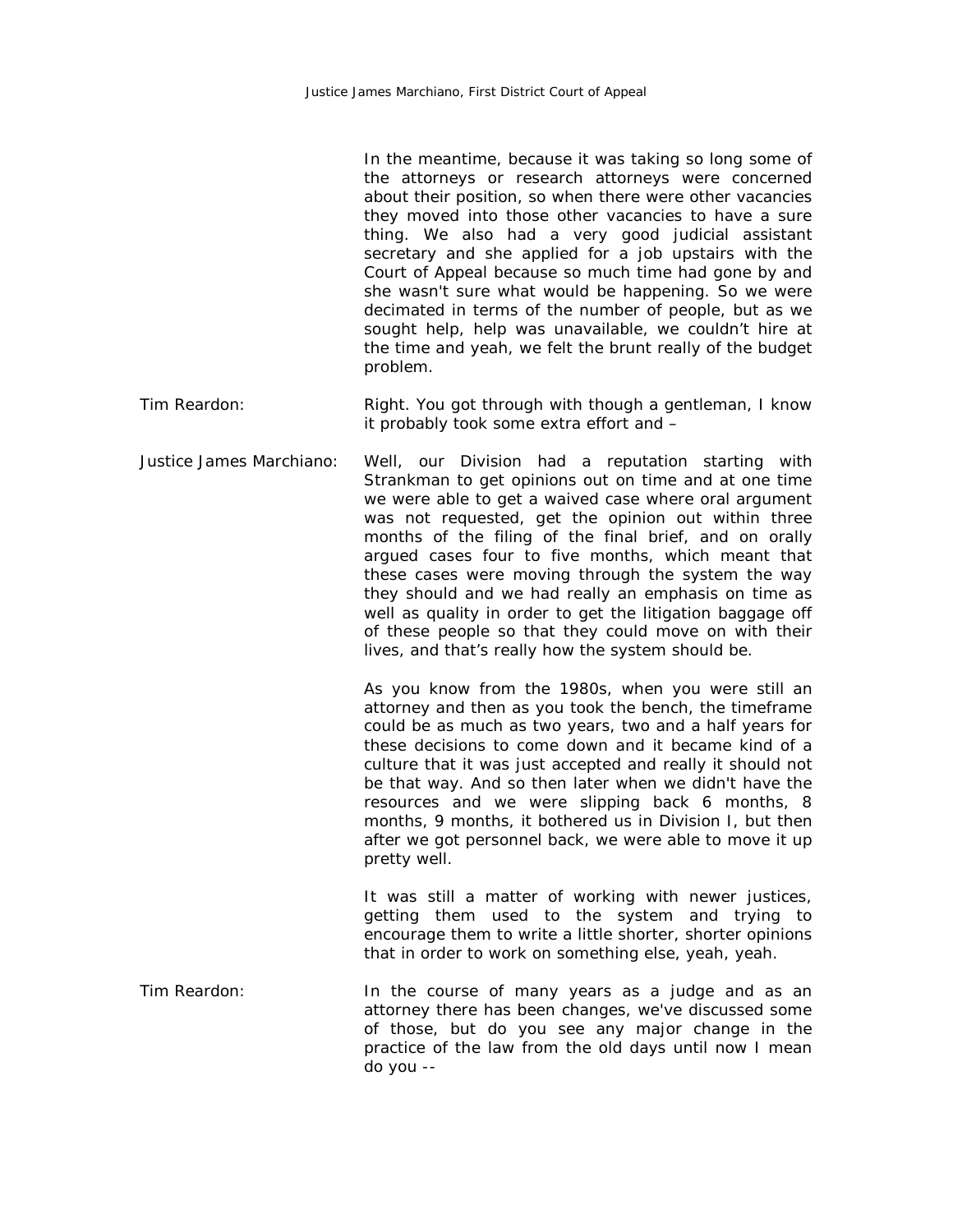Justice James Marchiano: Well, the biggest change is the diminishing jury trial. I have looked at the statistics that the AOC has kept at the Superior Court level for our District. And for example, Alameda County always has had the most jury trials because of the size of the county and they were at around a 130 jury trials and that's a lot for all of the judges around 1998, 2000. There are now a half of that; Contra Costa County was at 40 cases a year; jury trials, they are down to a 5 or 6 and it's unbelievable because they have judges assigned to fast track each of whom is only doing one or two civil jury trials the entire year.

(01:55:01)

San Francisco, the same thing has happened. The number of jury trials has been cut in half in San Francisco than in smaller counties, they don't send as many cases up here.

So the jury trial is a lost art, lawyers are accustomed to settling cases, accustomed to going to ADR, to outside dispute resolution and after a while this becomes a way of life.

And if you are trying cases, you aren't developing that ability, and to get good at it as you know, it's like playing tennis or golf or some other sport that requires repetition, and you get to know yourself and you get to know your opponent by doing it on a regular basis. And then part of it is just a cost of litigation.

When I was trying cases I could go into the court with one big briefcase. Today they have their cart with multiple briefcases and lawyers pulling other boxes with them.

And so the cost has so skyrocketed. And corporations and insurance companies are conscious of that. And so, they are looking for ways to get out of these big cases early also, based on cost of defense, that the litigation cost can be so expensive that they are trying to settle cases.

So on the civil side we have really a diminishing number of cases, but that's also led to a problem in the law that important civil issues are not percolating up through the system because these cases are all being resolved at the trial court level.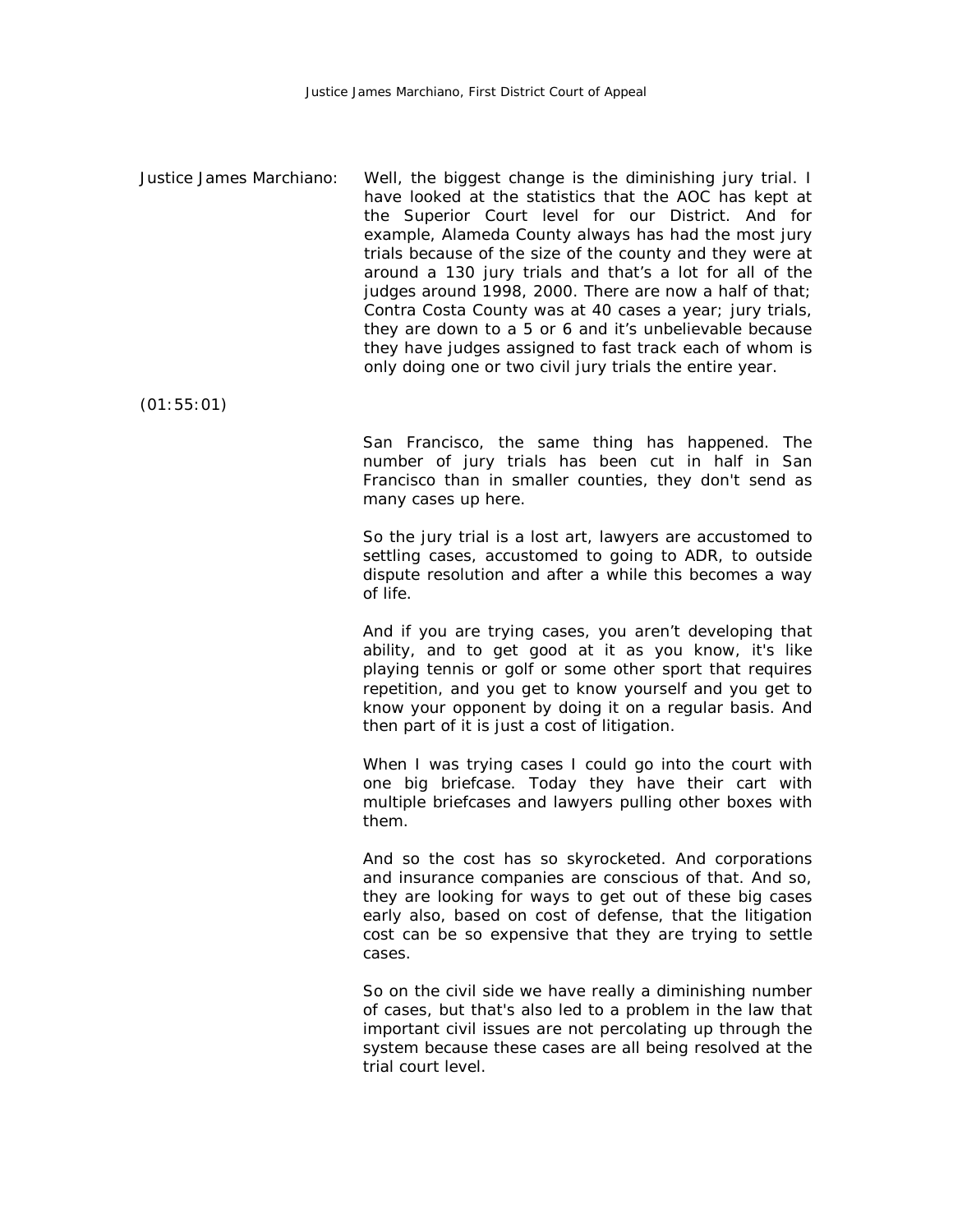And the ones the issues we see as I mentioned may be on summary judgment, but we are not seeing the finality in terms of certain tort cases, contract cases. It's taking a longer time to get through the system and then get up to the Supreme Court for a final decision.

And then, then the second phenomenon is the mobility of lawyers. When I was practicing, if you are with a firm and you are doing well and you like the firm you would stay. It was like a lifetime commitment, these were friends.

Today, people move around every two or three years. One firm swallows up another firm. At one-time we had Brobeck, Phleger And Harrison, they no longer exist. Heller Ehrman, they no longer exist and these were outstanding local, Pillsbury, Madison & Sutro, is now Pillsbury -- no it's Pillsbury Owens or something out of Boston.

So there is great mobility and less loyalty within the system, and the layoffs that have occurred with the economy, firms will shrink during hard times and expand during the good times.

When I was practicing we tried to keep everybody, during good times or bad times. We followed a moral obligation they had families; they are part of our family of working lawyers. And so we would do whatever we could to keep them on. That isn't true any longer. If there is a problem and the senior partners and big firms aren't earning, the big bucks that they expected, they have some heads roll and that's a common phenomenon today too. We never saw that some years ago, yeah.

Tim Reardon: Yeah, on the same point just an aside, I have a very good friend who out of USF Law School went to Brobeck, became a partner, and I don't know how many years he was down there, and in talking with him he talks about the firm like a family and it's kind of sad to see that element changing. But time marches on and I don't know if it's always for the best, but that's the reality that you have discussed.

> Jim, are there any -- we have covered so many points, first time around the second here, but --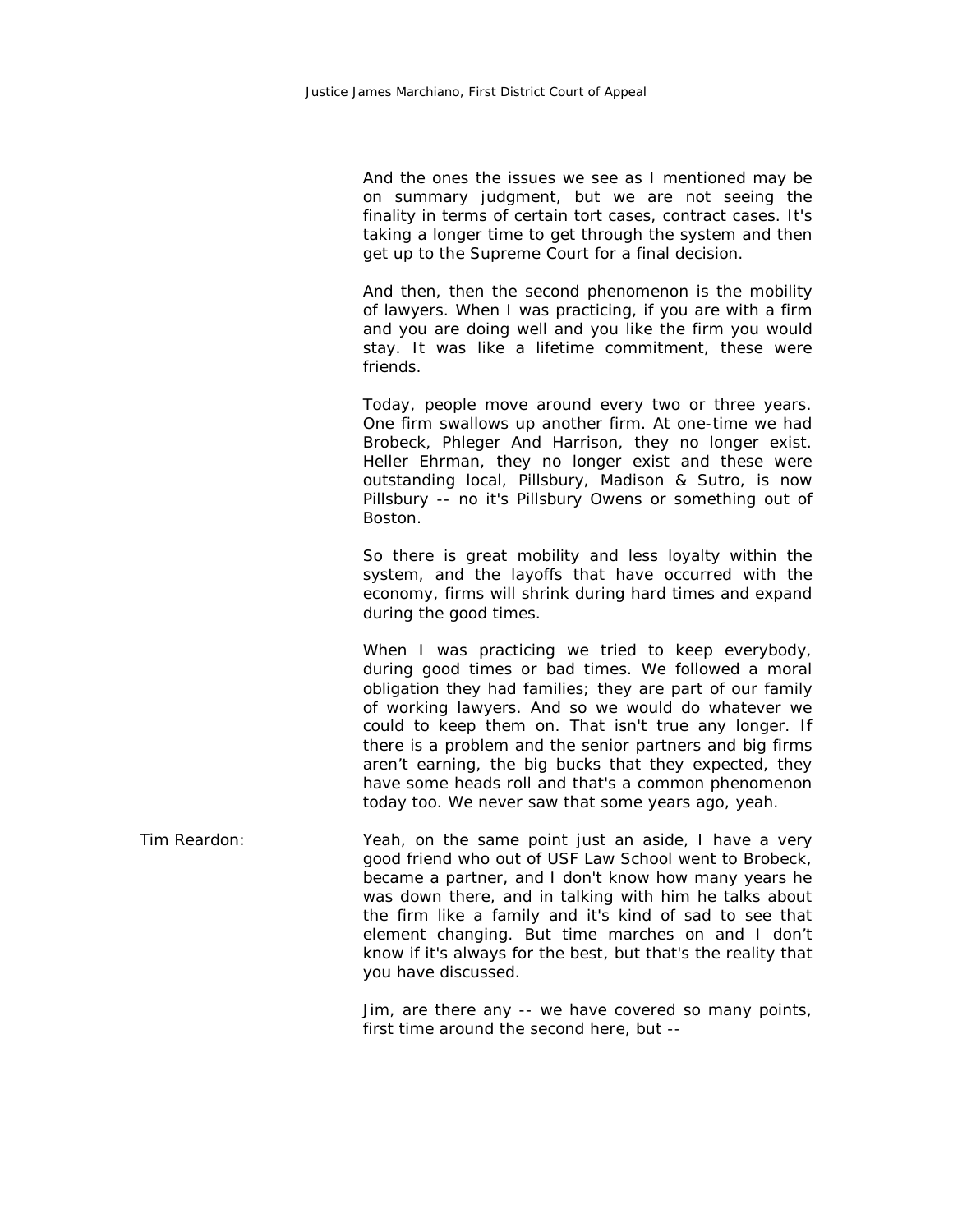Justice James Marchiano: Why didn't you take a look at my script, and we have covered them, I don't want to take up your time. Your time is very valuable and David has – oh, there is one that we didn't touch on and it is there well, and David Knight who works for the AOC should put earplugs on it at this stage.

> I am going to be candid about this. I was appointed in 1988 to the trial court, the Contra Costa County Superior Court, and at that time CJER was a independent educational system providing education for judges. So I went to their program for new judges and it was outstanding.

> These were all good judges, either at the Court of Appeal level or experienced trial court judges talking jury instructions, motions, how to handle cases, how to handle law and motion, very, very practical courses.

(02:00:07)

The AOC was much smaller. Probably at that time maybe a hundred people and they were dedicated to serving the judges, being available for research and backup. Somehow, over the years as both of us know, the number of departments increased. The number of services increased until finally in the mid-2000's, there were up to a 600-700 employees with departments, divisions, graphics department, passing out pens, passing out calendars that celebrated the Chief Justice's important dates of his career.

Really functioning more like a corporation and money was available. They were well-funded. Then the budget crunch came and you have the Supreme Court, Court of Appeal, the trial court all of whom needed funding and then you had this other entity that was supposed to be serving the three courts the AOC with large numbers of people.

If you needed, for example, I was on one committee and they were talking about bringing in an outside consultant, and somebody mentioned, well, why do we need an outside consultant? They said, well, don't worry, this person is an expert from Boston, so how can you bring them in?

So don't worry about it, we have the money to bring the person in and they did have the money that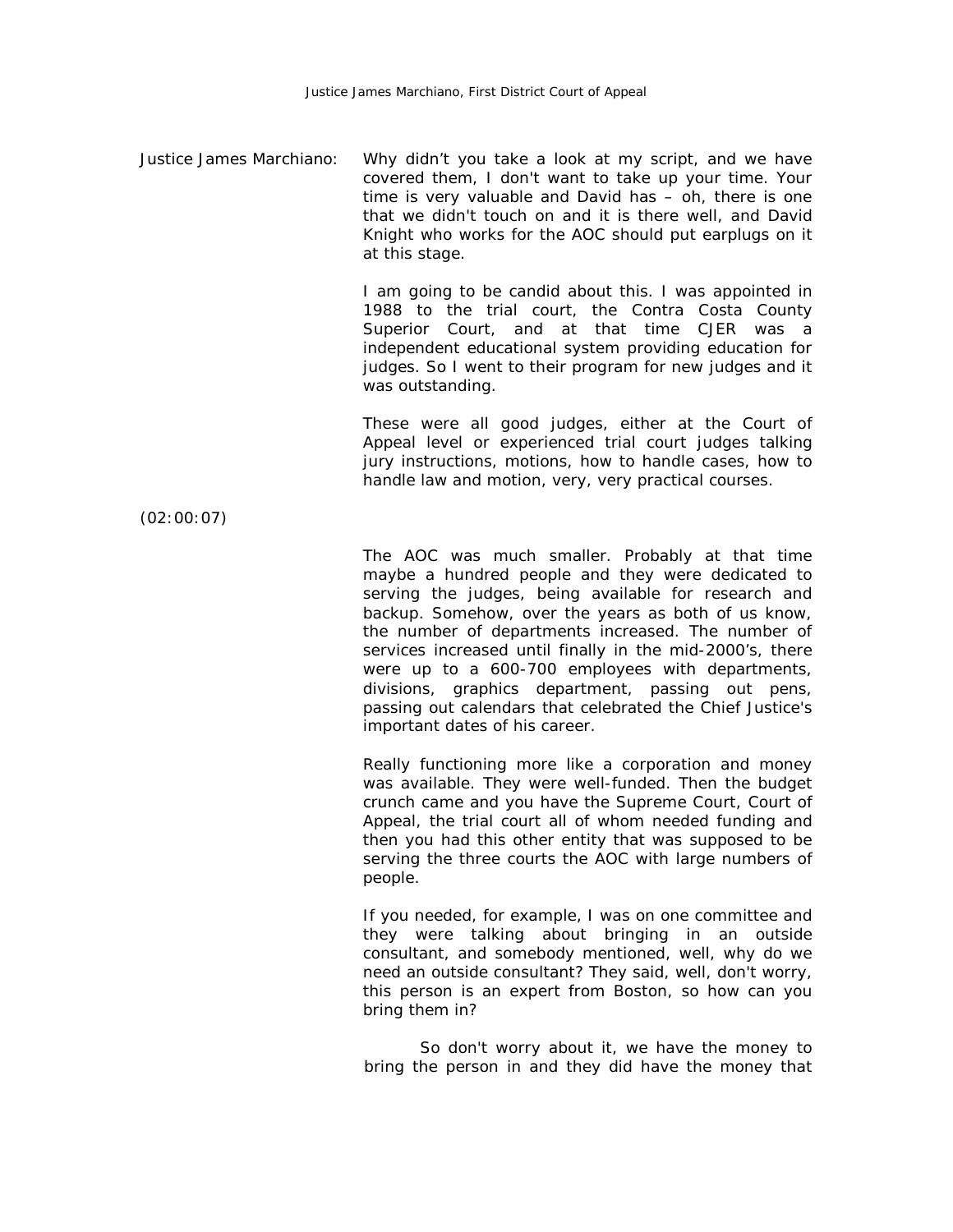year. Some of that went on, and then it came to ahead when the court with good intentions, and the AOC with good intentions wanted a computer system that was uniform throughout the state, so all of the courts could communicate with one another and so that we could go to a standardized e-filing. But it turned out, as happens in government prognostication, the original cost went up and was going up and was going up, until it was into the hundreds of millions of dollars, and then the question was raised, as we have this budget crunch, can this money be spent better elsewhere?

And it became the equivalency of the bullet train that they want to build from here, from Los Angeles to San Francisco that's going to cost billions of dollars. And so finally in response to that, as you know, the Judges Association had long been supportive of AOC and of the Judicial Council and the member of the Judges Organization also sat as an advisory person, well, some of the judges became disillusioned and so they formed their own group, and I think it was the Alliance of Judges was the name.

And there were a few on the Court of Appeals, not here, but in Southern California that became vocal, and then in Sacramento, Los Angeles and some other courts that were under-funded, they were complaining about the funding with the AOC. And with this computer system, where hundreds and millions of dollars were supposed to be allocated to fund all of these programs, whereas the trial courts weren't getting the money that they needed.

And we did lose sight of the fact that our primary mission, our primary responsibility is to resolve disputes fairly and quickly, at all levels, whether it be at the Trial Court level or Court of Appeal level.

The Court of Appeal we had the outreach that I have mentioned that I tried to keep in house, but that had expanded, where you could get -- you could go to other places and they would pay for it. They had award programs; the judge of the year, where some judges were put on the committee with the AOC and they traveled to different locations to interview and select the winners of the judge of the year award. Now, that's not to belittle those who got those awards.

And then there were other programs that were going on that were superfluous to our core responsibility. And so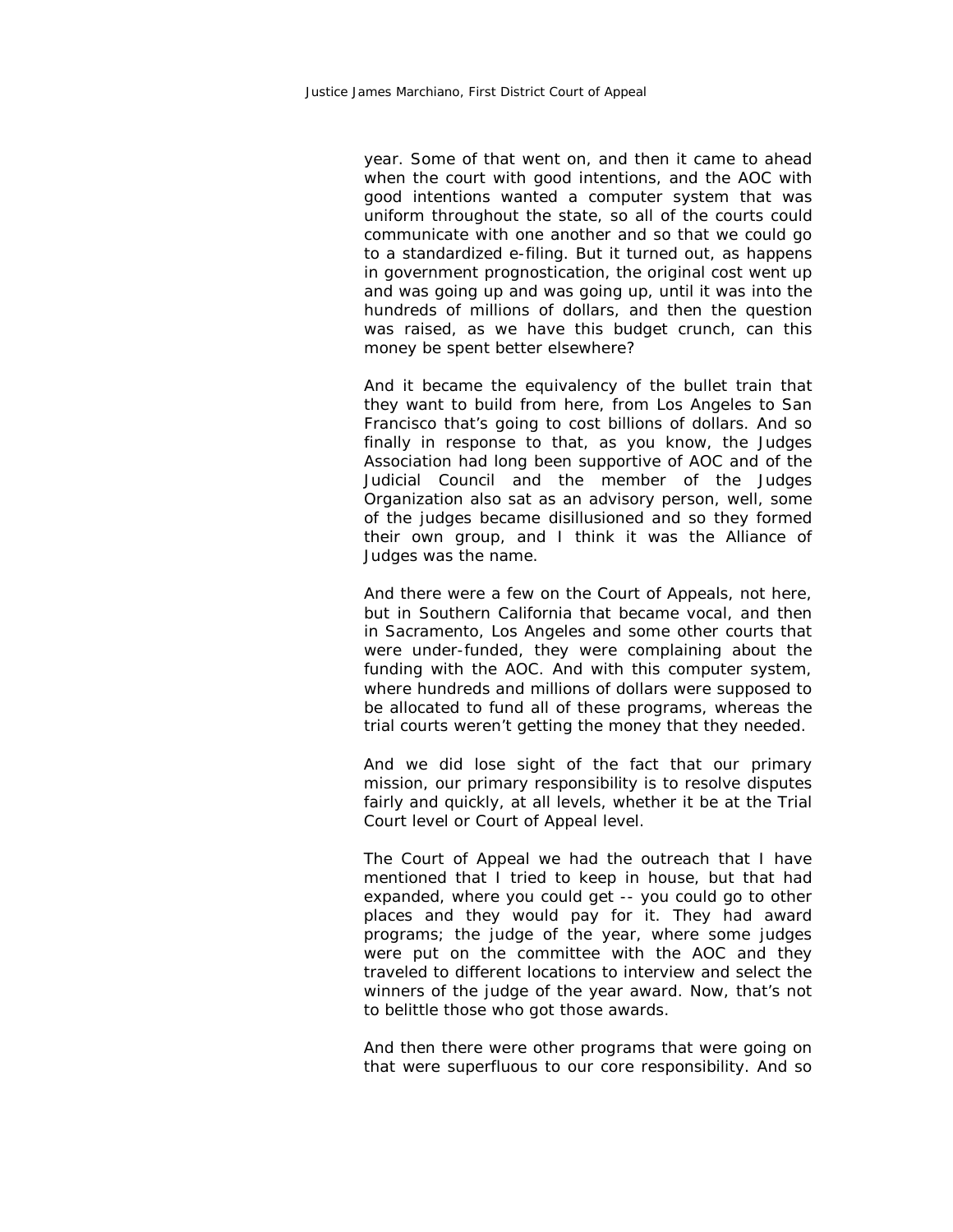finally in response to that they did abandon the computer program, and there wasn't money for it in any event, but it caused hardship at all levels.

In our court, as research attorneys retired, there were not replaced; as judicial assistants, secretaries, and they do more than that, retired, they were not replaced, and so we were working under a great handicap.

We had a judicial assistant within our division who had two -- whose both parents were terminally ill and she needed to care for them, and so she was looking for time off and was working with a judge that needed to get some work out, we didn't have any substitutes to bring in, we tried to help her out internally.

(02:05:08)

Remarkably, and sadly, her father died and she had to help -- her mother died a week later, and so she was left with handling the burials of these two parents and then taking care of the estate and keeping up with the work. And she became emotionally distraught, and I remember this, and I spoke with her every morning and I tried to get help internally. And I said, you need to take several weeks off, and I tried to explain that to the administration that she truly needs time off.

And they said, she can have time off, but we have no one to replace her, and she is a diligent person, who didn't want the work left undone and so she tried to juggle all this, really with great hardship.

And there were other examples of that going on within the court and it was really the result of poor managing by the AOC, overspending by the AOC, and finally they had to contract, and some good people were lost.

I mean, David Knight is here today filming, and that's a core activity, filming educational programs that can teach judges, but there are many, many other things. If you opened up the directory of all of the departments, it read like a private corporation, with all these divisions and departments and department heads. And so that was distressing to me and distressing to a lot of judges.

Tim Reardon: Yeah. I would like to thank, as you have already done, David Knight for being our videographer and assisting in